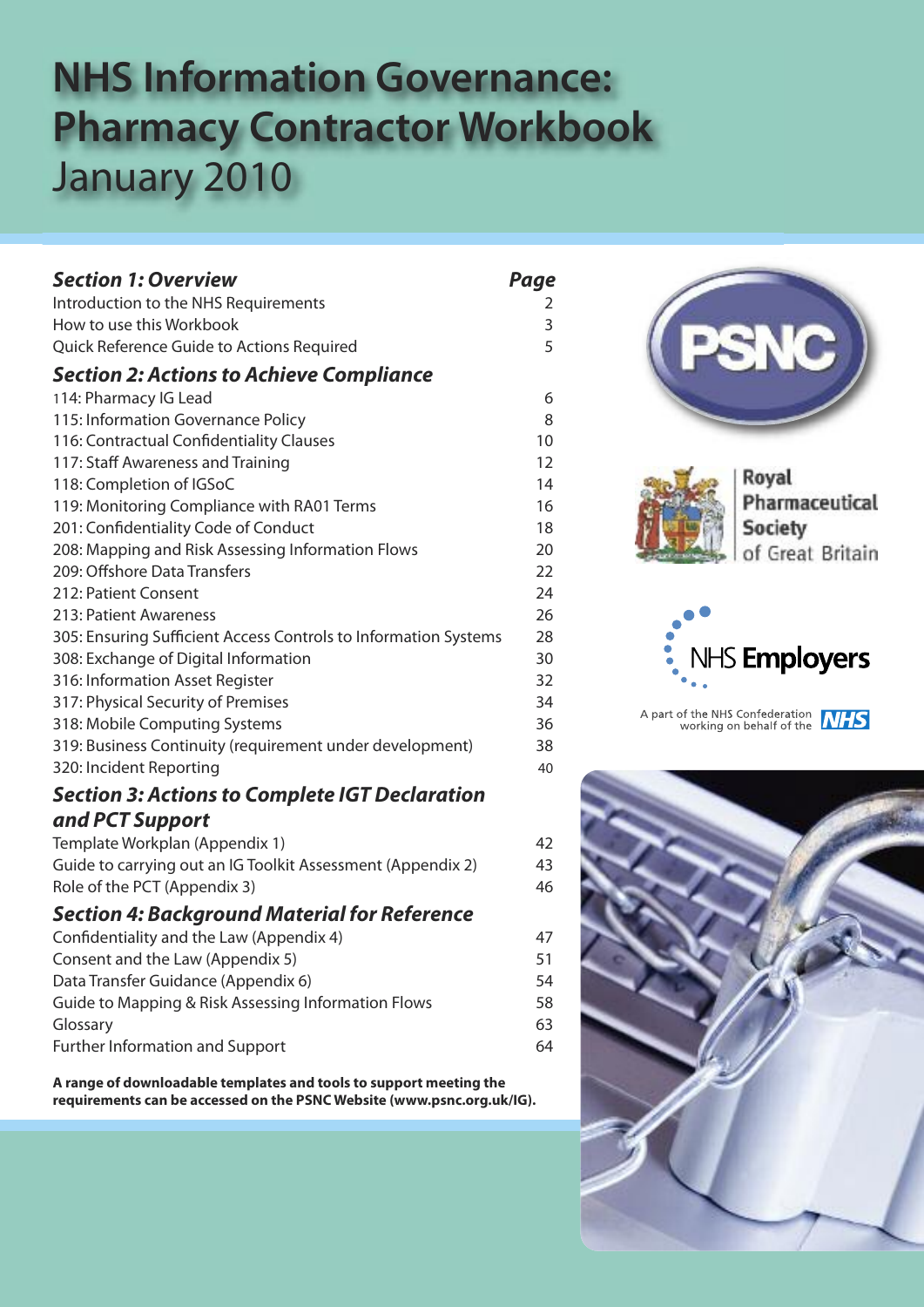# Introduction to the NHS Information Governance Requirements

Information Governance ensures necessary safeguards for, and appropriate use of, patient and personal information. The widely reported high profile data losses by Government departments during 2007/08 increased the information governance priority within the NHS. The NHS Operating Framework 2009/10 introduced a requirement that by the end of 2009/10, all NHS providers (including community pharmacies) must be able to provide annual information governance assurances to their commissioners regarding the management of personal information within the provider organisation. These assurances are to be evidenced by the completion of the NHS Information Governance Toolkit (IGT), an online assessment tool, available at www.igt.connectingforhealth.nhs.uk.

There are 18 information governance requirements for community pharmacy. The levels of achievement within each requirement range from zero to three. Completing this workbook will help you assess your current level of compliance and plan the steps needed to improve your pharmacy's level of compliance.

Information Governance assessments will need to be completed and submitted annually by the 31st March each year to demonstrate standards are being improved or maintained and will if necessary, need to be supported by a workplan which the PCT will monitor.

A small number of pharmacies connect to N3 directly rather than indirectly via a commercial 'network aggregator' such as IMS or Vialtus or via a corporate network. In addition to completing the Information Governance Toolkit, those pharmacies with a direct connection also need to ensure the NHS CFH Information Governance Statement of

Compliance (IGSoC) is completed and satisfied (Requirement 118). It is expected that this additional requirement to complete the IGSoC declaration will only apply to a handful of pharmacies.

### *Action by 31 March 2010*

All community pharmacies are required to complete an online baseline assessment against the requirements in the Information Governance Toolkit by 31 March 2010. This will provide a baseline for improvements to be carried out where necessary.

To do this, pharmacies will need to appoint an information governance Lead(s) who will complete the baseline assessment on the online Information Governance Toolkit. This is simply an honest evaluation of the pharmacy's current position in regards to each requirement. This workbook will support understanding the requirements and completing the assessment.

It is recognised that for many of the requirements, whilst pharmacies already have processes in place that ensure the secure handling of information, these may not be fully documented. This means that pharmacies won't have the evidence needed to meet Level 1 or 2 of the NHS requirements. It is therefore accepted that for many pharmacies some requirements will need to be baselined at 'Level 0'.

### *Action by 31 March 2011*

By 31 March 2011 community pharmacies will be expected to attain Level 2 against the pharmacy information governance requirements.

#### *Funding Arrangements*

Agreement has been reached between the Department of Health (DH) and PSNC on the funding for the community pharmacy contractual framework

This resource has been produced jointly by the Pharmaceutical Services Negotiating Committee (PSNC) and the Royal Pharmaceutical Society of Great Britain (RPSGB) with the support of the Department of Health, NHS Employers and NHS Connecting for Health (CFH). Comments and suggestions on how to improve the guidance are welcomed and should be directed to **info@psnc.org.u**k

Please note, this guidance is not intended to be construed as legal advice. If you believe that you require legal advice, please consult a solicitor or counsel.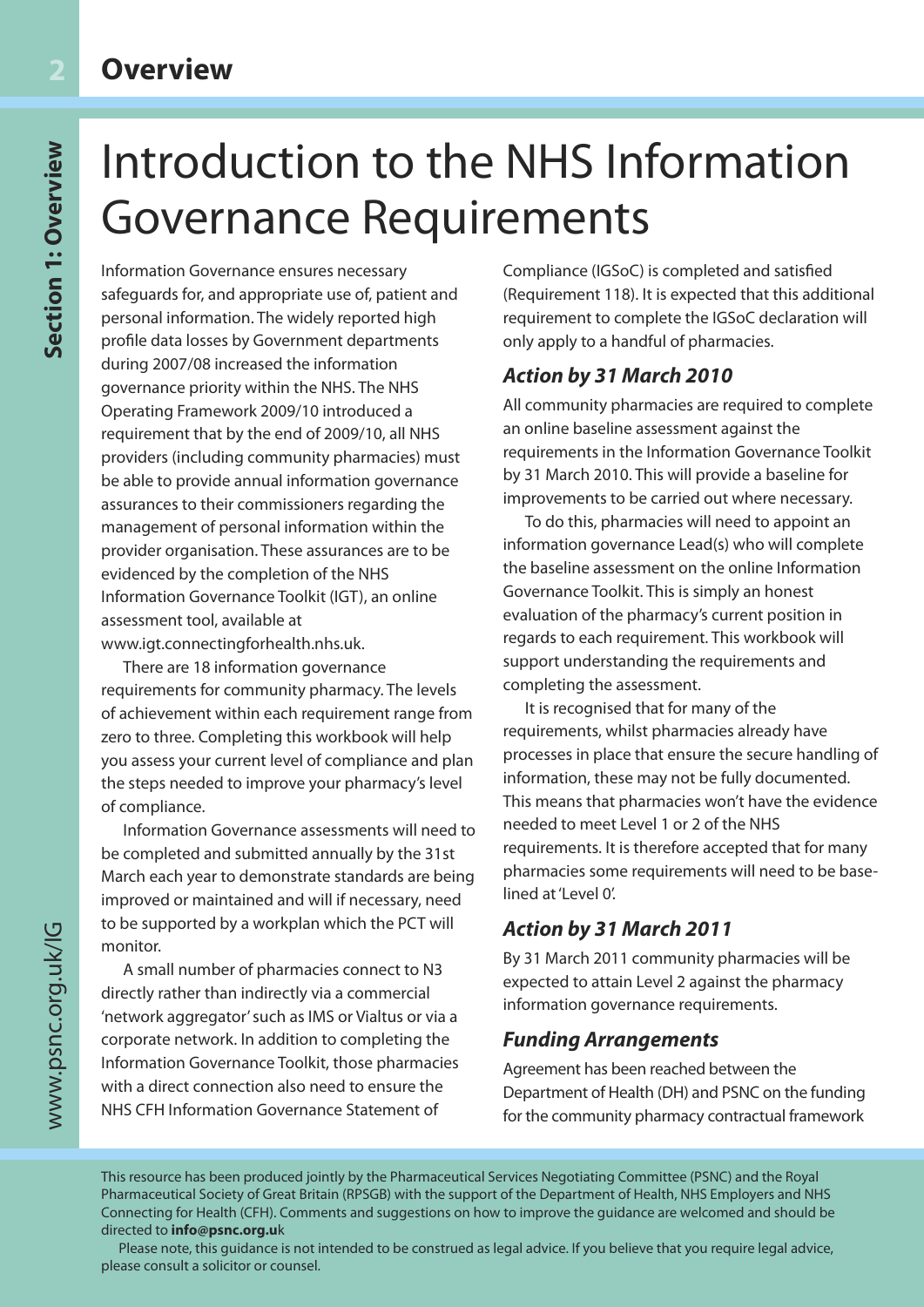### **How to use this Workbook**

for 2009/10. A proportion of excess margin will be used in 2009/10 to fund one-off infrastructure investments, to sustain the effective delivery of community pharmacy services. This includes progressing the information governance requirements.

These requirements apply to England only. Different arrangements apply in Scotland, Wales and Northern Ireland.



This workbook aims to provide guidance and support for pharmacies in meeting the NHS Information Governance requirements, completing the online Information Governance Toolkit and compiling appropriate evidence to demonstrate to a PCT compliance with the requirements.

In this workbook, for each requirement, there is a summary of the different levels of achievement, a list of the evidence required to demonstrate compliance, information about template resources and tools that are available to support meeting the requirements and space to make notes.

#### *The Requirements*

Each NHS information governance requirement is numbered. Not all of the NHS requirements apply to pharmacies which is why the numbering of the pharmacy requirements is not sequential.

The levels of achievement within each requirement range from Level 0 to Level 3 where Level 0 is non-compliance and Level 3 is ongoing full-compliance. For a particular level to be achieved the pharmacy must also be able to demonstrate compliance with the previous levels, for example to achieve Level 2, the pharmacy must be able to show compliance with both Level 1 and Level 2 of the requirement.

#### *Evidence of Compliance*

The evidence suggestions included in this workbook have been agreed by NHS Employers, DH, NHS CFH, PSNC and the RPSGB. This evidence would allow a pharmacy to demonstrate to their PCT compliance with the requirements; however the evidence suggested in this workbook is not prescriptive. Alternative pieces of evidence could serve the same purpose. For example, to support the requirement that all staff undertake appropriate training in Information Governance, a pharmacy may choose to develop their own in-house training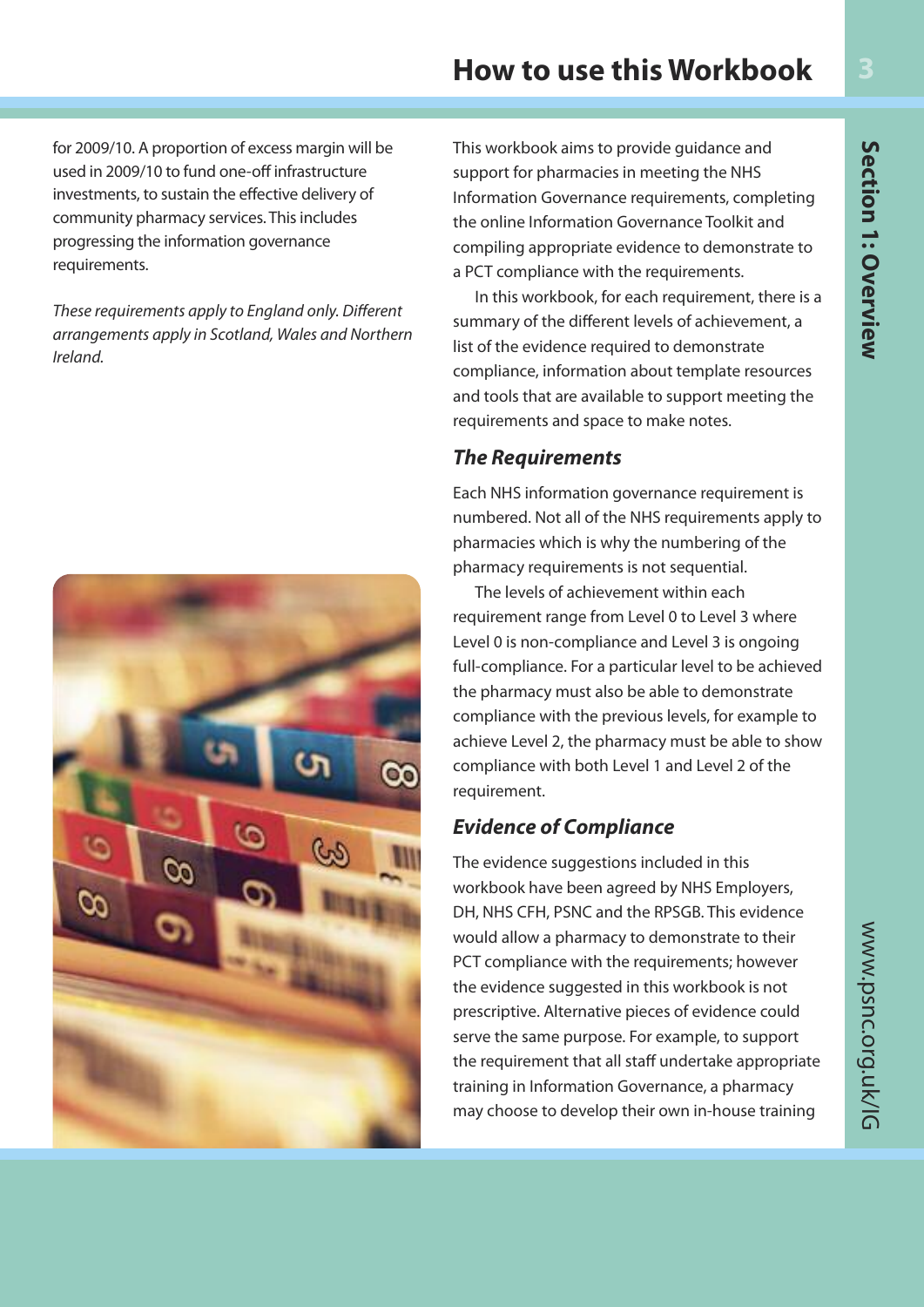programme rather than use the nationally produced resources; likewise, rather than developing standard operating procedures (SOPs) a pharmacy may choose to document business process guidance or prepare policies. A pharmacy may also choose to use a different structure, content and format to the nationally provided templates and some of the process guidance and procedures may be encompassed in existing pharmacy internal governance documents which have a wider scope than that outlined in the national templates.

There is space in the workbook to note the evidence the pharmacy has, for example the location of SOPs and the name of the senior staff member that has approved the SOP. It may be helpful to create an 'Information Governance folder' to store your evidence for each requirement and as a central resource on Information Governance for staff to refer to; alternatively evidence could be stapled into the appropriate page in the workbook.

Care should be taken to ensure information which is either commercially sensitive or contains personal information is not shared with PCTs, for example the information asset register (316) or individual staff employment contracts (116). Further guidance on sharing information with PCTs can be found in Appendix 3.

#### *Multiples*

Where a pharmacy is part of a multiple chain, one possible approach is that the chain's Head Office will have assumed a leadership role in the delivery of Information Governance with many of the actions required to achieve compliance with the requirements undertaken by specialist staff based at the organisation's Head Office. In many cases local tailoring will also be required in order for each pharmacy to provide the necessary assurances to their PCT. Where supporting evidence is not

accessible locally, one approach could be for the Head Office to provide each of its sites with a supporting statement/ declaration as evidence of compliance. Examples of where this scenario is likely to occur include if the pharmacy information asset register is held centrally (316), where review of any data flows outside of the UK are undertaken centrally (209) and confirmation that personnel departments have ensured that staff and third party contractors have appropriate confidentiality clauses in contracts (116).

#### *Resources and Reference Material*

Templates and tools to support the completion of each requirement can be downloaded for local adaptation from the Pharmacy Information Governance Online Resource Centre (www.psnc.org.uk/IG).

Appendices 4 – 7 of this workbook contain background material which may be helpful for the Information Governance Lead's reference when working through the requirements. This background material does not form part of the requirements.

#### *Completing the Information Governance Toolkit / PCT Support*

Appendix 2 of this workbook includes a step-bystep guide to registering for access to the Information Governance Toolkit and submitting an assessment. Appendix 3 provides a briefing on the role of PCTs. PCTs will have visibility of Information Governance Toolkit Assessments undertaken by pharmacies in their area. This will enable the PCT to offer support where required, for example, if all pharmacies in their area are having difficulty with the same Information Governance Toolkit requirement(s).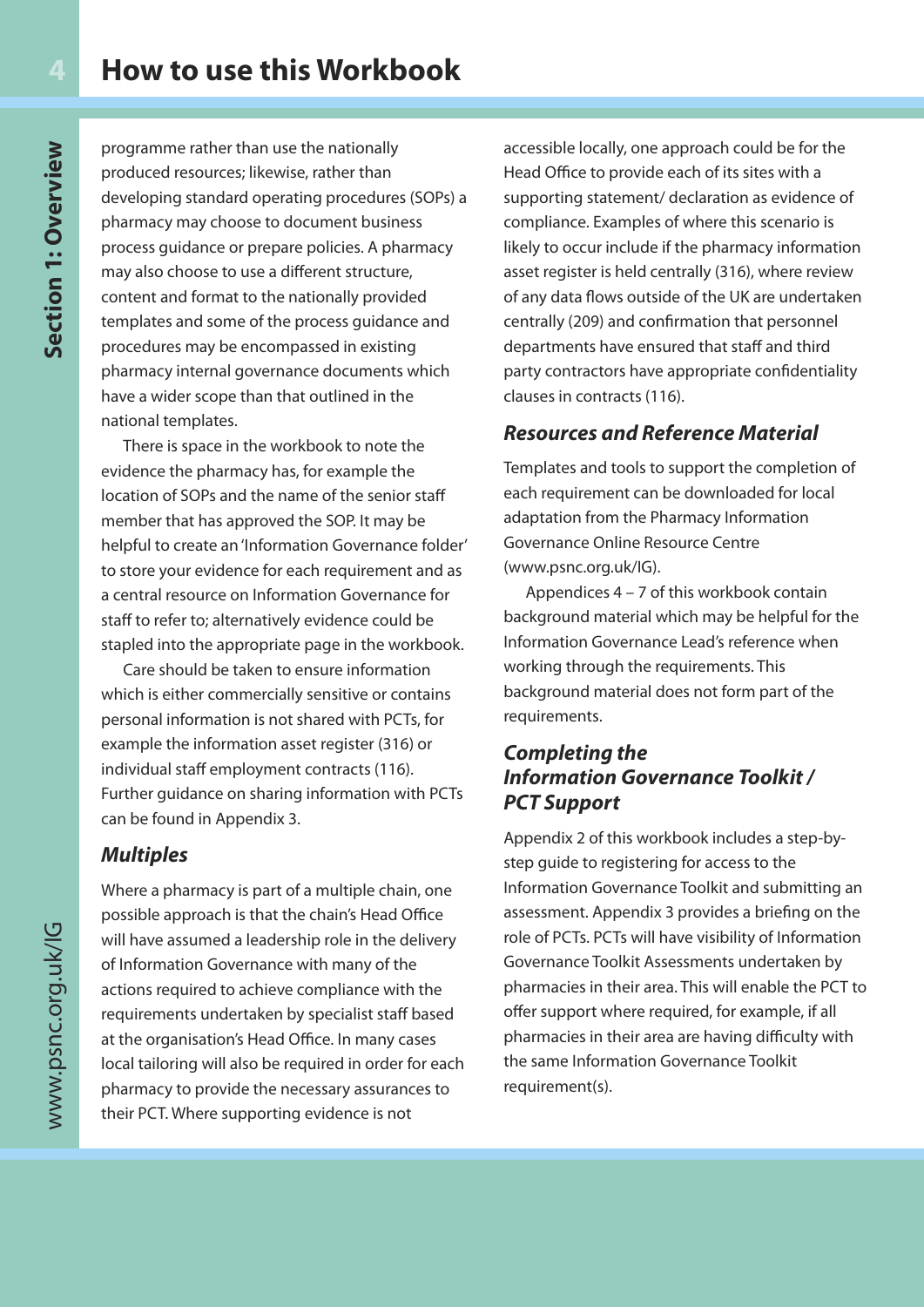The chart below is a quick reference guide to the key actions required to meet the pharmacy information governance requirements. Full details on the requirements can be found in the relevant section of this booklet. Templates can be downloaded from the PSNC website (**www.psnc.org.uk/ig**).

|                                              | Appoint IG Lead(s) (Requirement 114)                                                                                                                                                                                           |                |                                                                                                                             |  |
|----------------------------------------------|--------------------------------------------------------------------------------------------------------------------------------------------------------------------------------------------------------------------------------|----------------|-----------------------------------------------------------------------------------------------------------------------------|--|
|                                              | IG Lead to take time to understand the requirements (e.g. read this workbook)                                                                                                                                                  |                |                                                                                                                             |  |
|                                              | Register for access to the online IG Toolkit (Appendix 1)                                                                                                                                                                      |                |                                                                                                                             |  |
|                                              | Complete a Baseline Assessment on the IG Toolkit (Appendix 1)                                                                                                                                                                  |                |                                                                                                                             |  |
| by 31st March 2010<br><b>Minimum Actions</b> | Create a Workplan (NB: This is automatically generated as an output of making a<br>submission to the online IGT)                                                                                                               |                |                                                                                                                             |  |
|                                              | Start working through the Pharmacy Workplan                                                                                                                                                                                    |                |                                                                                                                             |  |
|                                              | Ensure there are appropriate contractual<br>clauses in staff and third party contracts<br>(Requirement 116 / Template 2)                                                                                                       |                | Develop an IG policy<br>(Requirement 115/Template 1)                                                                        |  |
|                                              | Ensure staff are sufficiently trained in IG (117/<br><b>Booklet "Introduction to Information</b><br>Governance for Pharmacy Staff")                                                                                            |                | Develop a staff confidentiality<br>code of conduct (Requirement<br>201 / Appendix 3)                                        |  |
|                                              | Map, risk assess and put in place mitigating<br>controls for data transfers (Requirement 208<br>/Appendix 7)<br>Identify any overseas data transfers and put<br>in place mitigating controls (Requirement 209)                 |                | Develop one or more<br>procedures that cover data<br>transfer and safe havens<br>(Requirements 208 and 308 /<br>Template 4) |  |
| Minimum Actions<br>by 31st March 201         | Create a patient information leaflet on how<br>data is handled by the pharmacy<br>(Requirement 213 / Template 5)                                                                                                               | $\mathcal{L}$  | Resources to support mobile<br>computing (Requirement 318/<br>Templates 8-10)                                               |  |
|                                              | Create an information asset register<br>(Requirement 316 / Template 6)                                                                                                                                                         | $\blacksquare$ | Develop an access control<br>procedure (Requirements 305 /                                                                  |  |
|                                              | Risk assess physical security (Requirement<br>317/Template 7)                                                                                                                                                                  |                | Template 15)                                                                                                                |  |
|                                              | Put in place an IG incident log (Requirement<br>320 / Template 12)                                                                                                                                                             |                | Develop an IG incident<br>management procedure<br>(Requirement 320 / Template 11)                                           |  |
|                                              | Ensure policies, procedures and guidance materials are signed off by an appropriately<br>senior staff member (various)<br>Ensure staff have been informed of policies and procedures, where relevant (various/<br>template 14) |                |                                                                                                                             |  |
|                                              | Put in place a system to monitor staff compliance with key requirements<br>(various / Template 13)                                                                                                                             |                |                                                                                                                             |  |
|                                              | Complete Online IG Toolkit by 31st March 2011 and generate work plan                                                                                                                                                           |                |                                                                                                                             |  |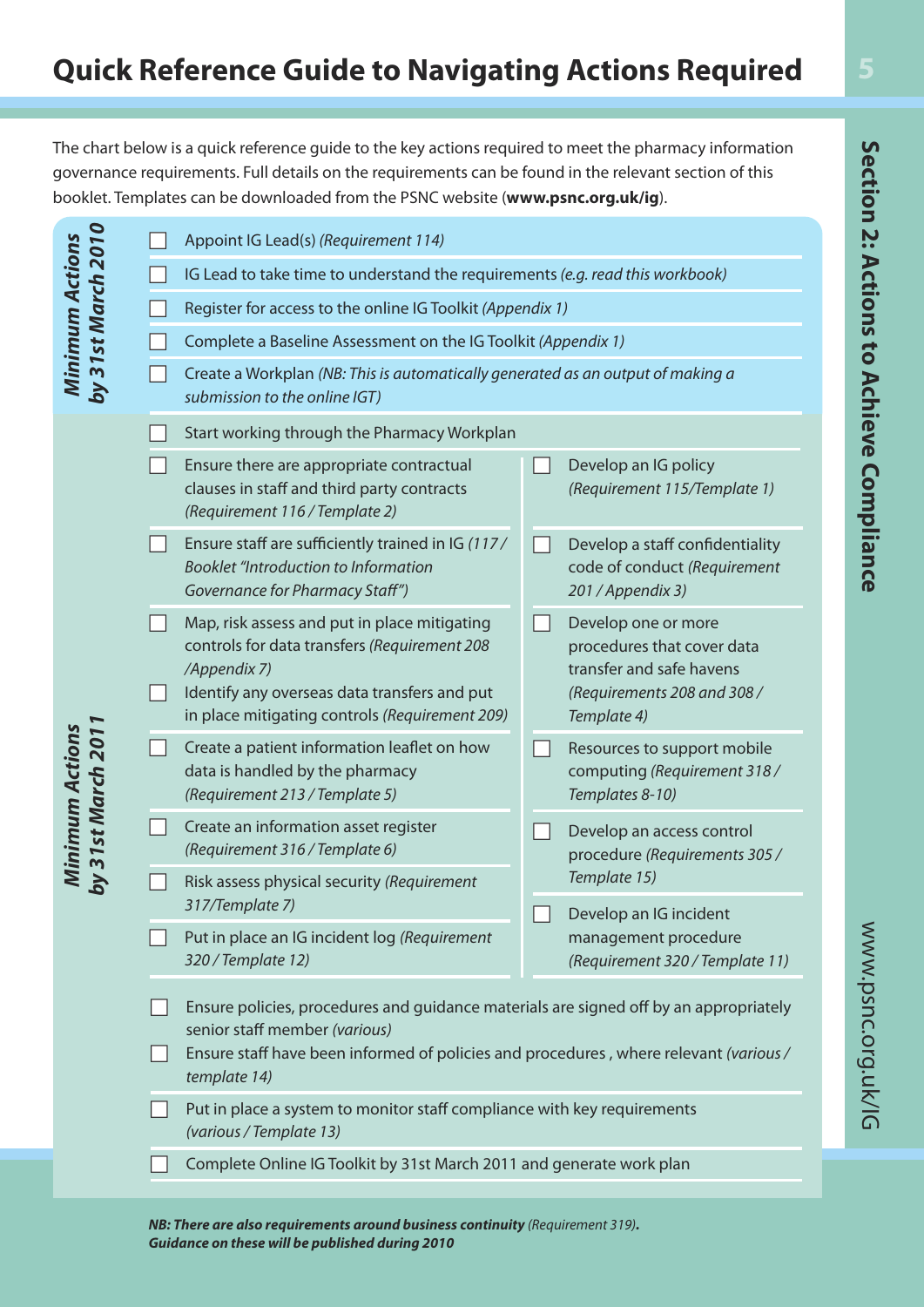### **Has responsibility for Information Governance been assigned to an appropriate member, or members, of staff?**

This requires that named individuals take responsibility for co-ordinating, publicising and monitoring standards of information handling within the pharmacy and develop and implement an information governance workplan (also known as an implementation plan). The information governance Lead(s) also need(s) to ensure that Information Governance Toolkit assessments are submitted as required.

### **Level 0**

The pharmacy has not assigned Information Governance responsibilities.

## **Level 1**

The pharmacy has assigned responsibilities for Information Governance to a staff member or members who have been provided with appropriate training and support to carry out the role.

The pharmacy has put in place an information governance workplan (also known as an improvement plan) which documents both the current level of compliance with the NHS information governance requirements for the premises and the targets that have been identified to progress to the next level of compliance.

### **Level 2**

The pharmacy has implemented its information governance workplan to ensure a minimum of Level 2 compliance with each of the pharmacy requirements.

## **Level 3**

To achieve Level 3, the pharmacy must review its information governance arrangements annually.

### *Hints and Tips*

#### **Appointing an information governance Lead**

- The pharmacy should consider the responsibilities of an information governance Lead and decide whether these can be met by one member of staff or whether the responsibilities should be shared between a number of staff. For contractors with multiple pharmacies, there may be a need to appoint staff both at Head Office and premises level. Those appointed do not need to be pharmacists but should have sufficient seniority and authority to ensure that any necessary changes in information handling within the pharmacy can be implemented and enforced.
- **Ensuring confidentiality is already a key part of the** clinical governance requirements in the pharmacy contractual framework. As a contractual framework requirement, all pharmacy premises must have an identifiable clinical governance lead. It is possible for the clinical governance lead to also act as the information governance Lead.
- $\blacksquare$  There should be written assignment of information governance Lead responsibility. This could be through adding this to staff job descriptions or simply a written note of responsibility (for example, state who is responsible in the notes box).

#### **What training and support does the information governance Lead require?**

- Information governance Lead(s) need to be sufficiently trained to undertake their key responsibilities. Training should cover data protection, security and confidentiality and Freedom of Information requirements. Where the information governance Lead is also the person responsible for data protection, confidentiality and Freedom of Information for the business, the training provided will need to be more extensive to ensure that the pharmacy complies with the law and guidance in these areas.
- n **Thoroughly reading this workbook is sufficient to meet the Level 1 requirement for information governance Lead training.** However, if you are interested in learning more, one centrally provided training option is the Information Governance Training Tool provided by DH Informatics (www.connectingforhealth.nhs.uk/igtrainingtool). The tool comprises a structured e-learning programme with Introductory, Foundation and Practitioner level modules covering all aspects of information governance. There is an introductory module on information governance for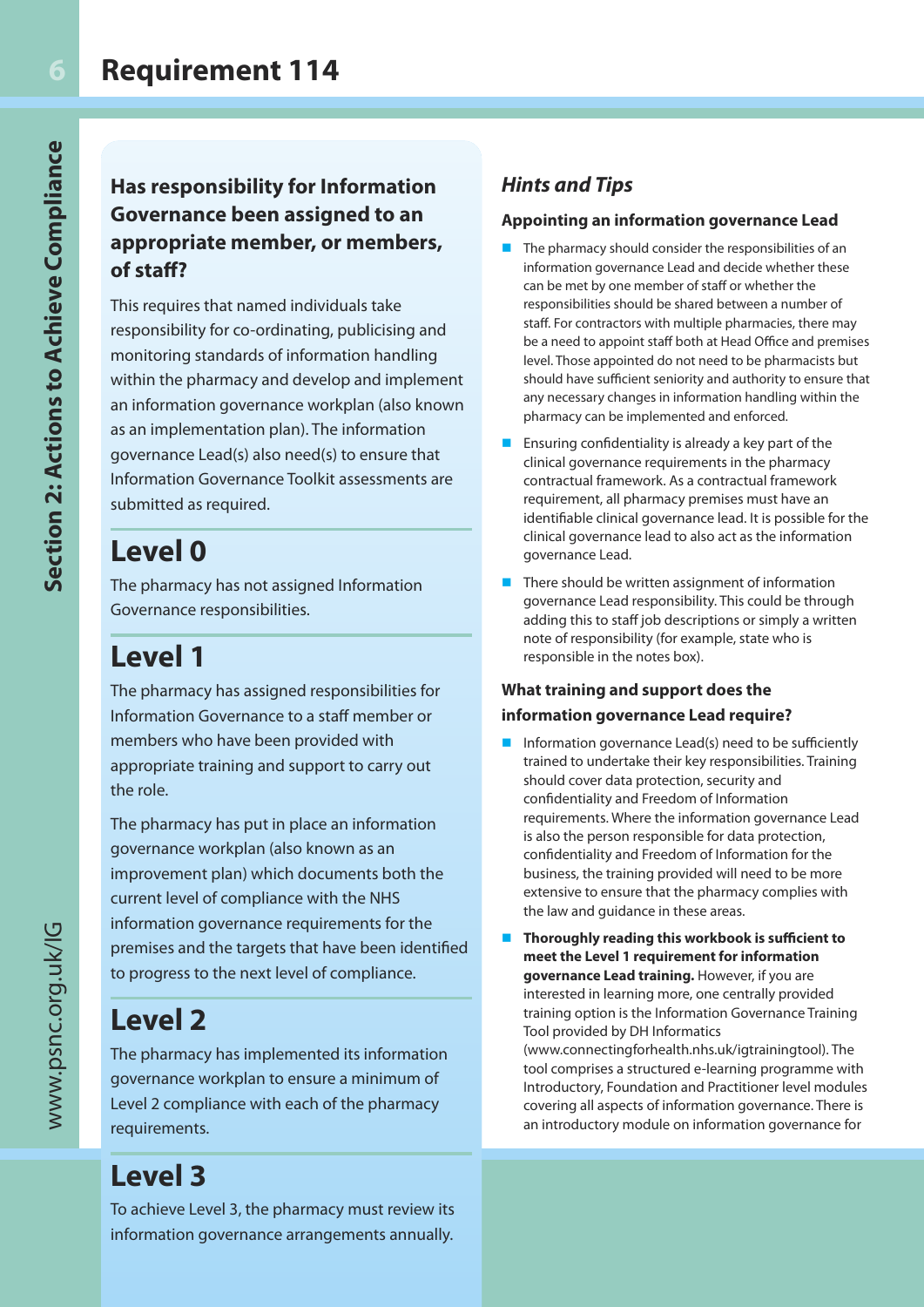Section 2: Actions to Achieve Compliance

pharmacy staff; this has been developed in conjunction with the PSNC and RPSGB. Other modules haven't been tailored to the pharmacy setting. To access the tool, users need to set up an account and, as part of the registration process, will be asked for their organisation's ODS Code (for pharmacies, this code begins with the letter F and can be found on the submission document used to send prescriptions to NHS Prescription Services each month). The resource can also be accessed without registering by taking the 'guest tour'. It is not necessary to have an email address to access or register for the tool.

The information governance Lead should also have access to sufficient support within the pharmacy, for example if the information governance Lead is a nonpharmacist, they should have access to a pharmacist for support with queries.

#### **Creating a Workplan**

- Use this workbook to determine the pharmacy's current level of compliance. All pharmacies need to achieve Level 2 compliance by 31st March 2011. Appendix 1 contains a table which you might find useful to collate information on the pharmacy's current status.
- On completion of the Information Governance Toolkit, there is an option to print a workplan based on the information that has been input by the pharmacy. Note, the Information Governance Toolkit refers to this as an 'improvement plan'.

| Level          | <b>Evidence Required</b>                                                                       | <b>Resources Available</b>                                                                                                                     | Yes/No |
|----------------|------------------------------------------------------------------------------------------------|------------------------------------------------------------------------------------------------------------------------------------------------|--------|
|                | Written assignment of responsibility to<br>staff member or members (e.g. note below)           |                                                                                                                                                |        |
|                | Written declaration on completion of<br>information governance Lead training                   | Reading this workbook is sufficient.<br>General training resources can be found<br>on the Online Information Governance<br>Training Tool.      |        |
|                | Copy of information governance workplan<br>(improvement plan)                                  | Template workplan (see Appendix 1).<br>The Information Governance Toolkit creates<br>a plan based on the information input by<br>the pharmacy. |        |
| $\overline{2}$ | Evidence of progress against the<br>workplan/improvement plan                                  |                                                                                                                                                |        |
| 3              | Evidence of annual review (e.g. annual<br>submission to the Information Governance<br>Toolkit) |                                                                                                                                                |        |

#### *Notes*

Our information governance Lead(s) is/are .........

What training has the information governance Lead undertaken?

#### *Evidence*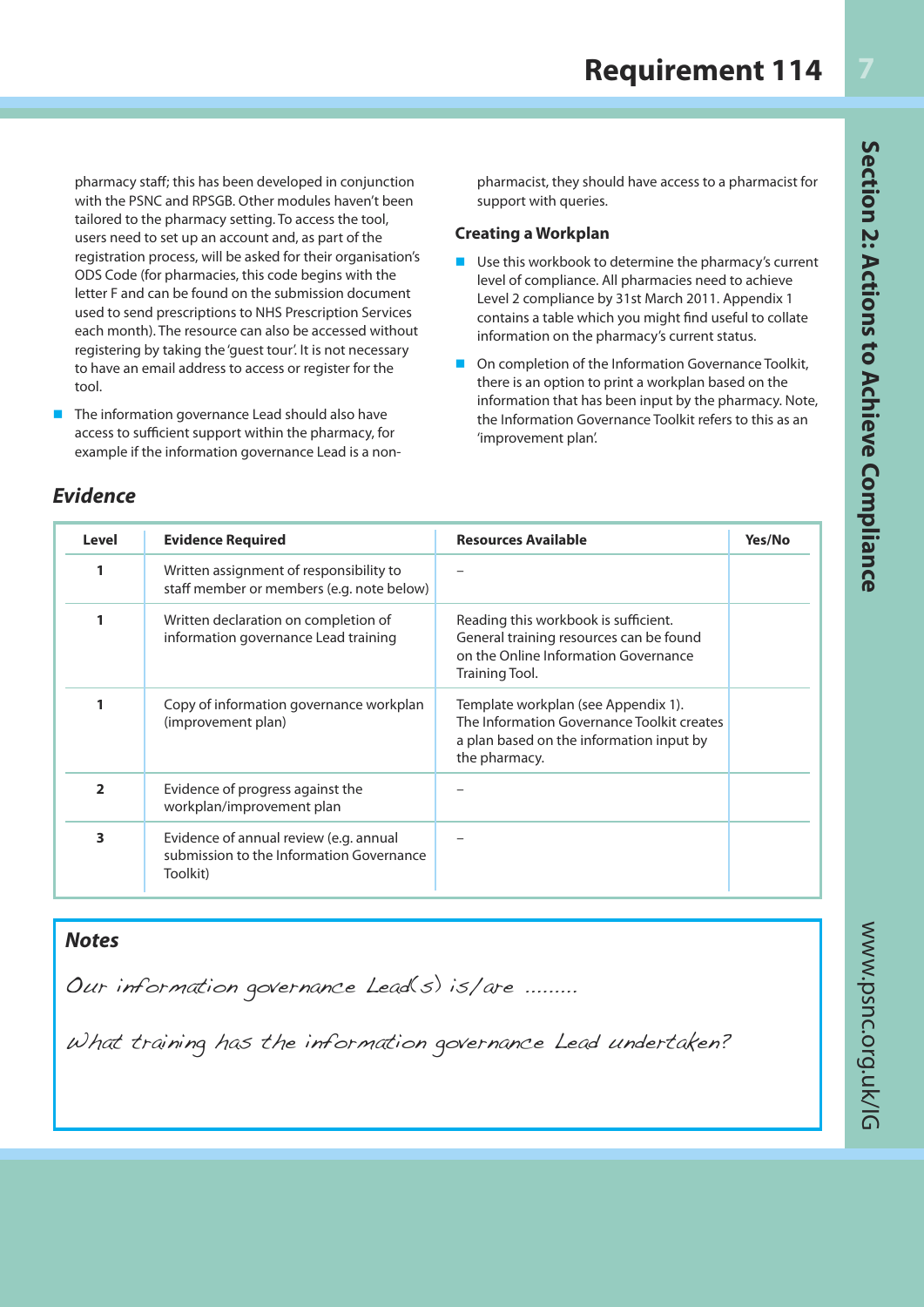### **Does the pharmacy have an information governance policy that addresses the overall requirements of information governance?**

Each pharmacy is required to have an information governance policy which is a high level statement of a pharmacy's intended approach to effectively managing information governance. The policy should outline the principles that underpin the policy, detail the pharmacy's information governance procedures and set out what is expected of pharmacy staff. The policy should reflect NHS information governance guidance and should be approved by a senior representative of the pharmacy.

### **Level 0**

The pharmacy does not have an Information Governance policy in place.

## **Level 1**

The pharmacy has reviewed, updated and drawn together all relevant polices to form a comprehensive Information Governance policy.

### **Level 2**

The pharmacy has an Information Governance policy that has been agreed by an appropriate senior staff member and conforms to national guidelines.

### **Level 3**

The policy has been made available to all pharmacy staff, including retail and administrative staff.

The policy is regularly reviewed and updated in the light of that review. Any amendments to the policy must be signed off by a senior representative of the pharmacy contractor.

### *Hints and Tips*

- Suggested key content of an information governance policy includes:
	- $\bullet$  A section specifying why the policy is required e.g. to safeguard the movement of personal data;
	- l A summary of the procedures which underpin the policy to help ensure information will be handled securely and confidentially by the pharmacy (i.e. links to related SOPs);
	- $\bullet$  A description of accountability and responsibility for the policy;
	- **•** A process for monitoring the policy;
	- Pharmacy staff duties and responsibilities for information governance (maintaining confidentiality of data, ensuring secure storage of data, and being aware of situations where disclosure may be required); and
	- $\bullet$  Actions to be taken if the policy is breached, e.g. sanctions against staff, remedial work on the part of those responsible for information governance procedure.
- $\blacksquare$  A template policy can be downloaded from the online Information Governance Resource Centre. Each pharmacy will need to decide whether the template is sufficient for its needs and locally tailor the template as necessary.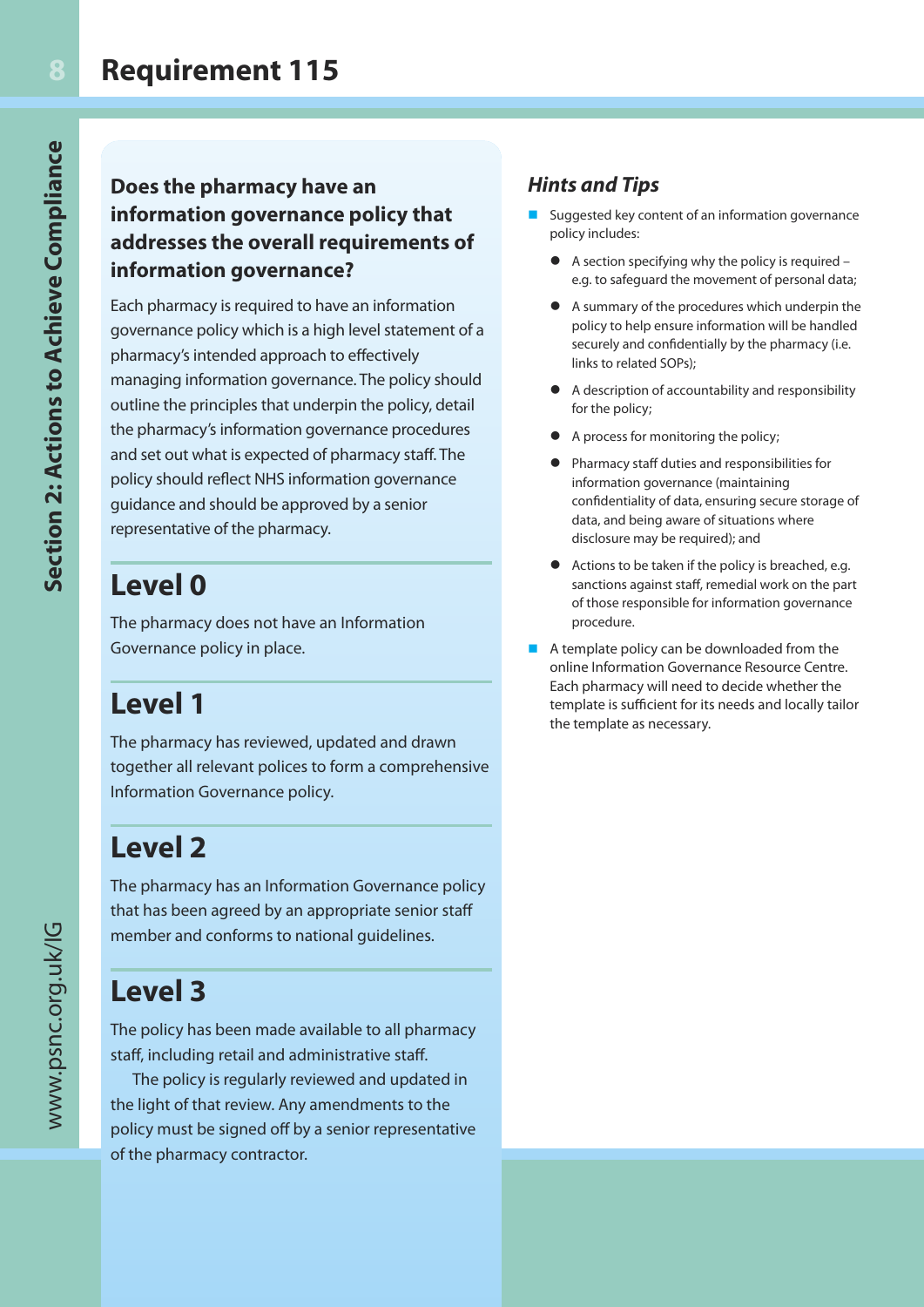## **Requirement 115**

### *Evidence*

| Level          | <b>Evidence Required</b>                                                                                  | <b>Resources Available</b>                | Yes/No |
|----------------|-----------------------------------------------------------------------------------------------------------|-------------------------------------------|--------|
|                | An Information Governance Policy                                                                          | Template 1: Information Governance Policy |        |
| $\overline{2}$ | Name of contractor representative that<br>approved the Information Governance<br>Policy (e.g. note below) |                                           |        |
| 3              | Evidence that staff have been made<br>aware of the policy                                                 | Template 14: Staff signature list         |        |
| 3              | Evidence of last review (e.g. note date of<br>last review below)                                          |                                           |        |

### *Notes*

The name of the senior staff member that approved the policy is .....

The policy was last reviewed on ......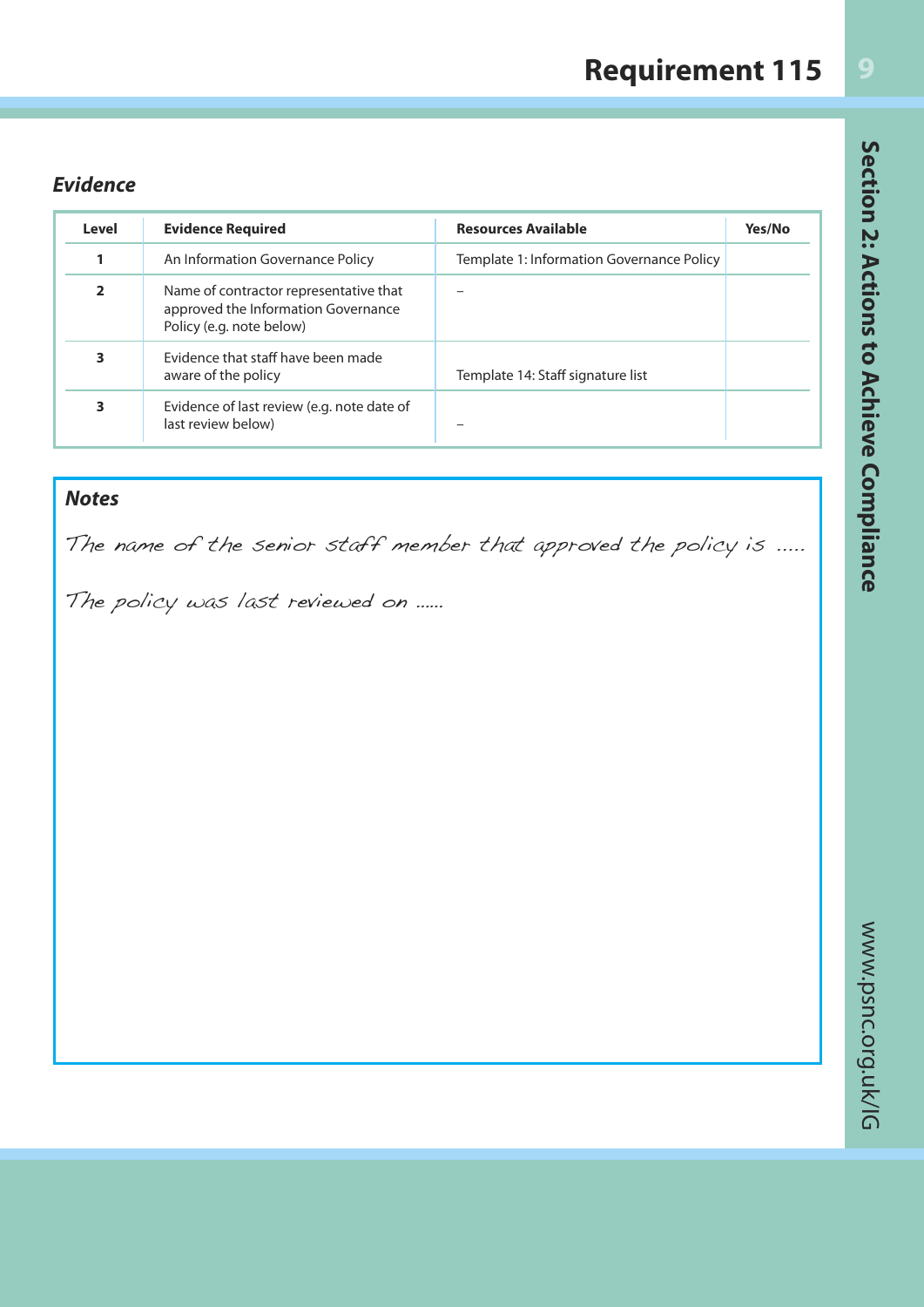### **Do all contracts (staff, contractor and third party) contain clauses that clearly identify responsibilities for confidentiality, data protection and security?**

Pharmacies are required to ensure that all of their contracts with staff, locums and third parties who might have access to sensitive data (e.g. cleaners) contain clauses which clearly set out their responsibilities for ensuring and maintaining confidentiality, information security and data protection.

## **Level 0**

No staff contracts have clearly identified clauses addressing confidentiality, data protection and security.

### **Level 1**

The pharmacy has undertaken an audit of personnel records, and contractor and other third party contracts and determined how many of these have written contracts which contain clauses that identify responsibilities for confidentiality, data protection and information security, linked to disciplinary procedures.

The pharmacy has developed an action plan to update existing contracts, where necessary, and ensure all new contracts include compliance with information governance requirements as part of employment processes.

## **Level 2**

All pharmacy contracts for staff, contractors and third party users who have access to confidential information include compliance with information governance requirements, as part of employment or contracting processes.

## **Level 3**

All pharmacy contracts for staff, contractors and third party users who have access to confidential information include compliance with information governance requirements as part of employment or contracting processes. As the law in this area is subject to change, an annual review is undertaken to assess whether the contractual terms/clauses are still sufficient.

### *Hints and Tips*

- Ideally, the contract clause should reference the pharmacy's staff confidentiality code of conduct (see information governance requirement 201) as a source of further information about how the pharmacy expects its staff to behave in respect of maintaining the confidentiality and security of patient health information.
- $\blacksquare$  A suggested contract clause for individual staff members can be found online at:
	- **www.psnc.org.uk/ig**
- For staff members that don't have a contract of employment, for example locum pharmacists or university students on temporary placement, pharmacies should put in place an agreement which obligates the individuals to safeguard personal information and makes reference to the pharmacy confidentiality code of conduct. The individual could be asked to sign a stand alone confidentiality contract or, where it exists, be asked to sign a written locum contract.
- n National Pharmacy Association (NPA) members can obtain guidance on employment matters including employment contracts from the NPA Personnel Department.
- Care needs to be taken to ensure there are also appropriate confidentiality and non-disclosure clauses in contracts with suppliers where they may have access to personal or sensitive information, for example PMR system suppliers.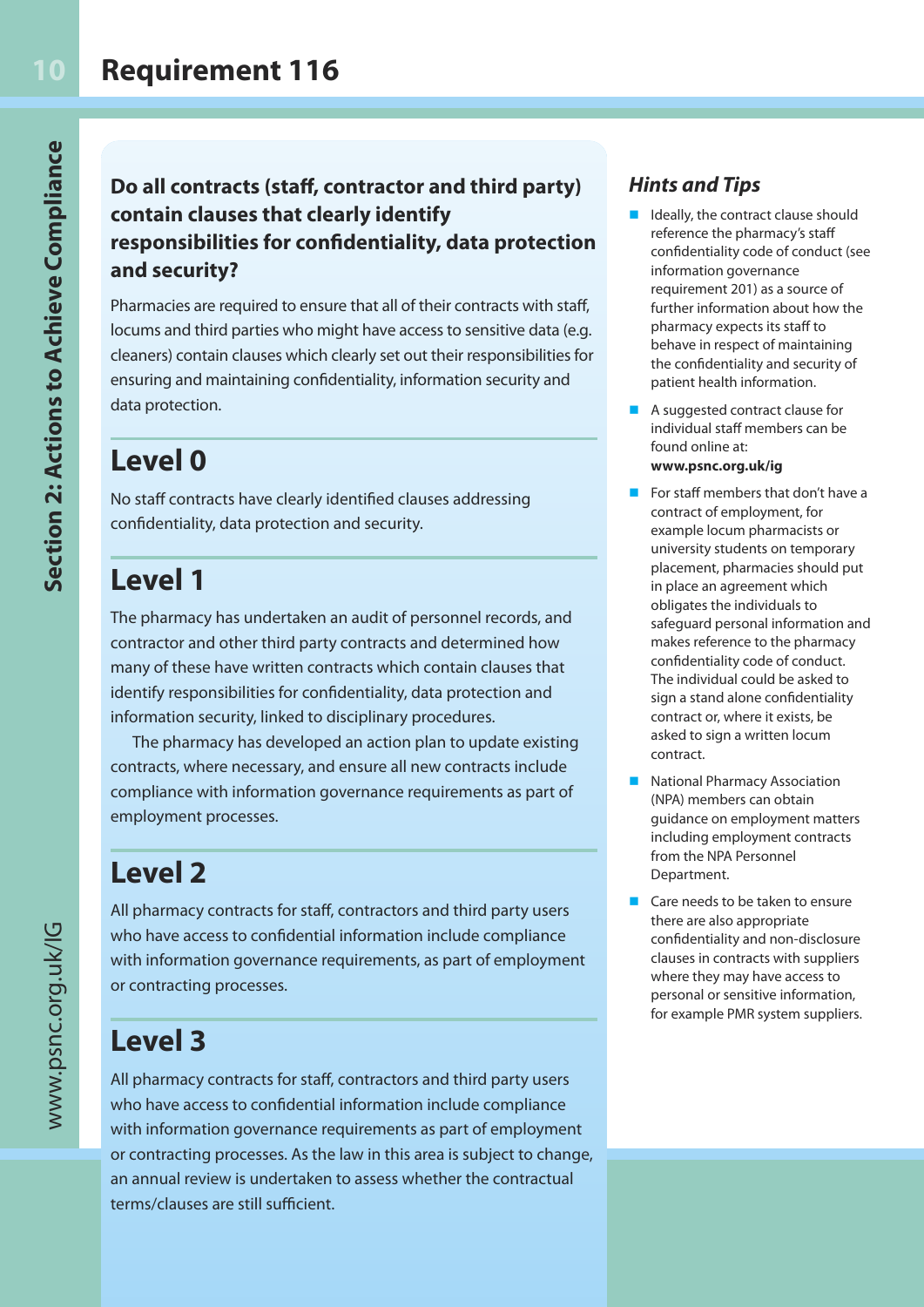### *Evidence*

| Level          | <b>Evidence Required</b>                                                                                                                                                                                 | <b>Resources Available</b>                                        | Yes/No |
|----------------|----------------------------------------------------------------------------------------------------------------------------------------------------------------------------------------------------------|-------------------------------------------------------------------|--------|
| 1              | Example contract clauses                                                                                                                                                                                 | Example contract clause available<br>online at www.psnc.org.uk/IG |        |
|                |                                                                                                                                                                                                          | Template 2: Stand-alone confidentiality<br>contract               |        |
| $\overline{2}$ | Written confirmation that all staff have<br>appropriate clauses in their contract.<br>(A note here is sufficient)                                                                                        |                                                                   |        |
| $\overline{2}$ | Written confirmation that all temporary<br>staff have appropriate stand alone<br>confidentiality contracts.<br>(A note here is sufficient)                                                               |                                                                   |        |
| $\overline{2}$ | List of third party contractors with<br>access to personal information and<br>written confirmation that appropriate<br>confidentiality clauses are included in<br>contracts. (A note here is sufficient) |                                                                   |        |
| 3              | Evidence of annual review of<br>appropriateness of contractual clauses<br>(e.g. date last reviewed)                                                                                                      |                                                                   |        |

### *Notes*

I confirm that:

- all staff have appropriate clauses in their contract .... (date: )
- all temporary staff have appropriate confidentiality contracts… (date: )
- all third party contractors with access to personal information have appropriate clauses in their contracts …………… (date: )

The following third party contractors have access to personal information:………….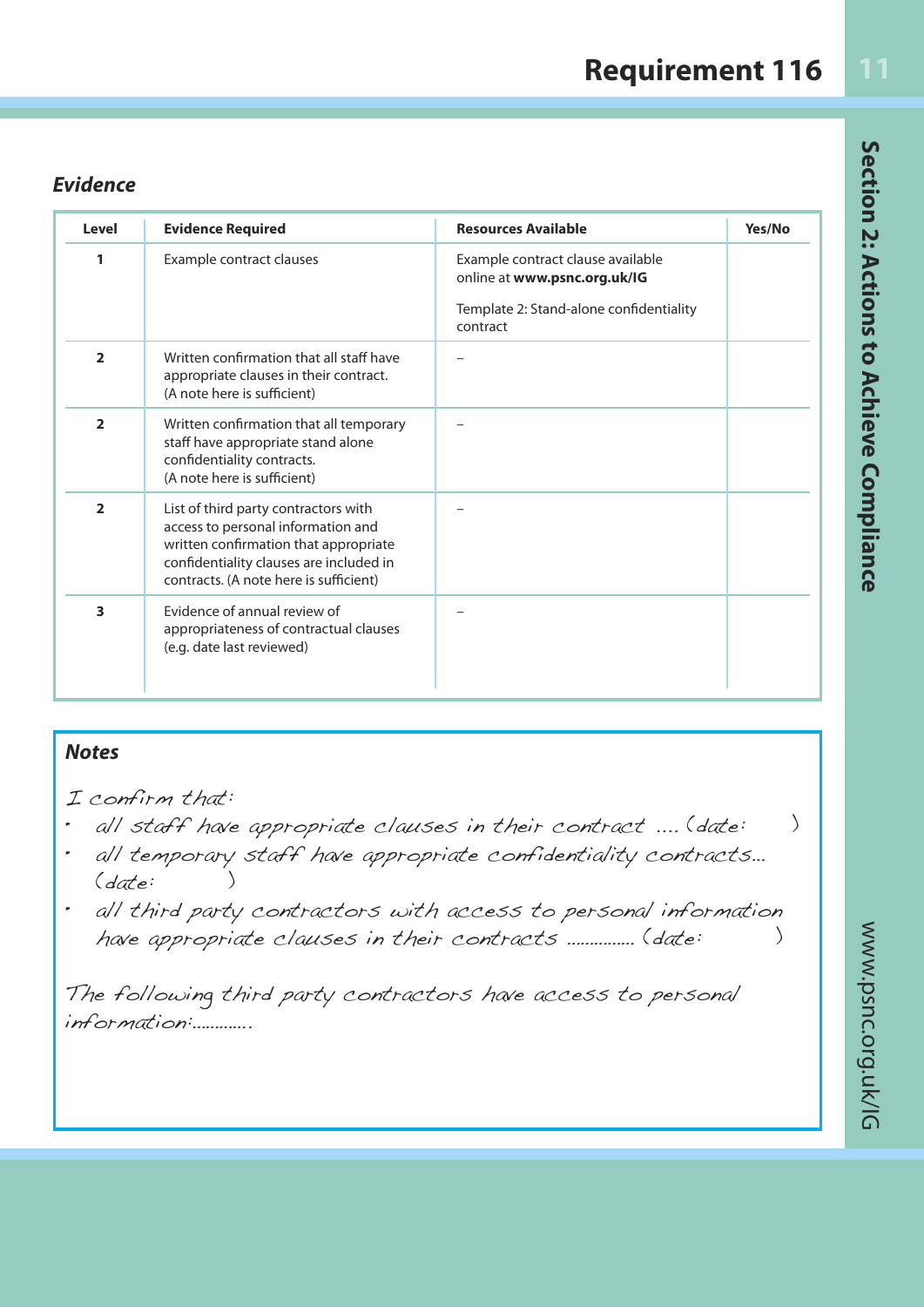### **Are pharmacy staff aware of their information governance responsibilities and are they provided with appropriate training?**

Pharmacies should put in place measures to ensure that all staff members are fully informed about information governance procedures and staff should be given clear guidelines about their own responsibilities for ensuring and maintaining confidentiality, data protection and security.

### **Level 0**

The pharmacy does not have documented evidence that staff are aware of information governance procedures.

## **Level 1**

The pharmacy has identified key staff members requiring information governance training and ensured that appropriate training has been made available and that the availability and importance of training has been publicised to these members of staff.

## **Level 2**

The pharmacy has in place a clear and communicated process for making all staff who have access to confidential information aware of available training and has ensured that all staff members who have access to confidential information have been given the opportunity and actively encouraged to undertake information governance training.

Ideally all new staff members who have access to confidential information should be provided with training within a short time of taking on their post.

### **Level 3**

The pharmacy has a formal targeted information governance training programme which all staff must undertake on a compulsory basis.

### *Hints and Tips*

Paper-based training package: PSNC and the RPSGB have worked with DH Informatics to publish a training booklet for staff entitled, "Introduction to Information Governance for Pharmacy Staff". This was sent to all pharmacies in January 2010. The training booklet can also be downloaded from the PSNC Website (www.psnc.org.uk/IG) and additional hardcopies are available on request (while stocks last) by contacting the PSNC Office (01296 432823).



- **n** The Information Governance Training Tool: The Information Governance Policy team within DH Informatics in conjunction with the PSNC and RPSGB has developed an e-learning module for pharmacy staff, which is available via the online Information Governance Training Tool. This can be accessed online at www.connectingforhealth/igtrainingtool. The Training Tool includes a module specifically for pharmacy staff titled 'Introduction to Information Governance'. To access the tool, users need to set up an account and as part of the registration process users will be asked for their organisation's ODS Code (for pharmacies, this code begins with the letter F and can be found on the submission document used to send prescriptions to NHS Prescription Services each month). The resource can also be accessed without registering by taking the 'guest tour'. It is not necessary to have an email address to access or register for the tool.
- Other equivalent training resources may also be used to meet this requirement, for example in-house training packages produced by multiple pharmacies or, where available, PCT provided training.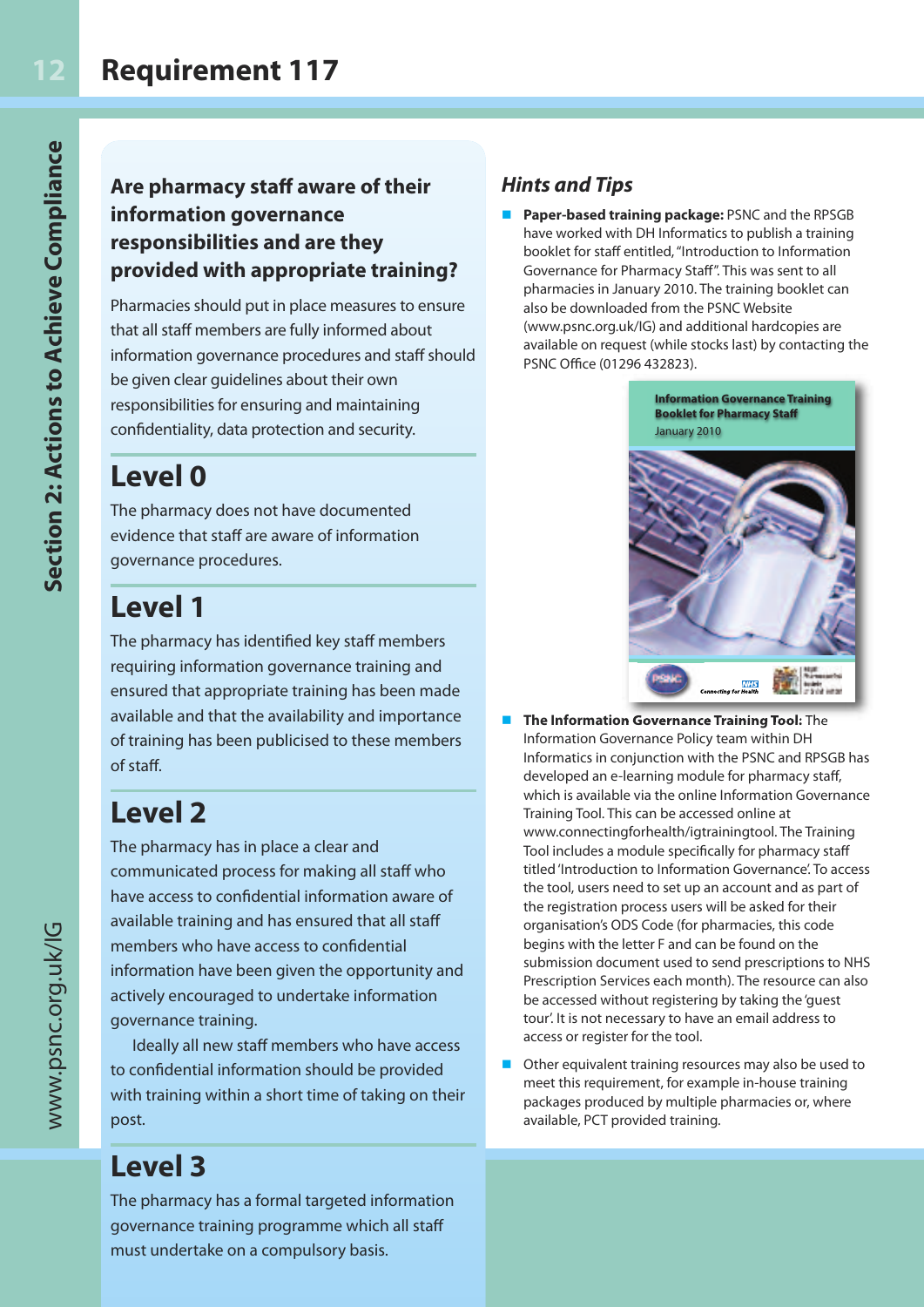## **Requirement 117**

### *Evidence*

| Level                    | <b>Evidence Required</b>                                                                                                                            | <b>Resources Available</b>               | Yes/No |
|--------------------------|-----------------------------------------------------------------------------------------------------------------------------------------------------|------------------------------------------|--------|
| 1                        | List of training resources used<br>(e.g. note below)                                                                                                | Online and paper-based training packages |        |
| 1                        | Signature list confirming key staff have<br>received training                                                                                       | Template 14: Staff Signature List        |        |
| $\overline{\phantom{a}}$ | Signature list confirming all relevant<br>staff have received training                                                                              | Template 14: Staff Signature List        |        |
| 3                        | Evidence that training is compulsory,<br>e.g. that it is included in the Staff<br>Induction programme (e.g. note below<br>on pharmacy arrangements) |                                          |        |

### *Notes*

The training resources used by staff are .................

Training for all new staff is provided by …………………

Section 2: Actions to Achieve Compliance www.psnc.org.uk/IG **Section 2: Actions to Achieve Compliance**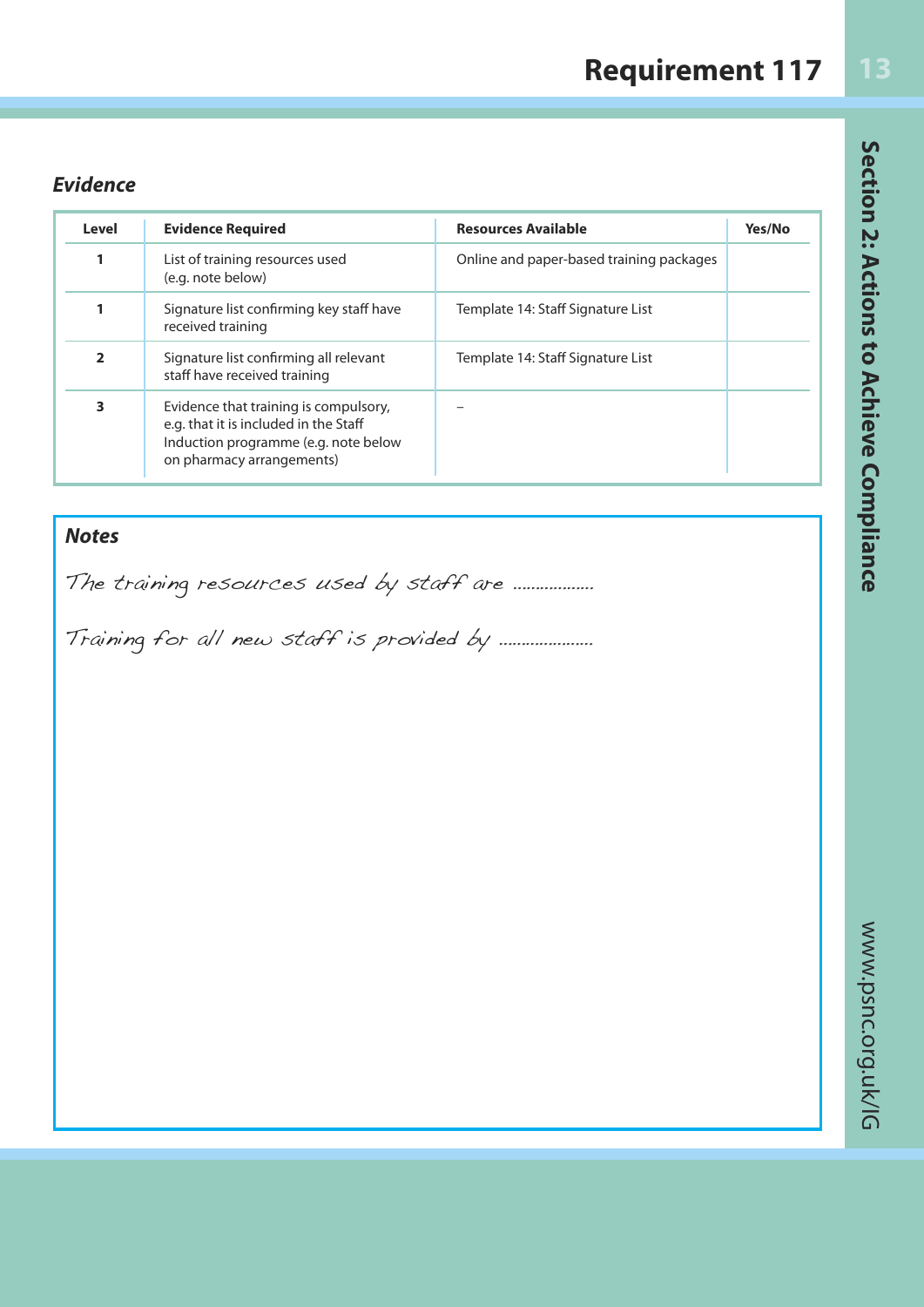### **Has the pharmacy implemented robust IG arrangements to ensure the NHS CFH IGSoC is satisfied?**

The NHS Information Governance Statement of Compliance (IGSoC) is the formal agreement containing the terms and conditions required by NHS CFH of all organisations wishing to directly access N3.

Completion of this requirement is only relevant if a pharmacy has a direct connection to N3. This majority of pharmacy sites connect indirectly via a commercial 'aggregator' or corporate connection and are therefore not required to complete the IGSoC Agreement.

The IGSoC terms and conditions incorporate IT technical requirements and a requirement to achieve, or have an agreed action plan in place to achieve, the NHS information governance requirements published through the IG Toolkit. By accepting the IGSoC terms and conditions, an organisation also agrees to IGSoC compliance monitoring by NHS CFH which may take the form of on-site audits, and to submit annual IG assessments using the Information Governance Toolkit.

### **Not Applicable**

The IGSoC is only relevant to those organisations that have direct connections to the N3 network. Therefore, if a pharmacy site has N3 access via a 'network aggregator' such as InTechnology plc, IMS or Vialtus it will not need to complete the IGSoC process. Likewise where a pharmacy connects to N3 via a corporate network, the Head Office must complete the IGSOC but not each individual site.

Where there is an indirect connection to N3, the pharmacy must provide assurance to the PCT that their aggregator or Head Office has completed the IGSoC process. To do this, the requirement should be marked as not applicable and the following comments should be entered into the comments box in the online IG Toolkit:

- Confirmation that the pharmacy has an indirect connection to N3;
- the name of the network aggregator (e.g. 'IMS');
- the location of evidence (e.g. confirmation letter) of assurances obtained from the aggregator regarding completion of the IGSoC process.

If a pharmacy is not yet connected to N3 either directly or indirectly, for example the pharmacy has not yet deployed the Electronic Prescription Service, the requirement should also be marked as 'not relevant' when the online IG Toolkit is completed. In the comments box, state that the pharmacy does not yet connect to N3.

## **Level 0**

The pharmacy is required to complete IGSoC but does not satisfy the requirements for NHS CFH IGSoC compliance and has not agreed plans for achieving compliance within timescales acceptable to the PCT.

## **Level 1**

IGSoC compliance requires the pharmacy to work with requirements across the IG Toolkit. The pharmacy should review as a priority improvement plans for the following key requirements: 114, 116, 117, 119, 201, 208, 209, 212, 305, 308, 317, 320. Where the pharmacy has not reached level 2, plans to reach the required standard must be agreed with the local PCT.

## **Level 2**

The pharmacy complies, at attainment level 2 with all of its current NHS CFH IGSoC.

## **Level 3**

The pharmacy continues to comply with all requirements of its current NHS CFH IGSoC. It has also implemented an independent audit and assurance programme that ensures the completeness and accuracy of its assessed IGSoC compliance.

### *Hints and Tips*

- If you have any questions about whether your pharmacy connects to N3 and whether this is directly or indirectly, contact your pharmacy system supplier for more information.
- More guidance on IGSoC is available online at: **www.connectingforhealth. nhs.uk/igsoc**. Support is available from the NHS CFH Exeter Helpdesk (exeter.helpdesk@nhs.net Phone: 01392 251289).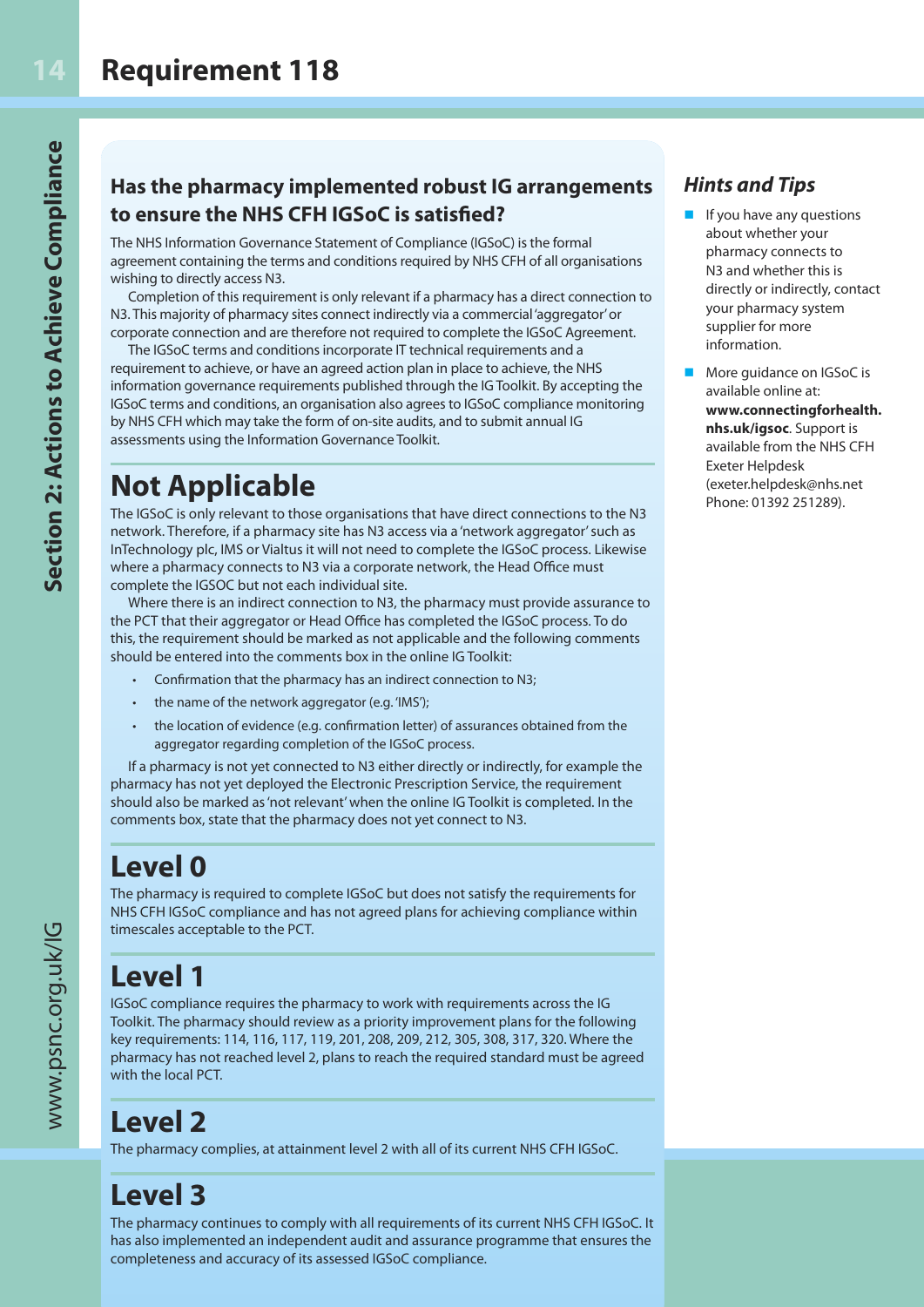#### *Evidence*

| Level          | <b>Evidence Required</b>                                                                                        | <b>Resources Available</b> | Yes/No |
|----------------|-----------------------------------------------------------------------------------------------------------------|----------------------------|--------|
| <b>NA</b>      | Note below confirmation that the pharmacy<br>accesses N3 via an indirect connection<br>(Majority of pharmacies) |                            |        |
|                | Documentary evidence of review against<br>improvement plan for prioritised<br>requirements                      |                            |        |
| $\overline{2}$ | Evidence that Level 2 compliance reached<br>for each of the pharmacy requirements.                              |                            |        |
| 3              | Evidence of continued compliance                                                                                |                            |        |
| 3              | Evidence of Independent audit and<br>assurance.                                                                 |                            |        |

#### *Notes*

I confirm that the pharmacy has an indirect connection to N3: yes/no

If yes, the name of the network aggregator (e.g. IMS, Vialtus etc.) or indicate if your Head Office has arranged a corporate connection:

Evidence (e.g. confirmation letter) of assurances obtained from your connectivity provider or Head Office regarding completion of the IGSoC process is stored ……………………………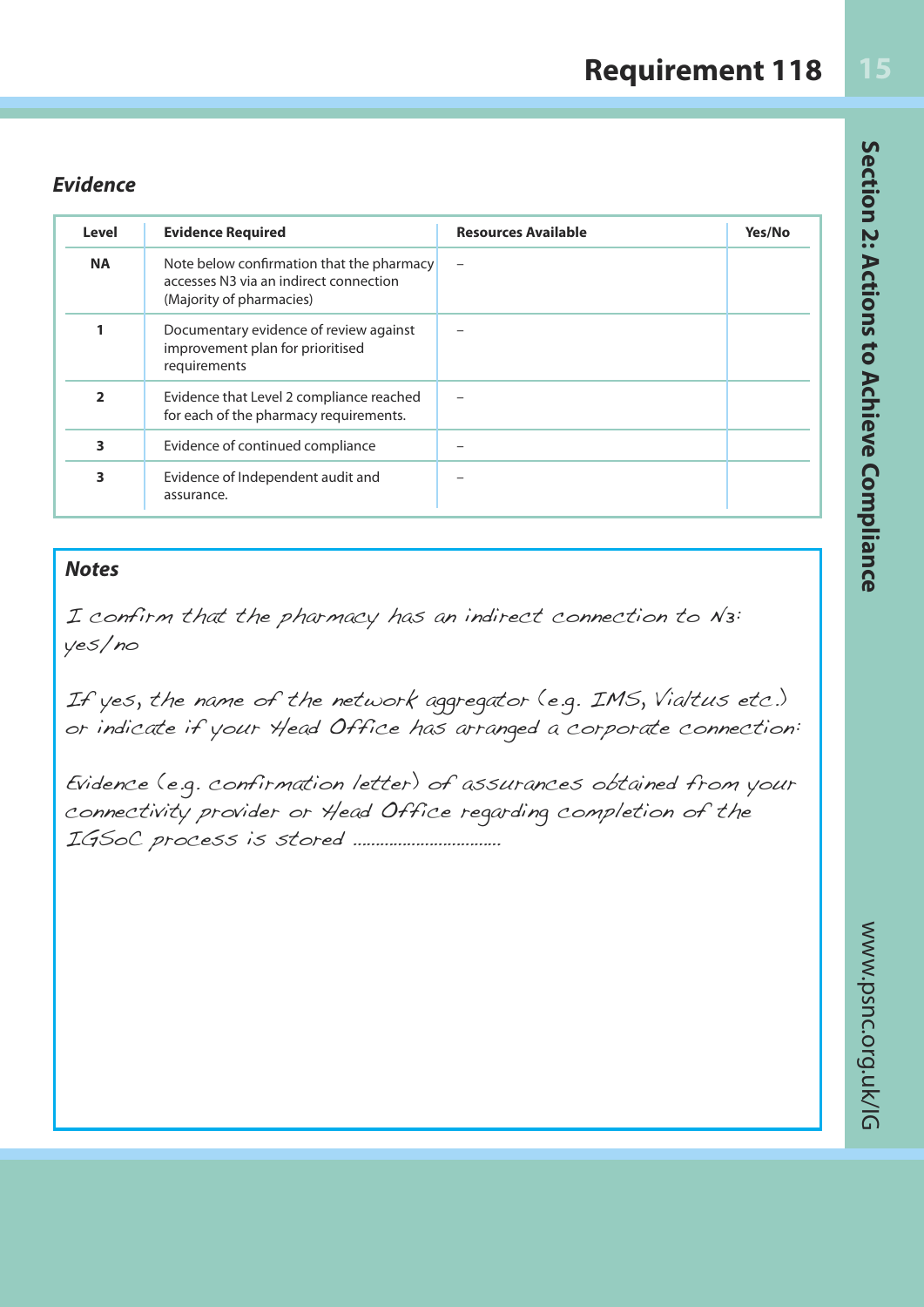### **Does the pharmacy ensure that staff and all those working for or on behalf of the pharmacy comply with the terms and conditions set out in the RA01 form?**

The NHS CFH Registration Authority form (RA01) sets out a number of specific conditions governing the use of the smartcards and the NHS Care Records Service (CRS) applications to which these permit access. These conditions include specific requirements around the safe and secure retention of smartcards and the notification of any changes to the user's access profiles.

In Release 2 of the Electronic Prescription Service (EPS), dispensing contractors will have access to a part of the NHS CRS known as the Personal Demographics Service. Therefore, dispensing contractors and their staff will be required to adopt the 'single smartcard' access model and sign up to the conditions set out in the RA01 form. Pharmacy contractors were not required to sign up to these terms for access to EPS Release 1.

Pharmacy contractors are required to ensure staff comply with the RA01 requirements and understand that failure to do so will be dealt with as a serious disciplinary matter.

### **Not Applicable (NA)**

If staff do not have cards subject to the RA01 terms and conditions, this requirement is not applicable. However note that pharmacy staff will be required to signup to these terms to obtain access rights to EPS Release 2 functionality. If declaring that this requirement is not applicable, make a note in the comments box on the online Information Governance Toolkit that staff do not yet have cards subject to the RA01 terms and conditions.

### **Level 0**

The pharmacy does not have documented evidence that the terms and conditions set out on the RA01 form are monitored and enforced.

### **Level 1**

The pharmacy does not monitor to ensure that staff comply fully with the terms and conditions set out within the RA01 form but has developed a process for doing so. The process must be agreed by an appropriate senior staff member.

### **Level 2**

The pharmacy has implemented its process for monitoring and enforcing compliance with the terms and conditions set out in the RA01 form.

### **Level 3**

The pharmacy ensures that all staff are aware of their responsibilities and that the terms and conditions set out in the RA01 are fully enforced. The pharmacy's approach to sustaining this is reviewed annually, staff performance is monitored and remedial action taken swiftly when required.

### *Hints and Tips*

- Detailed quidance on the arrangements for obtaining smartcards can be found on the PSNC website (**www.psnc.org.uk/smart cards**).
- **n** Audit checks on whether the procedures are being followed could be carried out by the information governance Lead or a senior staff member, for example the pharmacist.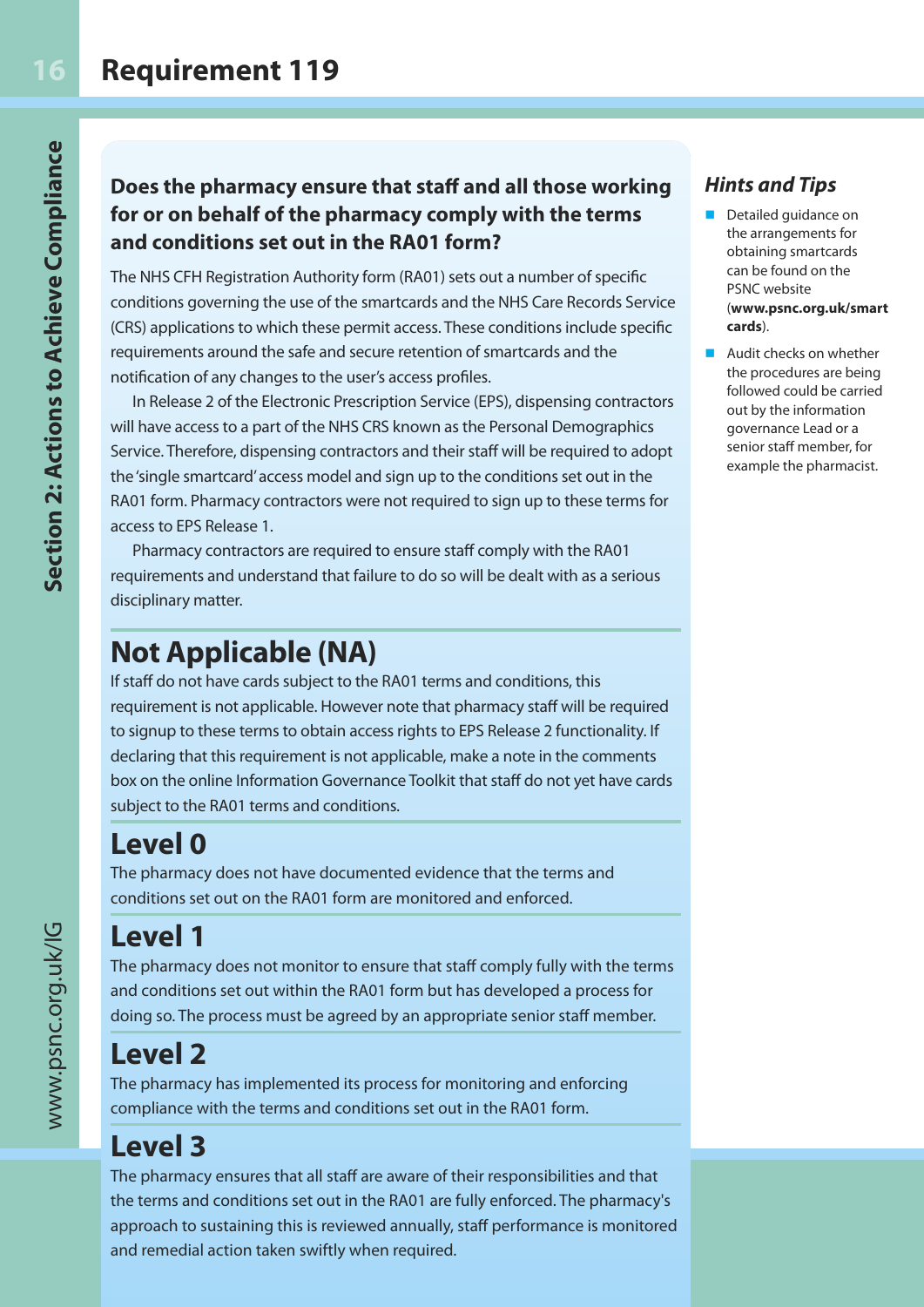### **Requirement 119**

### *Evidence*

| Level          | <b>Evidence Required</b>                                                                                   | <b>Resources Available</b>                                          | Yes/No |
|----------------|------------------------------------------------------------------------------------------------------------|---------------------------------------------------------------------|--------|
| <b>NA</b>      | If no staff have cards subject to the RA01<br>terms and conditions, this requirement is<br>not applicable. |                                                                     |        |
|                | Description of process to undertake<br>compliance checks (make a note below)                               |                                                                     |        |
| $\overline{2}$ | Evidence of internal audits to assess<br>compliance with the RA01 terms<br>(e.g. every 6 months)           | Template 13: Audit sheet<br>(e.g. provide dated last audit outcome) |        |
| $\overline{2}$ | Evidence staff have read the RA01 Terms<br>and Conditions                                                  | Template 14: Staff signature List                                   |        |
| 3              | Evidence that the audit process is<br>reviewed annually (e.g. date process<br>last reviewed)               |                                                                     |        |

### *Notes*

Who undertakes the audit checks?...........

How often are audits undertaken?.........

What checks are undertaken? (e.g. cross-reference an audit checklist)……..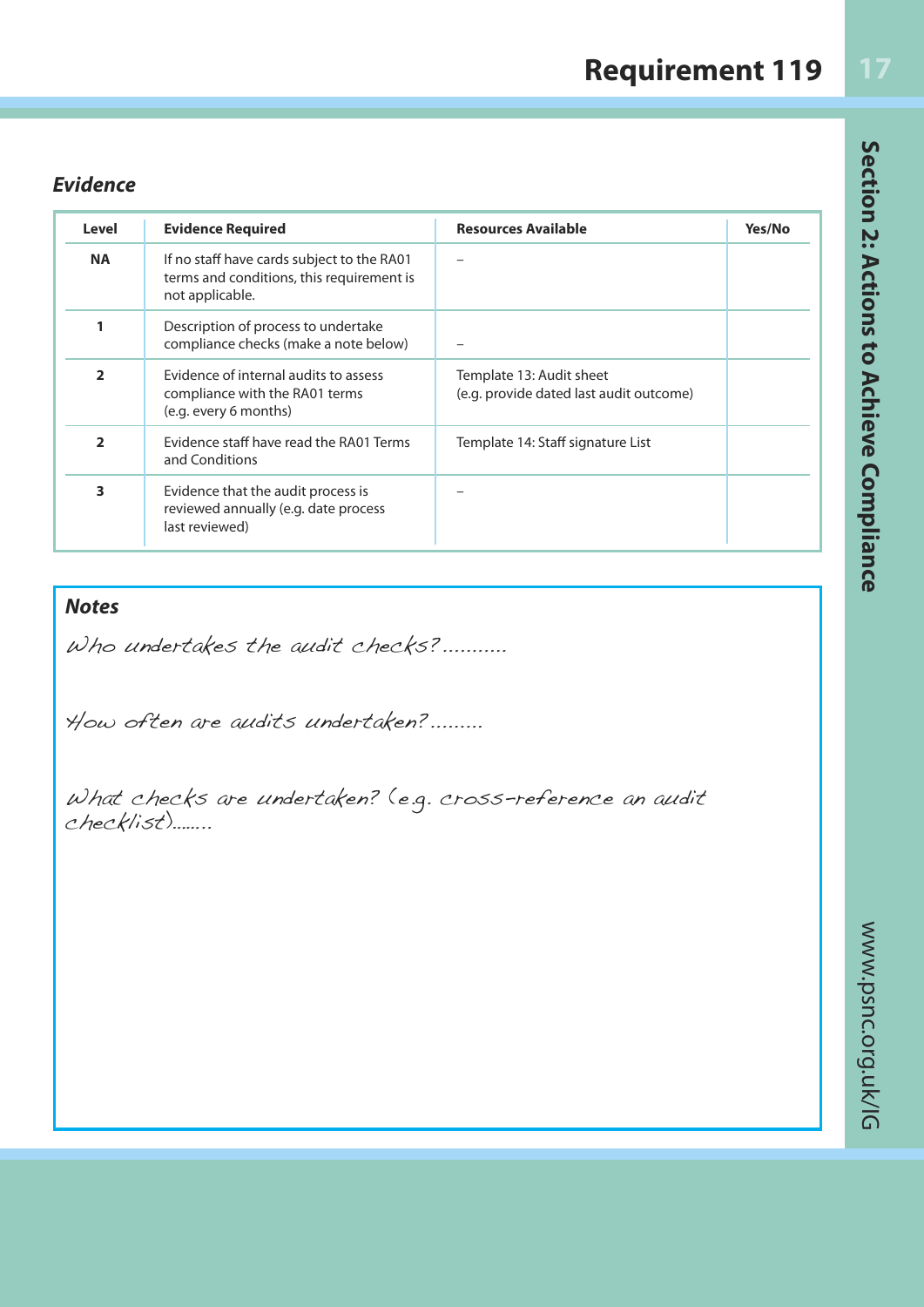### **Does the pharmacy have a confidentiality code of conduct that provides staff with clear guidance on the disclosure of personal information?**

To ensure staff members are effectively informed of their obligations to keep information confidential, pharmacies should develop a staff code of conduct that provides clear guidance on the disclosure of personal information. The code should be signed off by a senior staff member authorised by the contractor and should be made available to staff.

## **Level 0**

The pharmacy does not have a confidentiality code of conduct for staff.

## **Level 1**

The pharmacy has a confidentiality code of conduct for staff that provides clear guidance on the disclosure of personal information and which has been signed off by an appropriate senior manager.

## **Level 2**

The pharmacy's approved confidentiality code of conduct has been made available to all staff members who have been effectively informed about the code and the guidance on disclosure and the need to comply with it.

### **Level 3**

Compliance with the code is monitored.

### *Hints and Tips*

- $\blacksquare$  Where a pharmacy already has a general code of conduct, it may be possible to extend this rather than having a separate confidentiality code.
- $\blacksquare$  Key components of a confidentiality code of conduct are:
	- **•** The legal framework governing confidentiality;
	- Staff members' individual responsibility for compliance with the law;
	- **•** Definition of information that is considered confidential;
	- $\bullet$  How to ensure information remains confidential;
	- Guidelines on passwords, smartcards and security;
	- $\bullet$  The systems and processes for protecting personal information (safe havens, devices and systems for secure storage etc.);
	- Use of email and web-based services:
	- The circumstances under which confidential information can be disclosed;
	- **•** Dealing with subject access issues;
	- Abuse of privilege in respect of viewing personal information;
	- **•** Offsite/home working arrangements (where relevant);
	- Who to approach for assistance with disclosure issues (e.g. information governance Lead); and
	- **•** Possible sanctions for breach of confidentiality.
- $\blacksquare$  Requirement 212 requires documented quidelines on seeking patient consent for purposes other than the service for which it was collected, including the sharing of information. These guidelines could also be included in the confidentiality code of conduct.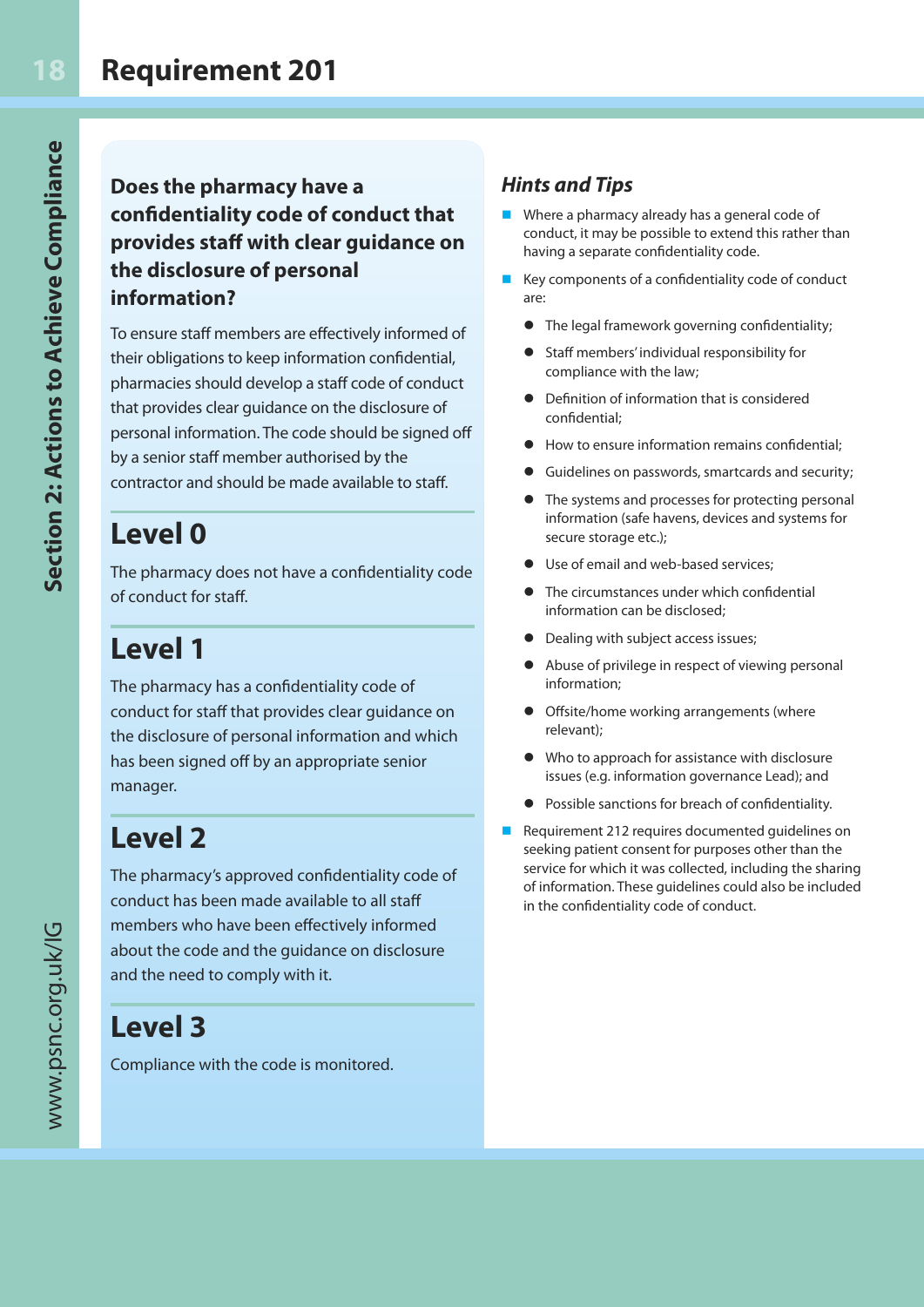| <b>Requirement 201</b> |  |
|------------------------|--|
|------------------------|--|

#### *Evidence*

| Level          | <b>Evidence Required</b>                                                                                                       | <b>Resources Available</b>                                          | Yes/No |
|----------------|--------------------------------------------------------------------------------------------------------------------------------|---------------------------------------------------------------------|--------|
| 1              | Staff confidentiality code of conduct                                                                                          | Template 3: Confidentiality Code<br>of Conduct                      |        |
| 1              | Name of contractor representative that<br>approved the confidentiality code of<br>conduct (e.g. make note below)               |                                                                     |        |
| $\overline{2}$ | Evidence that staff have been made<br>aware of the confidentiality code of<br>conduct e.g. staff signature list                | Template 14: Staff signature list                                   |        |
| $\overline{2}$ | Evidence that the confidentiality code of<br>conduct is available in the pharmacy<br>(e.g. note below where it is stored)      |                                                                     |        |
| 3              | Internal audit of staff understanding of<br>the confidentiality code of conduct and<br>their obligations (e.g. every 6 months) | Template 13: Audit sheet<br>(e.g. provide dated last audit outcome) |        |
| 3              | Evidence (e.g. date) of last review of<br>the confidentiality code of conduct                                                  |                                                                     |        |

### *Notes*

The name of the senior staff member that approved the confidentiality code of conduct is …………………………

The confidentiality code of conduct is stored in the pharmacy in …………………………………….

The confidentiality code of conduct was last reviewed ...........................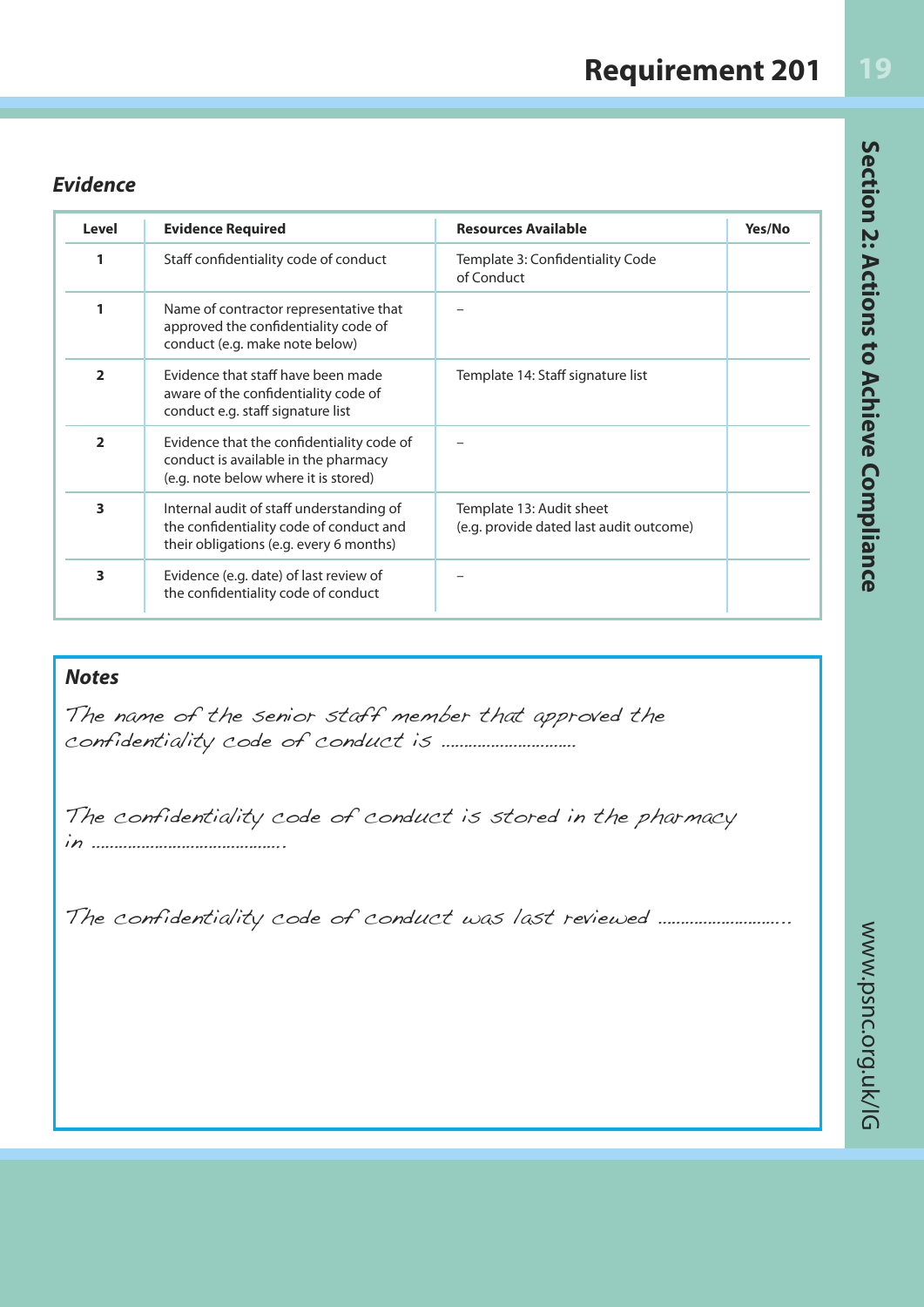**Has the pharmacy mapped all flows of personal information, assessed risks in line with Department of Health guidelines and put in place safe haven procedures for all routine flows of personal information to the organisation?**

A key requirement of information governance assurance is to map and record all routine flows of personal information into and out of the pharmacy. This is then used to identify risks associated with data transfer so that appropriate measures can be taken to remove or mitigate the risks.

## **Level 0**

The pharmacy has not mapped any flows of personal information and does not have documented evidence that it operates safe haven procedures for personal information that flows routinely into the organisation.

## **Level 1**

The pharmacy has identified its routine flows of personal information and assessed risks in flow methods with remedial action immediately taken where significant risks were highlighted.

A documented safe haven procedure has been developed for the receipt of routine flows of personal information.

## **Level 2**

The information governance Lead is aware of all risk areas identified in the mapping exercise.

The safe haven procedures have been signed off by a senior manager and implemented. All staff members who receive personal information (including temporary staff) have access to the procedures and have been made aware of the location of safe havens.

## **Level 3**

The pharmacy undertakes an annual review of its mapped flows of personal information and ensures that records are updated to reflect any changes in flow methods, locations or data items.

The pharmacy monitors the use of safe havens for its inbound flows of personal information and has put in place processes to ensure compliance and appropriate use.

### *Hints and Tips*

- Guidance on mapping and risk assessing information flows can be found in Appendix 7.
- $\blacksquare$  Risks should be recorded. This record is sometimes referred to as a 'risk register'. The template information flow map and table in appendix 7 could serve as your risk register.
- $\blacksquare$  Safe havens are all secure points at which confidential information is received.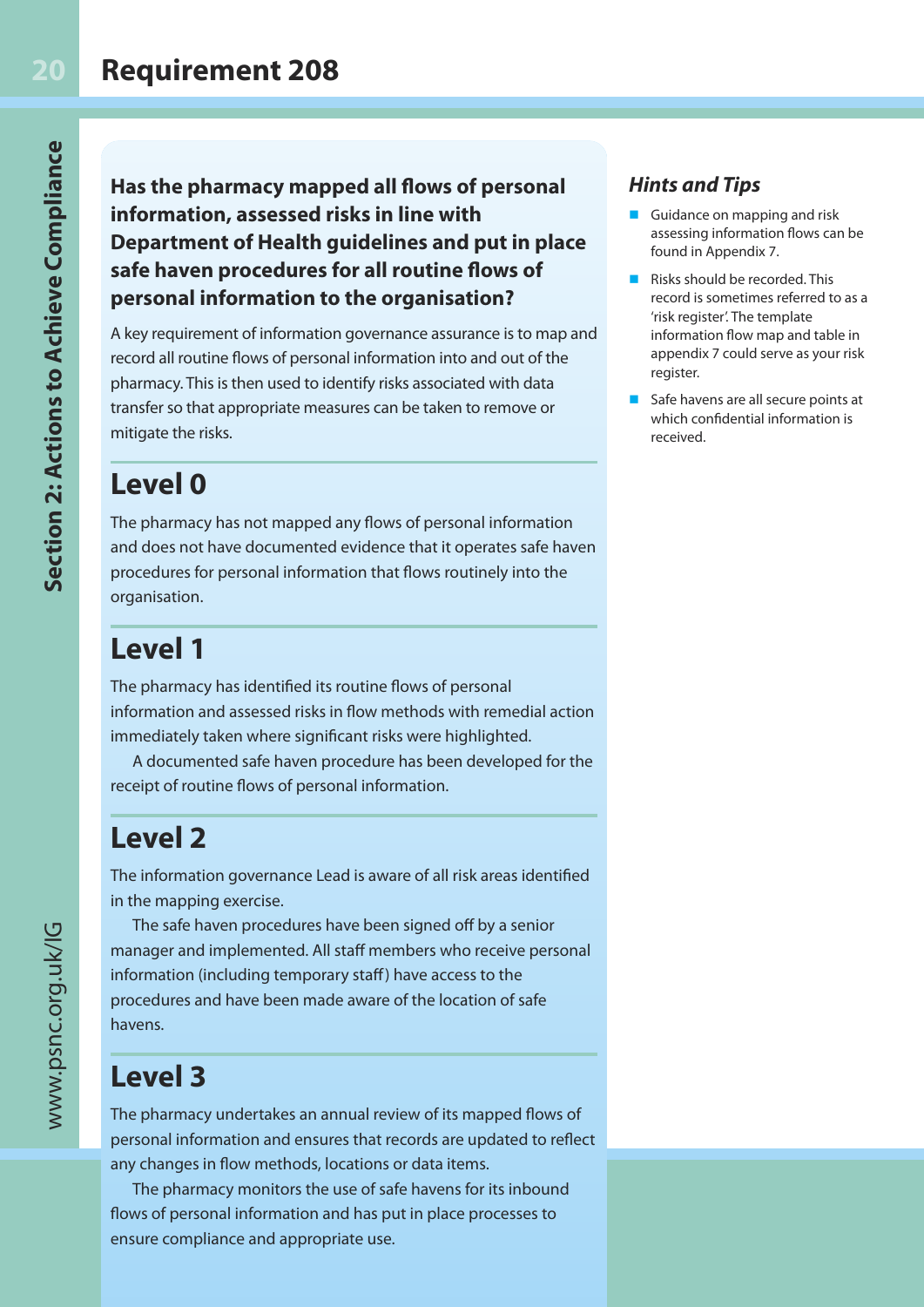| <b>Requirement 208</b> |
|------------------------|
|------------------------|

### *Evidence*

| Level          | <b>Evidence Required</b>                                                                                          | <b>Resources Available</b>                                                              | Yes/No |
|----------------|-------------------------------------------------------------------------------------------------------------------|-----------------------------------------------------------------------------------------|--------|
| 1              | Evidence of mapping information flows<br>and the recording of risks                                               | Template map of information flows<br>(Appendix 7) (which can form the<br>risk register) |        |
| 1              | Safe haven procedures                                                                                             | Template 4: Data handling SOP                                                           |        |
| $\overline{2}$ | Name of contractor representative that<br>approved safe haven procedures<br>(e.g. note below)                     |                                                                                         |        |
| $\overline{2}$ | Evidence that staff have been made<br>aware of the safe haven procedures                                          | Template 14: Staff signature list                                                       |        |
| $\overline{2}$ | Evidence that staff have access to the<br>safe haven procedures (e.g. note the<br>location they are stored below) |                                                                                         |        |
| 3              | Evidence of internal audit checks on<br>compliance with safe haven procedures<br>(e.g. every six months)          | Template 13: Audit sheet<br>(e.g. provide dated last audit outcome)                     |        |

### *Notes*

The contractor representative that approved procedure: .........................

The procedures are stored in the pharmacy in .....................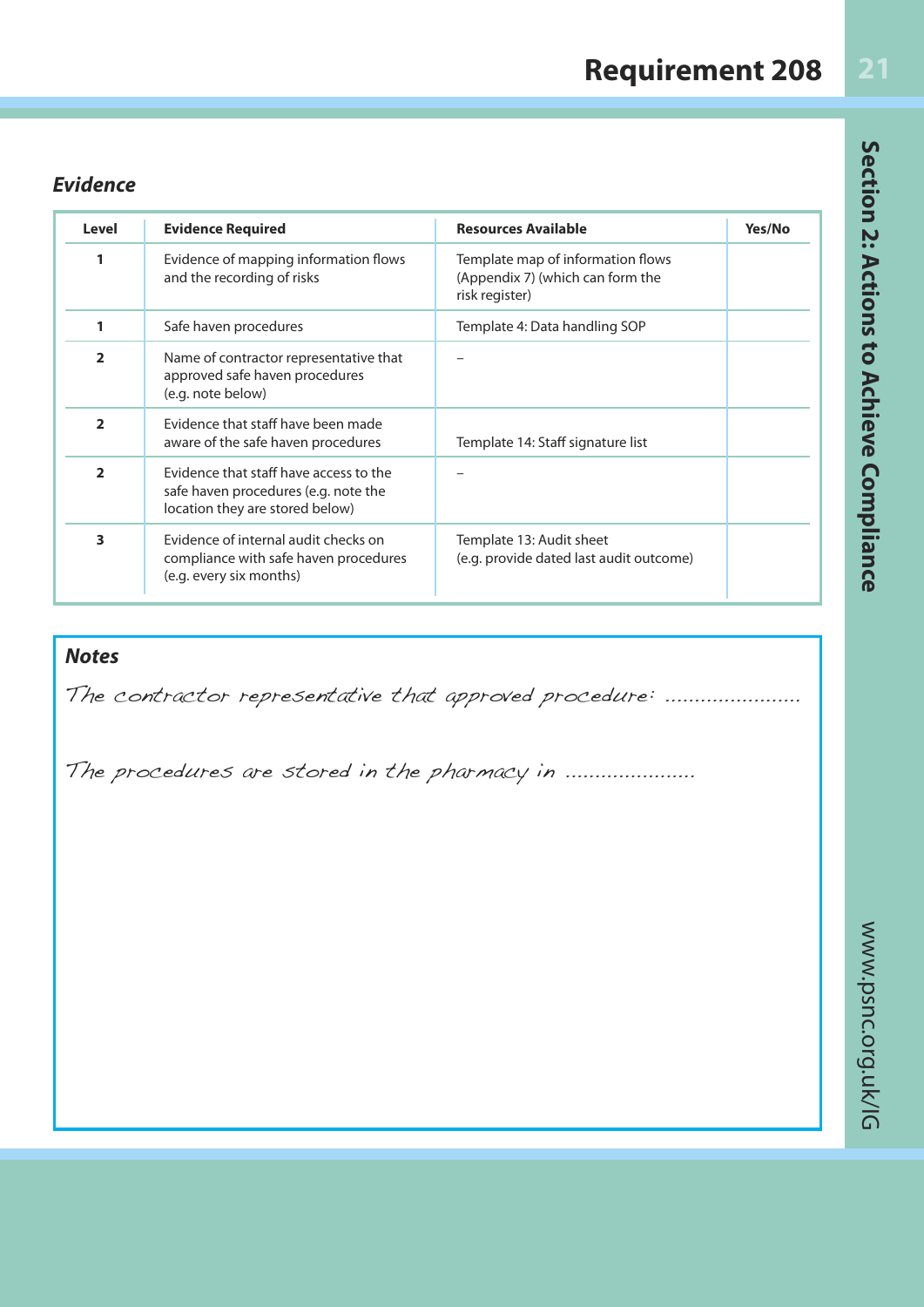### **Does the pharmacy ensure that all personal data processed outside of the UK complies with the Data Protection Act 1998 and DH guidelines?**

DH guidelines are more restrictive than the Data Protection Act and these require that personal information is **NOT** transferred outside of the UK unless an appropriate assessment of risk has been undertaken and mitigating controls put in place. Pharmacies are required to ensure that all personal data processed outside the UK complies with the Data Protection Act 1998 and DH guidelines.

### **Level 0**

The pharmacy does not know whether or not personal data is transferred from the pharmacy to countries outside of the UK.

## **Level 1**

The pharmacy has carried out an assessment and documented instances where personal data is transferred to non-UK countries and whether any such transfer complies with the Data Protection Act 1998 and DH guidelines. Where necessary, the pharmacy has taken measures to enable full compliance with the legal requirements and DH guidelines.

## **Level 2**

The pharmacy has assessed all transfers of personal data from the pharmacy to countries outside of the UK and ensures any transfers fully comply with the Data Protection Act 1998 and DH guidelines.

## **Level 3**

The pharmacy annually reviews its transfers of personal data to non-UK countries and ensures continuing compliance with the Data Protection Act 1998 and DH guidelines.

### *Hints and Tips*

#### **Steps for a pharmacy to ensure compliance**

#### **Step 1:**

Review the flows of personal information to external organisations (recorded for requirement 208) to understand whether any such information flows outside of the UK, for example:

- $\blacksquare$  If personal information is collected through a pharmacy website, where is the website hosted?
- $\blacksquare$  If an IT system is used to record information, for example the PMR system or systems to support the delivery of enhanced services, where is this information hosted and does the supplier ensure the information remains within the UK?

Where the pharmacy has determined that it makes no transfers of personal information to countries outside of the UK this should be documented for audit purposes (e.g make a note in the notes box).

#### **Step 2:**

If the review has identified flows of personal information to countries outside of the UK, undertake an appropriate risk assessment and put in place mitigating controls.

In assessing risk, a key consideration is whether the off-shore providers' security arrangements have been independently verified. For example, if the relationship is between the contractor and an international provider, has the provider achieved the recognised ISO 27001 Information Security Management standard (which includes a requirement to have independent verification)? If the relationship is with a UK provider who sub-contracts to an overseas provider,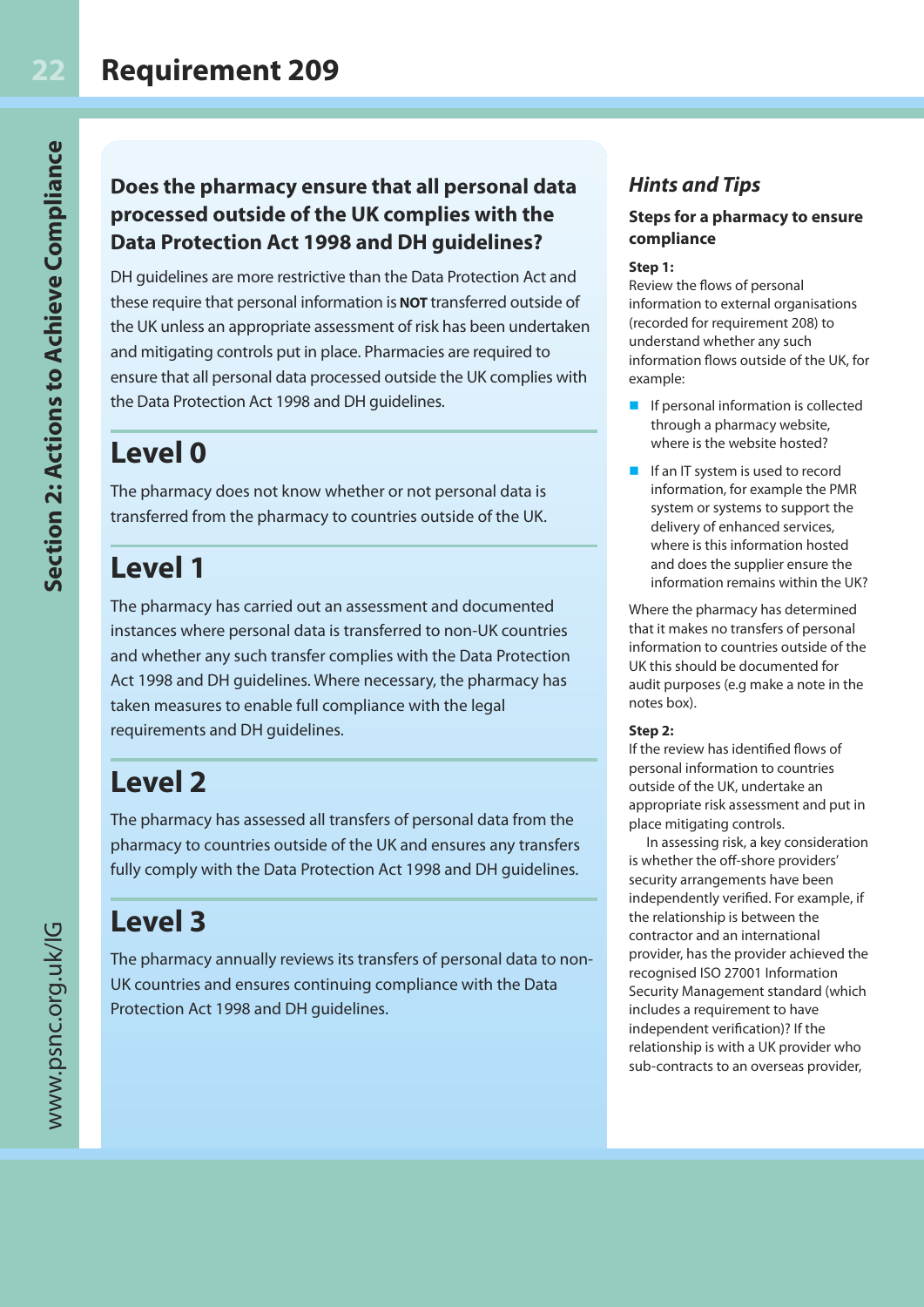have they achieved the CFH IGSoC standards or ISO 27001? Controls could include seeking assurances from system suppliers (and, where applicable, their subcontractors) through contractual arrangements about the processes and safeguards in place for offshore data transfer.

Decisions concerning the transfer of personal information to countries outside of the UK must only be taken by a senior pharmacist/manager who has been authorised to take that decision by the contractor.

#### **Step 3:**

Consider the other data protection principles before making an overseas transfer of personal data, in particular, the first principle, which in most cases will require that individuals are informed about the transfer of their information to a country outside the UK.

#### **Future proofing the arrangements:** A supplier may change their arrangements over time. When

contracts with suppliers are being

reviewed, it is worth considering whether to include clauses that would ensure a contracted system supplier would proactively inform the pharmacy if their offshore data transfer arrangements change.

More information on the relevant guidance in the Data Protection Act and DH guidance can be found in Appendix 4.

#### *Evidence*

| Level | <b>Evidence Required</b>                                                                                                                                                                        | <b>Resources Available</b> | Yes/No |
|-------|-------------------------------------------------------------------------------------------------------------------------------------------------------------------------------------------------|----------------------------|--------|
|       | Evidence the pharmacy has checked<br>whether there are flows of information<br>outside of the UK and documented these<br>flows (e.g. note below)                                                |                            |        |
| 2     | If there are flows of information outside<br>of the UK, evidence of assessment of<br>compliance with the Data Protection Act<br>and DH quidance (e.g. note below)                               |                            |        |
| 3     | If there are flows of information outside<br>of the UK, details of any action plan<br>followed to secure compliance with the<br>Data Protection Act 1998 and DH<br>quidelines (e.g. note below) |                            |        |

*Notes*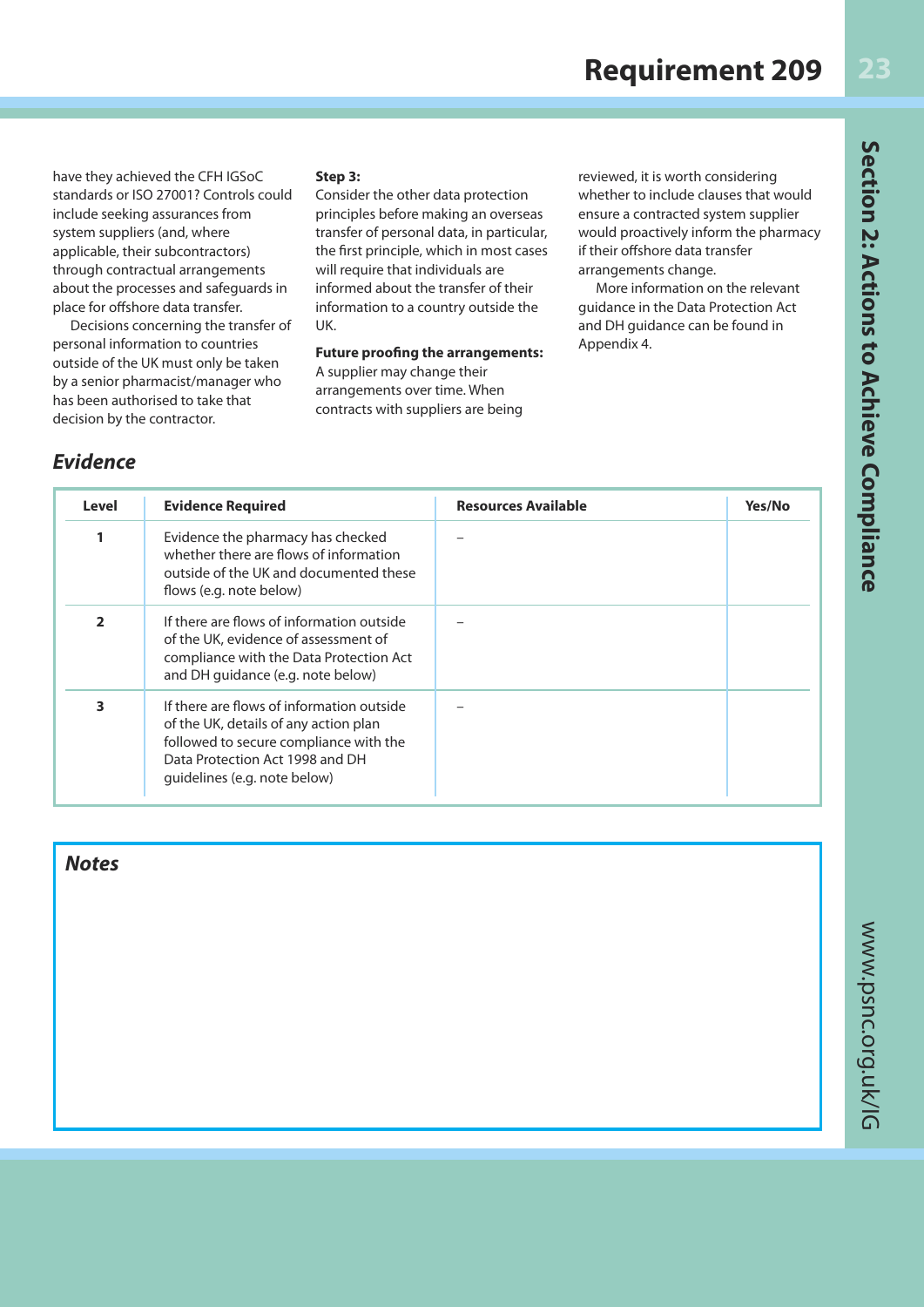**Does the pharmacy ensure that patients are generally asked before their personal information is used for purposes that are not directly related to the service for which it was collected, and that patients' decisions to restrict the disclosure of their personal information are appropriately respected?**

Pharmacies are required to have procedures for seeking consent. These should include seeking consent to use patient information for purposes other than the service for which it was collected, and on respecting patient decisions.

## **Level 0**

The pharmacy does not have documented evidence that they ensure that patients are asked before their personal information is used for purposes that are not directly related to the service for which it was collected and ensure that patient's decisions to restrict the disclosure of their personal information are appropriately respected.

## **Level 1**

The pharmacy has guidelines on seeking consent to use personal information including for purposes that are not directly related to the service for which the information was collected, and on respecting patient decisions. These guidelines have been approved by a senior contractor representative. The guidelines could be added to the staff confidentiality code of conduct (Requirement 201).

## **Level 2**

The pharmacy has ensured that all relevant staff members have been effectively informed about the guidelines and the need to comply with them.

## **Level 3**

The pharmacy monitors staff compliance with the guidelines through regular checks e.g. random checks with staff and patients, patient awareness/satisfaction surveys.

### *Hints and Tips*

- Areas that the quidelines and procedures could cover:
	- When and how consent should be obtained;
	- How patients are made aware of who may have access to personal information held about them, and the extent to which the information may need to be shared;
	- The basic premise that patients have the right to choose (i.e. consent given or not) whether or not to agree to the use or disclosure of their personal information. Note, in some cases this may impact on whether the service can be provided;
	- $\bullet$  The right of patients to change their decision about a disclosure before it is made;
	- Who should obtain consent for the use of the information for a further purpose (NB while the task can be delegated, the pharmacy owner remains legally responsible);
	- **I** Where and how consent or dissent should be recorded;
	- **•** Answering patient questions about consent, including how to provide information about the consequences of non-disclosure to patients in a non-threatening, nonconfrontational manner;
	- How often consent should be reviewed; and
	- Exemptions to the requirement for consent – public interest; legally required; and section 251 of the NHS Act 2006 (formerly section 60 of the Health & Social Care Act 2001).
- **n** More detailed information on confidentiality, consent and the law can be found in Appendices 4 and 5.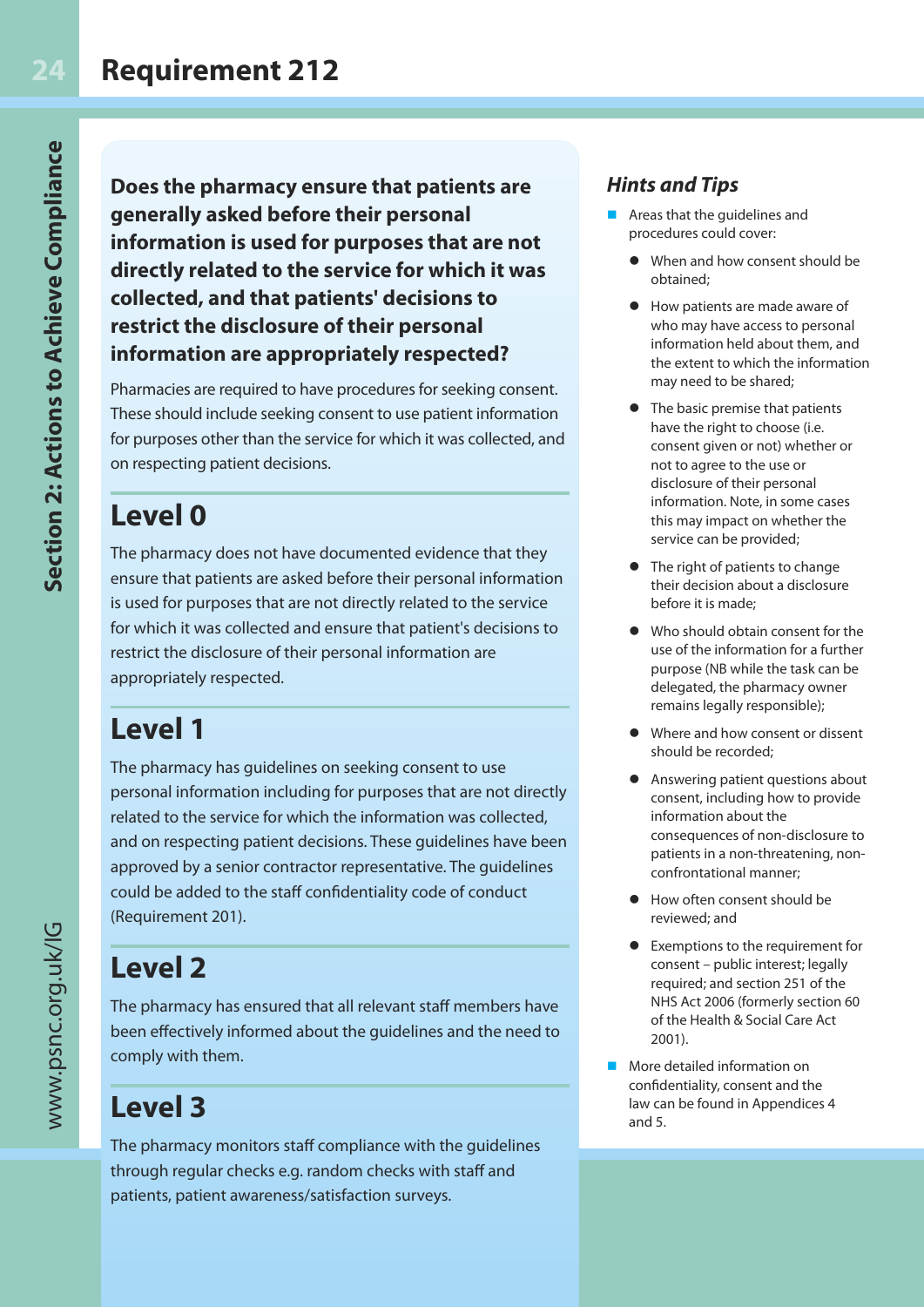#### *Evidence*

| Level          | <b>Evidence Required</b>                                                                                                                          | <b>Resources Available</b>                                          | Yes/No |
|----------------|---------------------------------------------------------------------------------------------------------------------------------------------------|---------------------------------------------------------------------|--------|
|                | Evidence of guidelines on seeking patient<br>consent to use their information<br>(this could form part of the confidentiality<br>code of conduct) | Template 3: Staff confidentiality code<br>of conduct                |        |
|                | Name of contractor representative that<br>approved guidelines on seeking patient<br>consent to use their information<br>(note below)              |                                                                     |        |
| $\overline{2}$ | Evidence that staff have been made aware<br>of the quidelines e.g. staff signature list                                                           | Template 14: Staff signature list                                   |        |
| 3              | Internal audit of staff compliance with the<br>quidelines (e.g. every 6 months)                                                                   | Template 13; Audit sheet (e.g. provide<br>dated last audit outcome) |        |

### *Notes*

The name of the senior staff member that approved the guidelines on seeking patient consent to use their information is …………………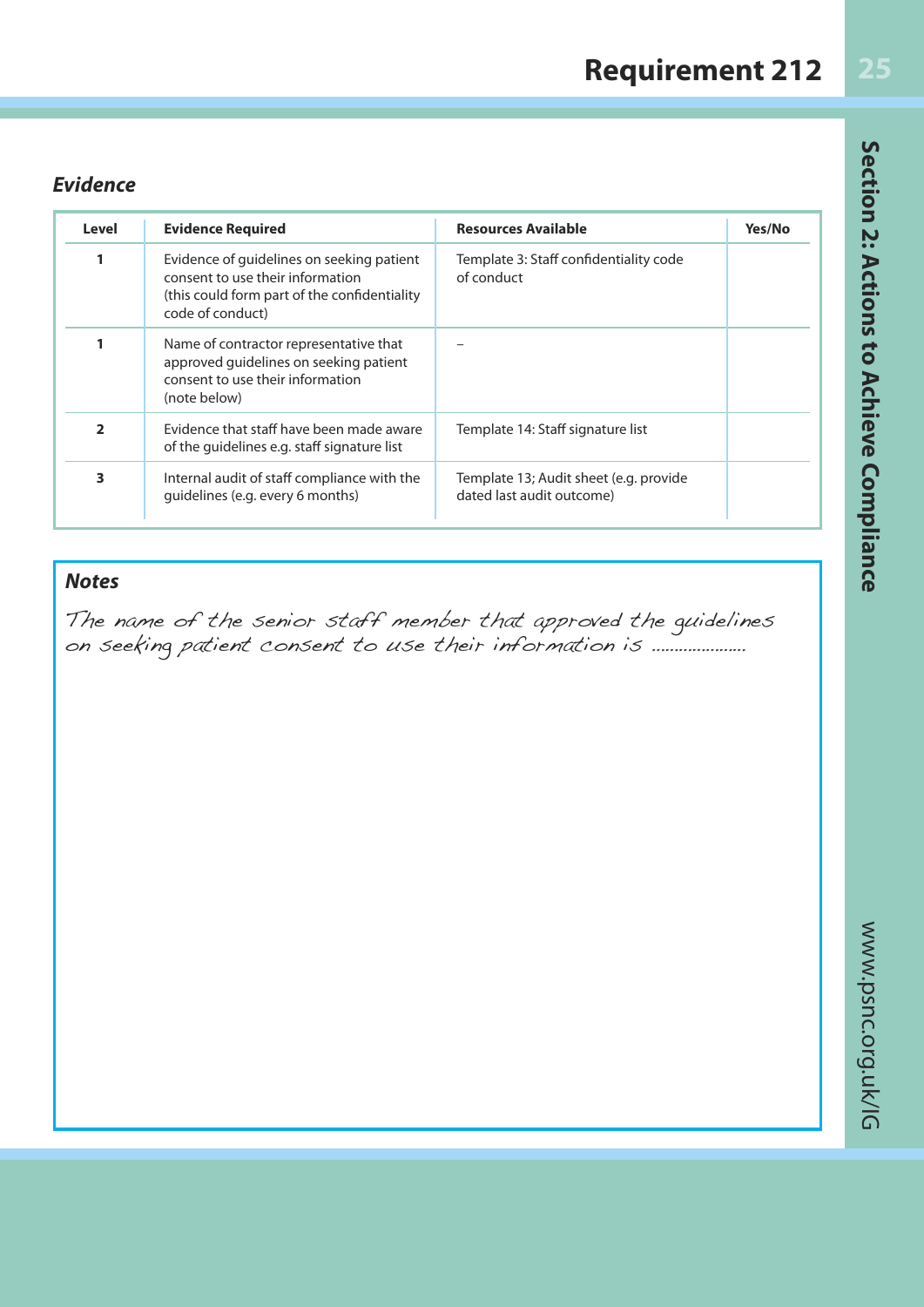**Does the pharmacy have a publicly available and easy to understand patient information leaflet that informs patients how their information is used, who may have access to that information, and their own rights to see and obtain copies of their records?**

To support patient awareness each pharmacy should have an information leaflet for patients about the way that their information is used and shared. This leaflet should be placed in a part of the pharmacy where patients are likely to see and read the leaflet (for example, on the front counter or in the consulting area).

## **Level 0**

The pharmacy does not make any information about the use of personal information available to patients.

## **Level 1**

Basic information about the use of personal data is made available to patients.

## **Level 2**

In addition to basic information the pharmacy makes more comprehensive information available via a leaflet.

## **Level 3**

The pharmacy ensures that pharmacy staff are able to support patient understanding of how their information is used, who may have access to that information, and patients' rights to see and obtain copies of their records.

### *Hints and Tips*

#### **Level 1**

 $\blacksquare$  The community pharmacy contractual framework requires pharmacies to have a 'practice leaflet' which includes a notice that the pharmacy complies with the Data Protection Act and the NHS Code of Practice on Confidentiality. This is sufficient to meet the Level 1 requirement.

#### **Level 2**

- $\blacksquare$  To meet the Level 2 requirement, pharmacies must make more comprehensive information available. The information leaflet should cover:
	- How patient information is used and stored;
	- Who is able to access patient information;
	- How patients can gain access to their information; and
	- Who they can talk to for more information (e.g. the pharmacist).
- Rather than having a separate information governance leaflet, some pharmacies may want to adapt and expand the content in existing practice leaflets.
- A professionally printed leaflet may be available to purchase from organisations such as the NPA. Some PCTs may have printed generic leaflets for use by health professionals in their area.

#### **Level 3**

- $\blacksquare$  Key points to consider including in a briefing for a staff are how they can:
	- incorporate checks within their everyday working practice that patients have seen available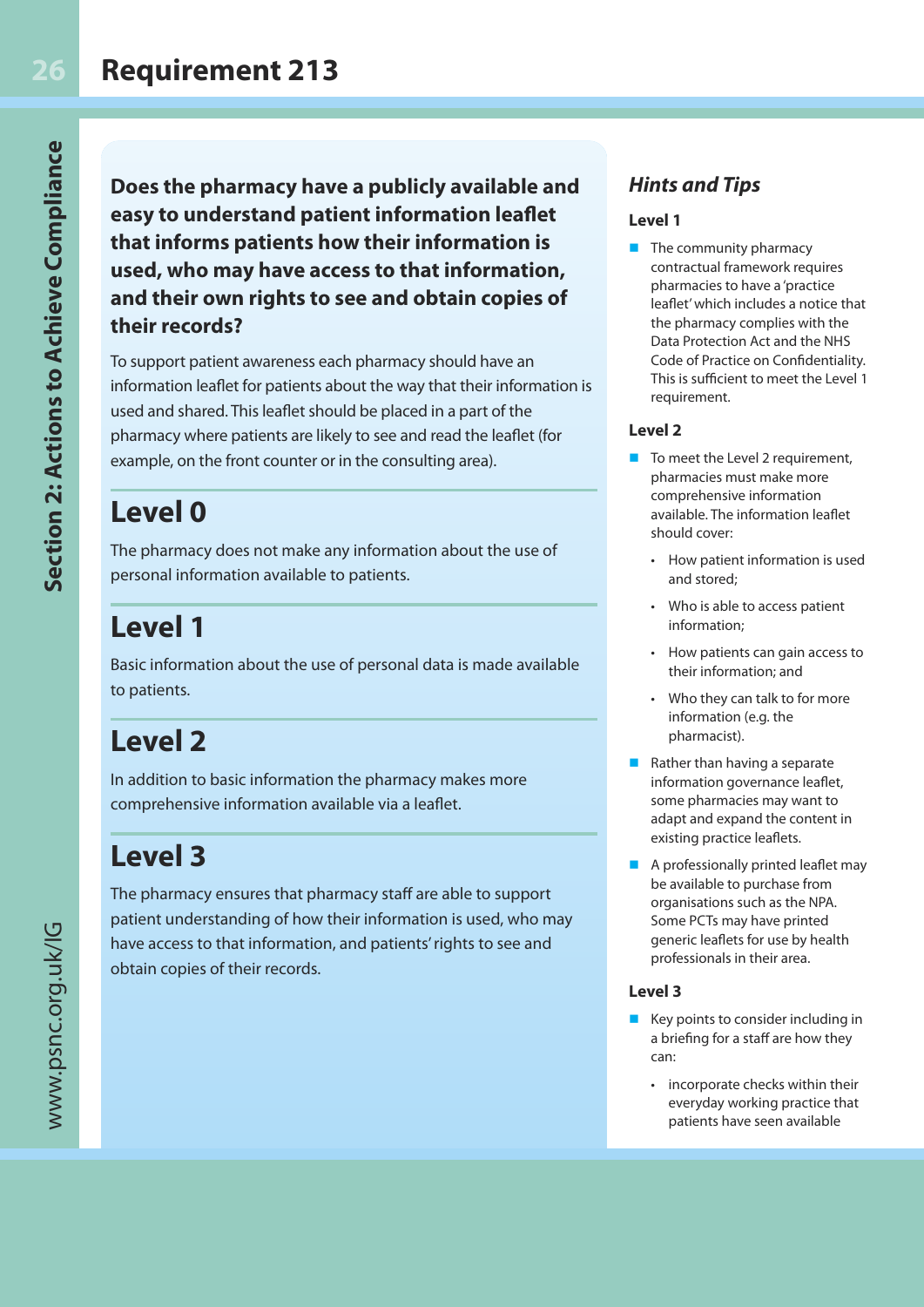### **Requirement 213**

**27**

information leaflets;

- make clear to patients when information is recorded and accessed;
- make clear to patients when information is, or may be, disclosed to others;
- check that patients are aware of

the choices available regarding disclosure;

- deal with concerns or queries; and
- respect the right of patients to have access to their health records.
- $\blacksquare$  The community pharmacy

contractual framework requires pharmacies to conduct an annual patient survey. A question could be added to the survey to assess patient awareness of the patient leaflet, to meet the Level 3 requirement.

| Level        | <b>Evidence Required</b>                                                                                                                                                                                       | <b>Resources Available</b>                                             | Yes/No |
|--------------|----------------------------------------------------------------------------------------------------------------------------------------------------------------------------------------------------------------|------------------------------------------------------------------------|--------|
|              | Basic information for patients on<br>confidentiality, through a leaflet<br>or poster                                                                                                                           | A pharmacy's existing practice leaflet<br>should meet this requirement |        |
| $\mathbf{z}$ | Comprehensive patient information<br>e.g. leaflet                                                                                                                                                              | Template 5: Confidentiality leaflet                                    |        |
| 3            | Evidence that staff have been briefed<br>on how the pharmacy uses patient<br>information and how to discuss this<br>with patients                                                                              | Template 14: Staff signature list                                      |        |
| 3            | Evidence of patient awareness of the<br>patient leaflet and how they can obtain<br>more information about how their<br>personal information is used (note below<br>e.g. question in the annual patient survey) |                                                                        |        |

*Notes*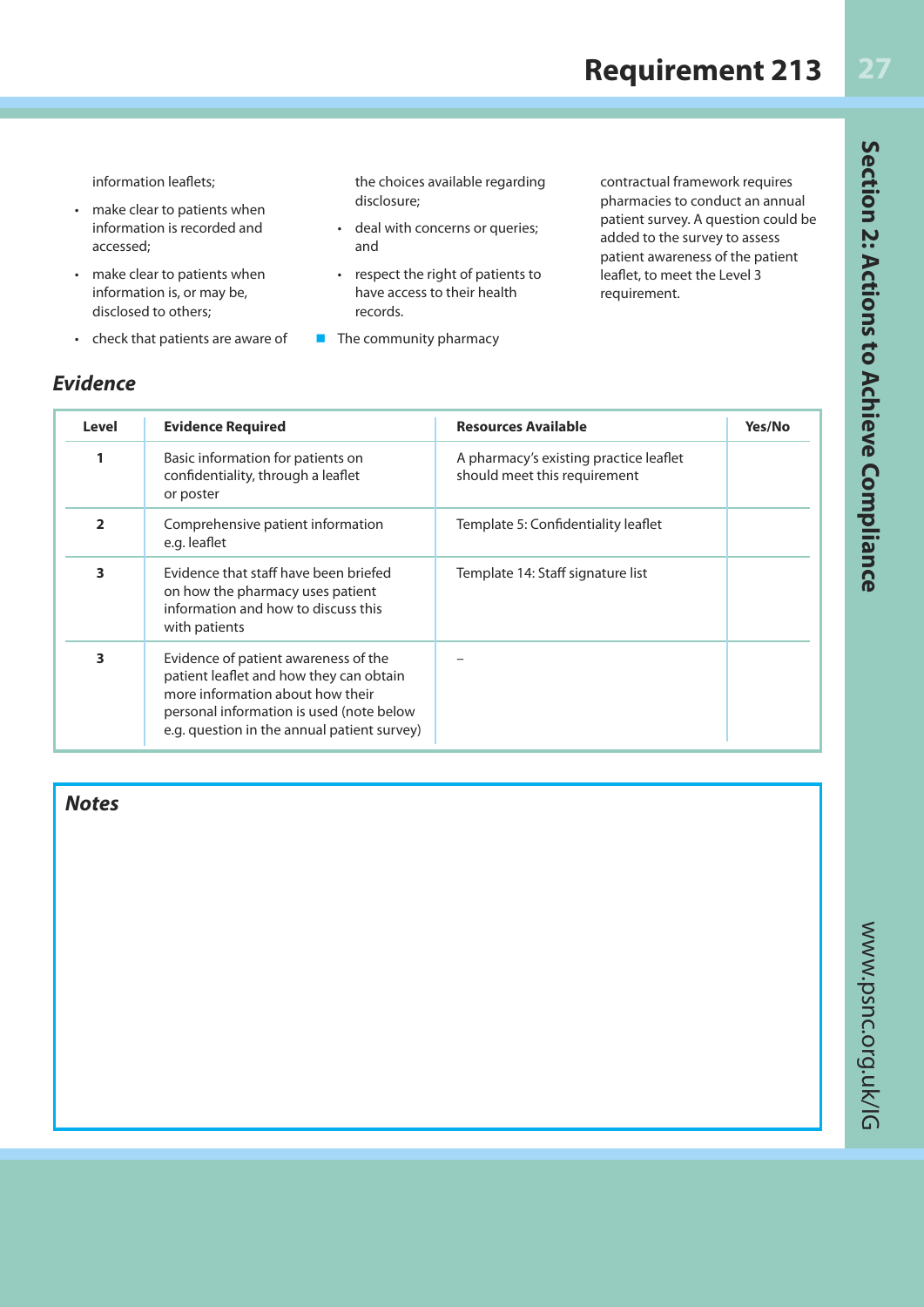**Does the pharmacy ensure that there are appropriate procedures in place to manage access to computer-based information systems?**

The pharmacy should put in place procedures to manage staff access to computer-based information systems (e.g. PMR) that store personal information. This includes the allocation and removal of user accounts and guidelines for pharmacy staff to ensure they use information systems appropriately. The procedures should be regularly reviewed and audits undertaken to ensure compliance.

## **Level 0**

The pharmacy does not have documented evidence that there are appropriate procedures in place to manage access to computer-based information systems.

## **Level 1**

The pharmacy has documented procedures for allocating and managing access controls for users of pharmacy information systems.

## **Level 2**

The pharmacy has implemented its procedures and ensures that access to the pharmacy system is restricted to authorised users only.

## **Level 3**

The pharmacy has in place a process to monitor compliance with its access management procedures.

### *Hints and Tips*

#### **Extent of Access Controls**

- Ideally, all pharmacy users should be assigned an individual user ID. However, there is a balance between security and usability of systems, and it is recognised that individual staff logins may not be a practical option at this time, for example to control access to the PMR system by pharmacy staff. Decisions on the extent of access controls applied should be taken by the pharmacy contractor based on the risks of unauthorised access, the nature of the data and the impact on pharmacy workload of any controls.
- $\blacksquare$  The access control functionality in PMR systems is likely to develop over time. This is linked to work being carried out by NHS CFH.

#### **Developing Access Management Procedures**

Key points that the procedure should cover are:

- $\blacksquare$  Scope of the procedures
- A summary of the technical access controls in place Contact your system supplier as necessary for more information.
- $\blacksquare$  Procedure for granting access and which level of access For example, who is responsible within the pharmacy for making decisions on access rights? What arrangement is in place for locums who need temporary access?
- $\blacksquare$  Procedure for managing changes in access rights For example, if a user leaves the organisation, their profile would need to be suspended or removed.
- **n** Procedures for staff in relation to logging in to the system

Pharmacy systems may provide password protection features such as:

- Users must change their password after the first logon;
- Users must specify complex passwords;
- Users must change their passwords periodically;
- Prevention of password reuse;
- User may change their password at their request.
- $\blacksquare$  Requirements for periodic review of the procedures The procedures will need to take account of changes made to the technical access controls in systems by pharmacy system suppliers.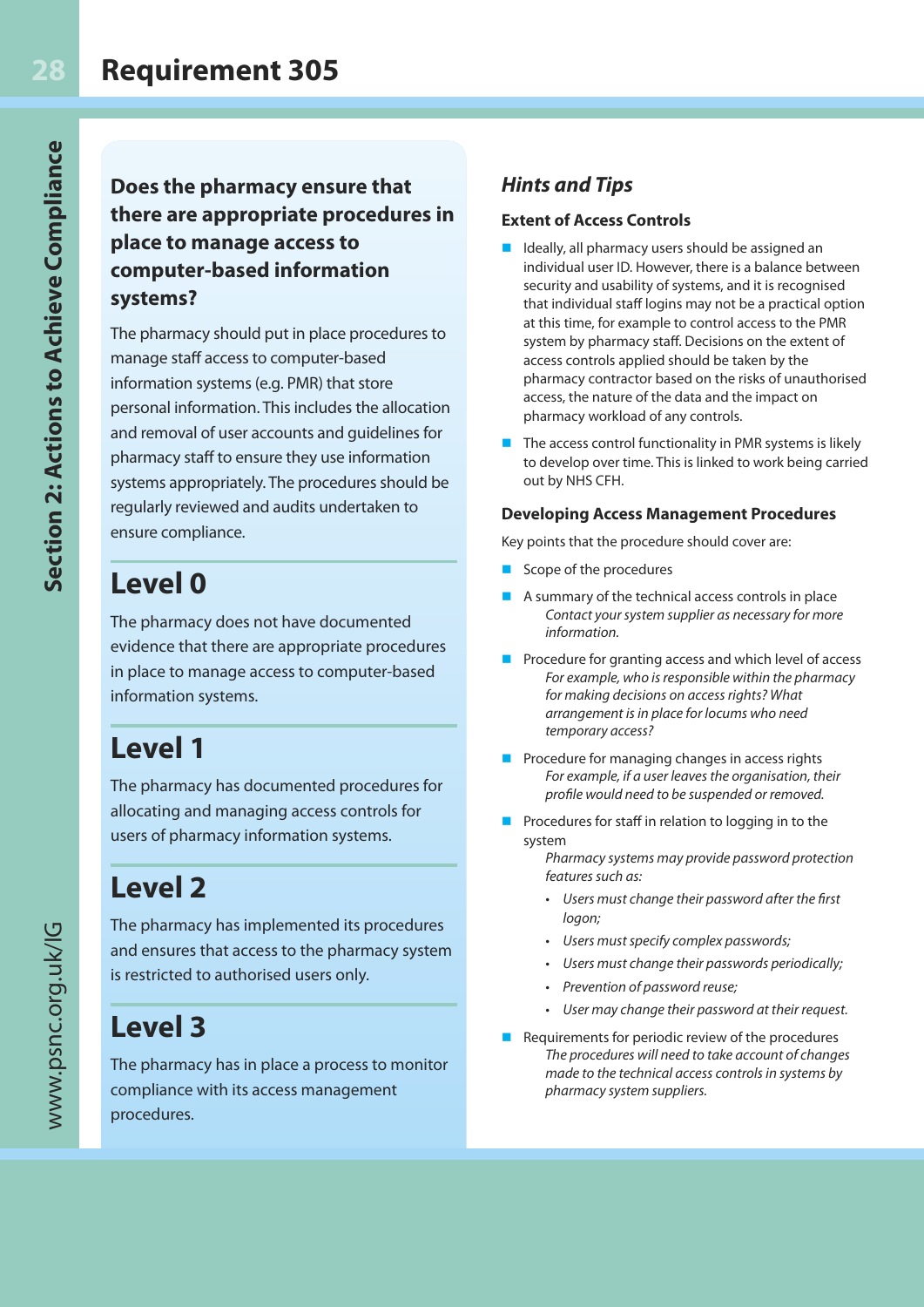| <b>Requirement 305</b> |
|------------------------|
|------------------------|

Section 2: Actions to Achieve Compliance

### *Evidence*

| Level | <b>Evidence Required</b>                                                                              | <b>Resources Available</b>                                          | Yes/No |
|-------|-------------------------------------------------------------------------------------------------------|---------------------------------------------------------------------|--------|
|       | Evidence of access control procedures                                                                 | Template 15: Access control procedures                              |        |
| 2     | Name of contractor representative that<br>approved the access control procedures<br>(e.g. note below) |                                                                     |        |
| 3     | Internal audit of staff compliance with<br>access control procedures (e.g. every<br>6 months)         | Template 13: Audit sheet<br>(e.g. provide dated last audit outcome) |        |

### *Notes*

The name of the senior staff member that approved the access control procedures is …………………………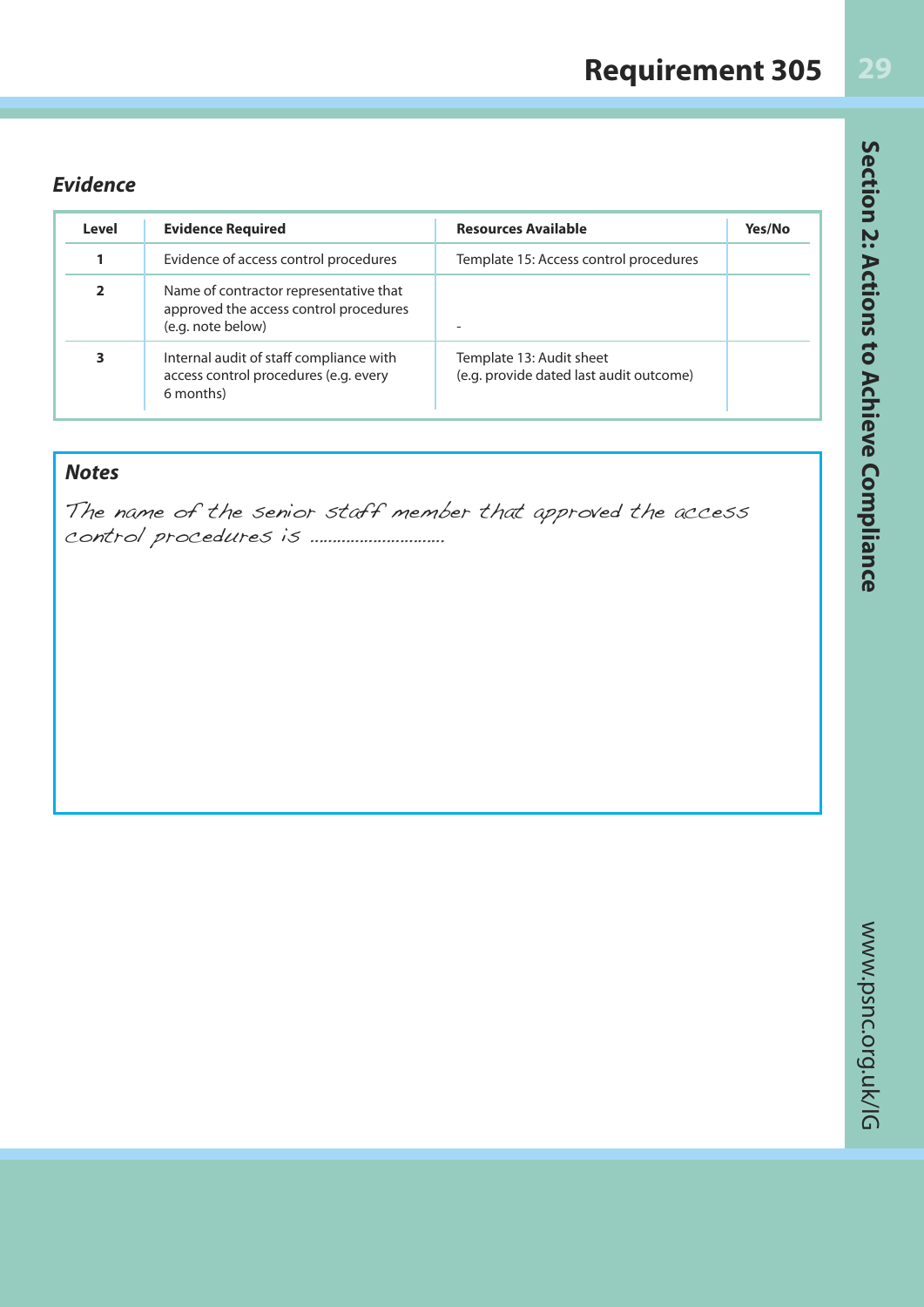### **Requirement 308**

### **Does the pharmacy ensure that digital information shared with other organisations is secured in transit?**

Pharmacies must have procedures in place to ensure security and confidentiality of patient information is maintained when using digital transfer methods such as email.

### **Level 0**

The pharmacy does not have documented evidence that they ensure that digital information exchanged with other organisations is done so securely.

### **Level 1**

The pharmacy has identified with whom, where and how digital information is exchanged.

### **Level 2**

The pharmacy has data handling procedures in place to ensure digital information is adequately protected in transit and only exchanged in accordance with NHS Codes of Practice and NHS information governance standards. Relevant staff members are effectively informed about the secure transit requirements of digital information, in particular by email.

### **Level 3**

The pharmacy regularly reviews its data handling procedures and carries out monitoring to ensure that digital information is handled in accordance with the procedures.

### *Hints and Tips*

- Possible modes of digital exchange of information are: eFax, email, instant messaging (IM), portable data storage devices, secure messaging, SMS Messaging, web interfaces.
- Information that is transferred through the NHS CRS (including EPS) does not need to be considered as it is protected by the robust access control and confidentiality framework developed by NHS CFH.
- $\blacksquare$  Detailed guidance on the risks involved in using different data transfer methods can be found in Appendix 6. Pharmacies should take particular care with using portable data storage devices such as data sticks and email communications.
- $\blacksquare$  The technical aspects of the security and encryption of electronic communications will be beyond the control of pharmacies. Requirement 116 covers contractual controls for third parties.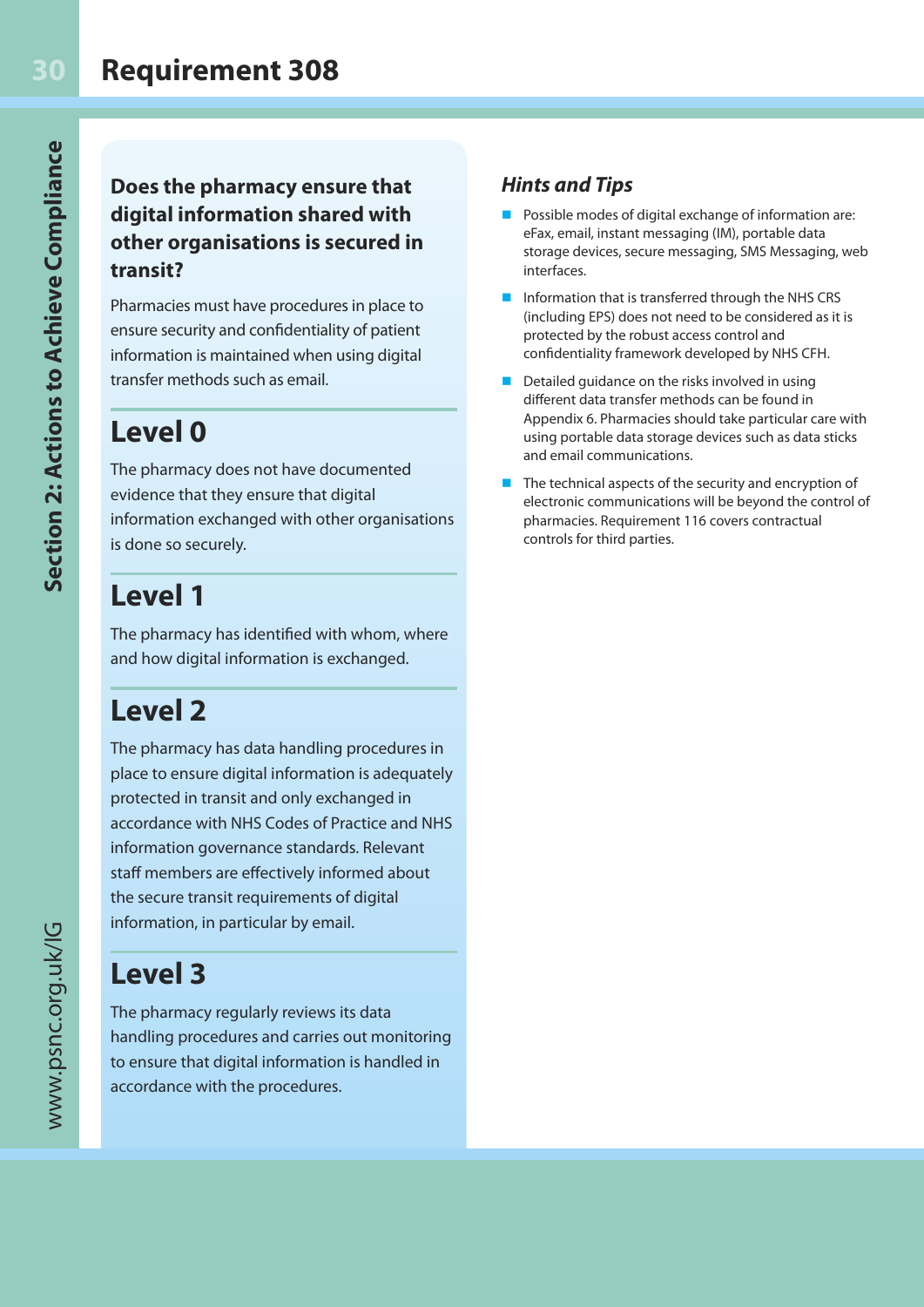### *Evidence*

| Level          | <b>Evidence Required</b>                                                                                                              | <b>Resources Available</b>                                          | Yes/No |
|----------------|---------------------------------------------------------------------------------------------------------------------------------------|---------------------------------------------------------------------|--------|
| 1              | Evidence the pharmacy has mapped with<br>whom, where and how digital information<br>is exchanged (links to Requirement 208)           | Data mapping template (Appendix 7)                                  |        |
| $\overline{2}$ | Evidence of data transfer procedures<br>(links to Requirement 208)                                                                    | Template 4: Data transfer SOP                                       |        |
| $\overline{2}$ | Name of contractor representative that<br>approved the data transfer procedures<br>(e.g. note below)<br>(links to Requirement 208)    |                                                                     |        |
| $\overline{2}$ | Evidence that staff have been made<br>aware of the data transfer procedure<br>e.g. staff signature list<br>(links to Requirement 208) | Template 14: Staff Signature List                                   |        |
| 3              | Internal audit of staff compliance with the<br>data transfer procedure e.g. every<br>6 months (links to Requirement 208)              | Template 13: Audit sheet<br>(e.g. provide dated last audit outcome) |        |
| 3              | Evidence of regular (e.g. annual) review<br>of the data transfer procedure<br>(e.g. date last reviewed)<br>(links to Requirement 208) |                                                                     |        |

#### *Notes*

The name of the senior staff member that approved the data transfer procedure is …………………………

The data transfer procedure was last reviewed ………………………..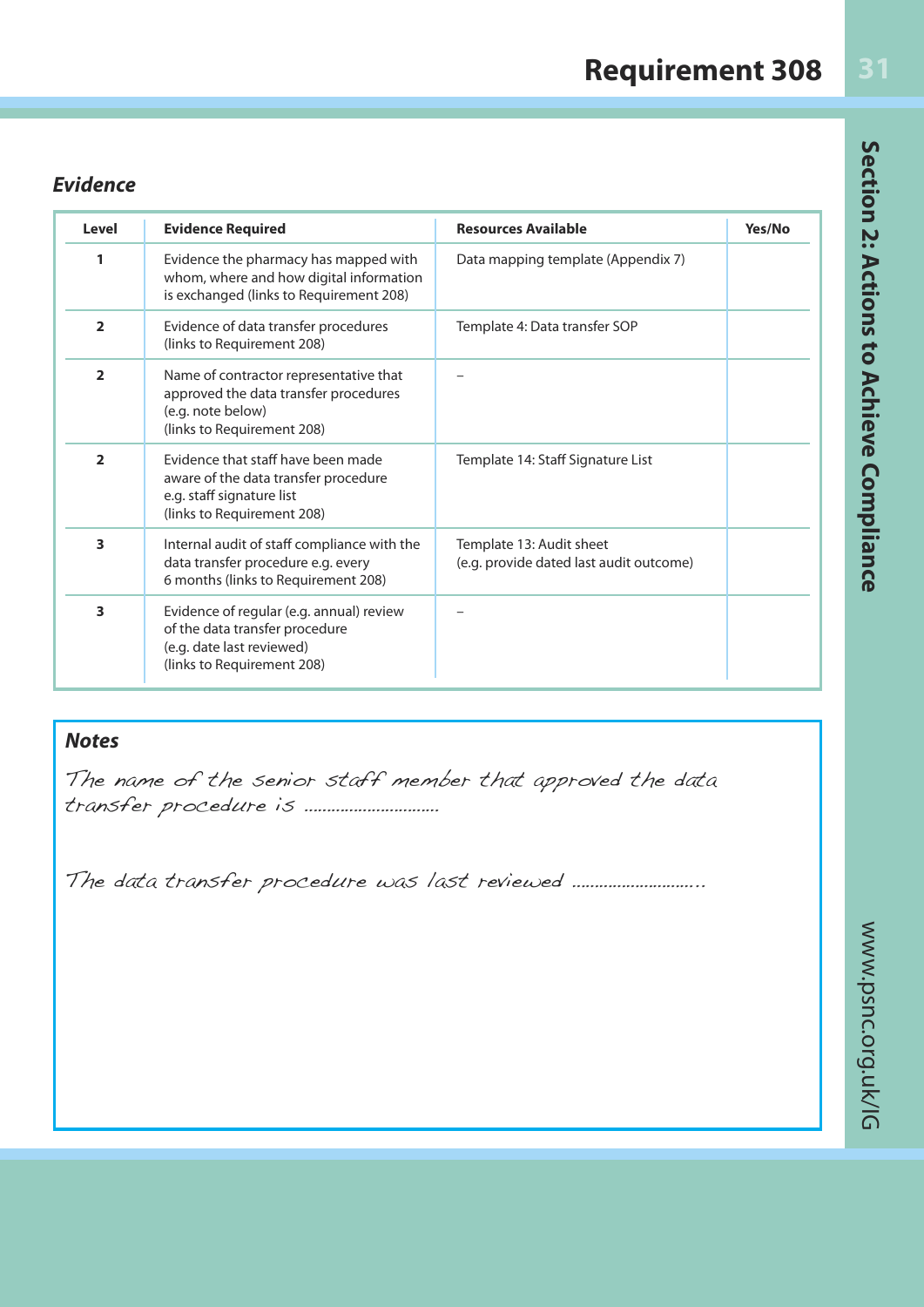### **Does the pharmacy have an information asset register, encompassing information, software and hardware?**

Unless pharmacies know the type of information assets they possess it will be very difficult to ensure that each item is adequately protected through appropriate confidentiality and security measures. Pharmacies are required to maintain a record of information assets in the form of a register.

### **Level 0**

The pharmacy does not have an asset register encompassing information, software and hardware.

## **Level 1**

The pharmacy has assigned responsibility to a staff member to compile information about the pharmacy's assets and to maintain an asset register.

## **Level 2**

The pharmacy has an information asset register encompassing information, software and hardware.

## **Level 3**

The pharmacy has an information asset register which is maintained, regularly reviewed and updated as necessary.

### *Hints and Tips*

#### **Content of an Information Asset Register:**

Categories of information asset that should be considered are:

- **n** Information: e.g. patient databases, archived information;
- **Software:** e.g. applications, development tools and utilities;
- Physical: e.g. IT equipment, removable media.

There are no mandatory requirements for how the register should be structured however pharmacies should ensure useful information is captured to enable them to comply with the objective of this requirement. For example the entry for a physical asset such as a computer may include:

- $\blacksquare$  Its physical location;
- What NHS and/or personal information is included on it;
- Details of those responsible for the maintenance of the computer; and
- $\blacksquare$  Who to contact if something goes wrong.

**Maintaining the register:** Different pharmacies are likely to maintain the register in different ways. In the case of multiples, this information may be stored at Head Office. In this case, evidence of the existence of the register may be a declaration from Head Office.

**Information asset owners:** It is important that the asset is linked to a post, rather than a person, as responsibilities linked to people tend not to get passed on when that person changes job.

**Sharing Information with PCTs:** As information asset registers are likely to include commercially sensitive information, there is no requirement for the details of the register to be shared with PCTs. Acceptable evidence that the register exists and it is up to date is the date that the register was last updated and where it is stored.

**Section 2: Actions to Achieve Compliance**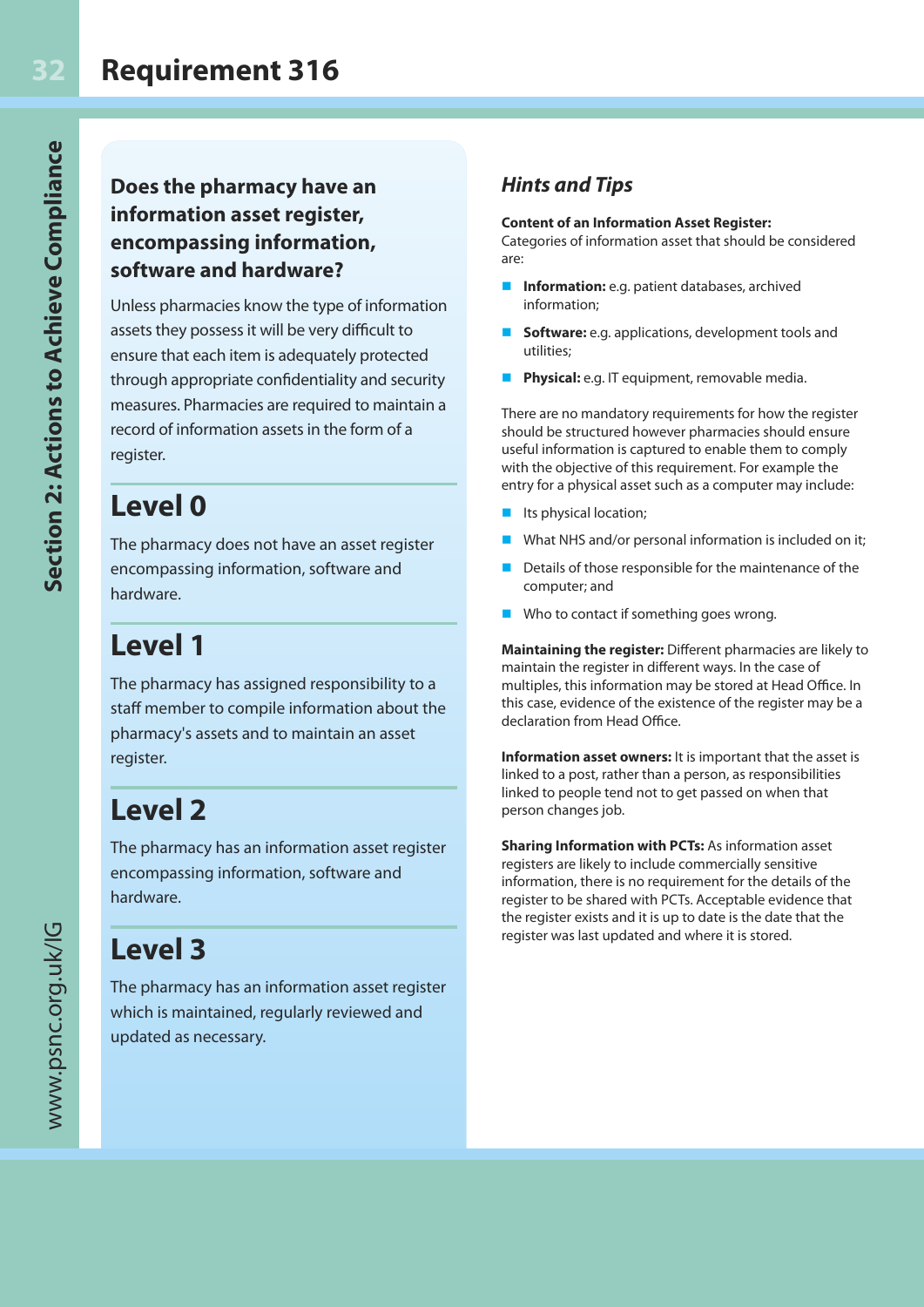## **Requirement 316**

### *Evidence*

| Level          | <b>Evidence Required</b>                                                                                                                                                              | <b>Resources Available</b>      | Yes/No |
|----------------|---------------------------------------------------------------------------------------------------------------------------------------------------------------------------------------|---------------------------------|--------|
|                | Evidence of assignment of responsibility<br>for maintaining the asset register<br>(e.g. note below)                                                                                   |                                 |        |
| $\overline{2}$ | Location of information asset register<br>(e.g. note below)                                                                                                                           | Template 6: Data asset register |        |
| 3              | Evidence of review of information asset<br>register (e.g. note date last reviewed<br>below or note if policy is to review when<br>new asset obtained or old asset<br>de-commissioned) |                                 |        |

#### *Notes*

The staff member responsible for maintaining the information asset register is ………………

The information asset register is located ……………………………………………….

Date of last review ………………………………………………………………………………….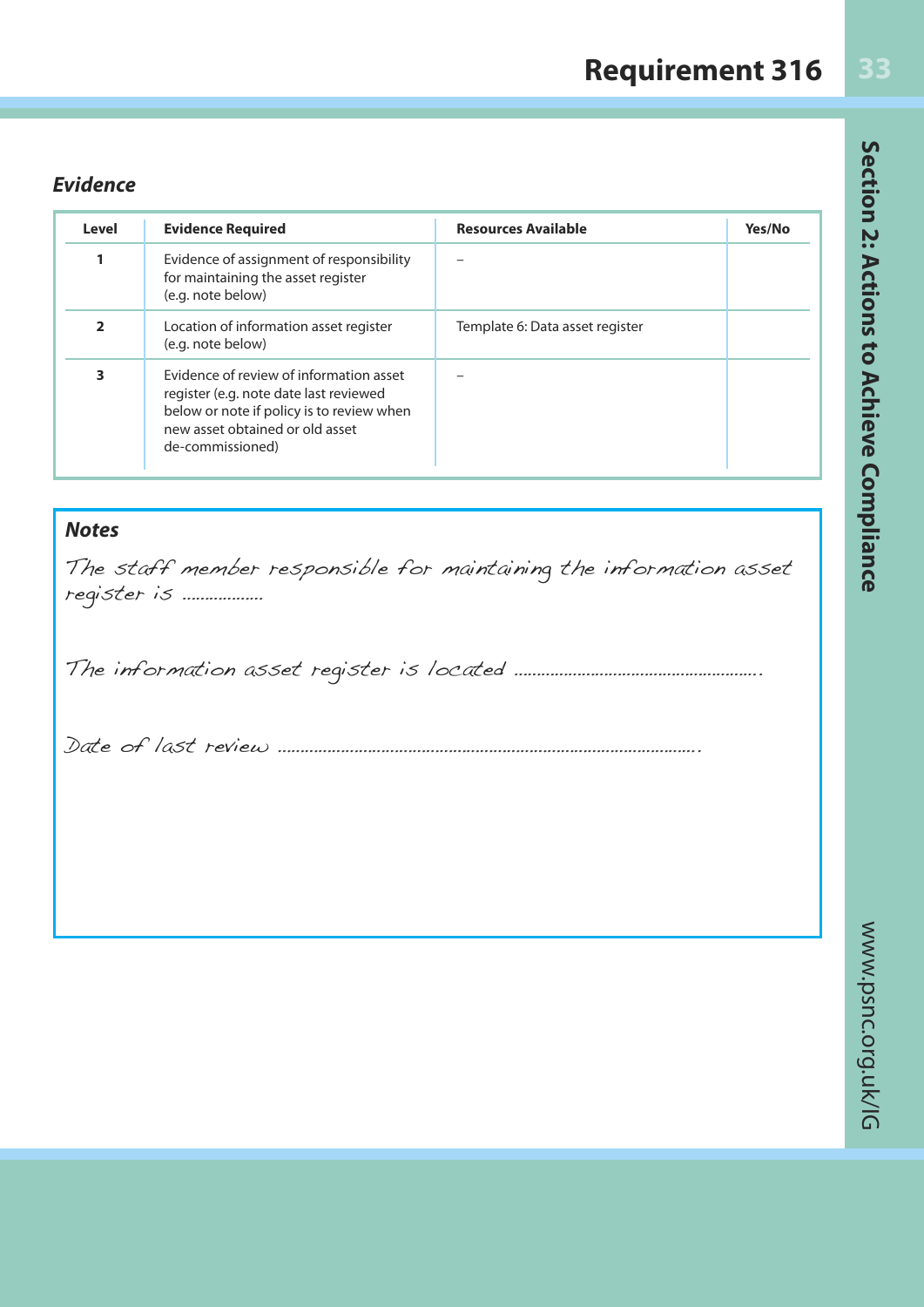### **Does the pharmacy prevent unauthorised access to the pharmacy premises, equipment, records and other assets?**

Pharmacies are required to undertake a risk assessment to identify areas at risk of unauthorised access to hardware, software and information. Where necessary, the pharmacy should take steps to implement the necessary improvements. Staff should be aware of the measures to take in the event of unauthorised access.

## **Level 0**

The pharmacy does not have documented evidence that they have taken measures to prevent unauthorised access to pharmacy premises, equipment, records and other assets.

### **Level 1**

The pharmacy has undertaken a risk assessment and has identified areas of concern but has not carried out the improvements necessary to prevent unauthorised access to the premises equipment, records and other assets.

The pharmacy has put in place measures to ensure that all staff are aware of what steps to take in the event of unauthorised access.

### **Level 2**

The pharmacy has begun to implement any improvements necessary to prevent unauthorised access to the premises, equipment, records and other assets e.g. by developing an action plan, allocating necessary resources, etc.

## **Level 3**

The pharmacy has taken all reasonable measures to prevent unauthorised access to the premises, equipment, records and other assets by making any necessary improvements.

### *Hints and Tips*

- n Pharmacies have well established procedures for premises security as a matter of course and large pharmacy organisations often have sophisticated commercial asset and risk management procedures in place. If no security improvements are required following the risk assessment, simply note this.
- $\blacksquare$  A template risk assessment is available. If pharmacies develop their own, areas to consider are:
	- The Dispensary (ensuring it is not left unoccupied)
	- Consultation area (ensuring paperwork such as prescriptions or MUR forms containing personal information are not left unattended)
	- Window security
	- Back doors and fire escapes
	- Burglar alarms
	- Keys and staff Access
	- Clear desk and clear screen policy (e.g. use of screensavers)
- $\blacksquare$  If necessary, specialist guidance on security may be available from loss adjustment/commercial risk advisers.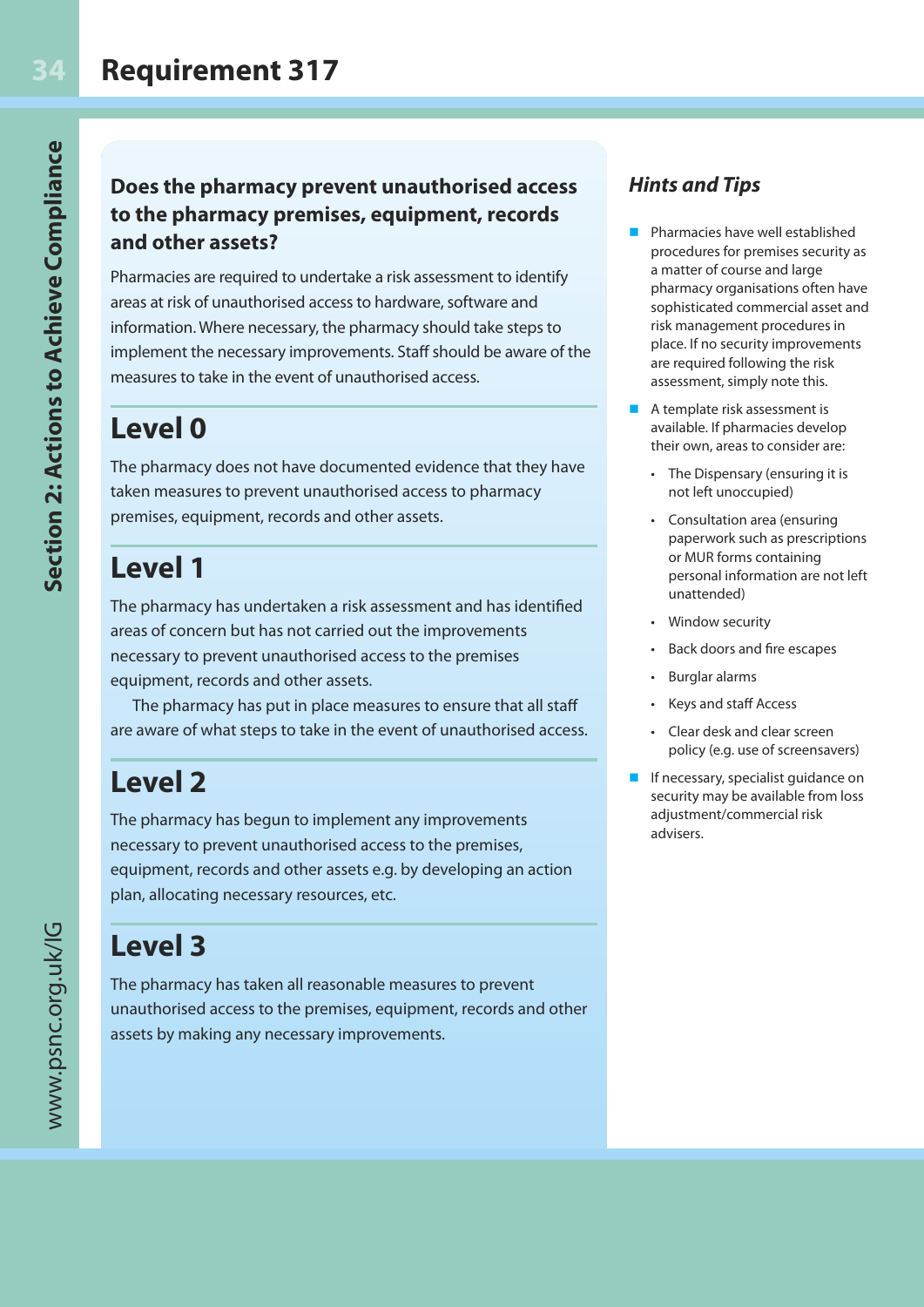### *Evidence*

| Level          | <b>Evidence Required</b>                                                                                                                                             | <b>Resources Available</b>           | Yes/No |
|----------------|----------------------------------------------------------------------------------------------------------------------------------------------------------------------|--------------------------------------|--------|
| 1              | Documented risk assessment                                                                                                                                           | Template 7: Risk assessment template |        |
| 1              | Evidence of staff guidance on steps to<br>take in the event of unauthorised access<br>(e.g. note guidance below)                                                     |                                      |        |
| $\overline{2}$ | Evidence of work to implement high<br>priority security improvements identified<br>by risk assessment (e.g. detail below or<br>note if none were required)           |                                      |        |
| 3              | Evidence of work to fully implement<br>security improvements identified by risk<br>assessment where required<br>(e.g. detail below or note if none were<br>required) |                                      |        |

#### *Notes*

The risk assessment is located…….

In the event of unauthorised access to information, staff should …………………………………………………………………………………………………………………….

Were security improvements identified by risk assessment? Yes/no

If yes, what work was undertaken to implement high priority security improvements identified by the isk assessment ………………………… …………………………………

If yes, what work was undertaken to fully implement security improvements identified by the risk assessment …………………………………………… ………………………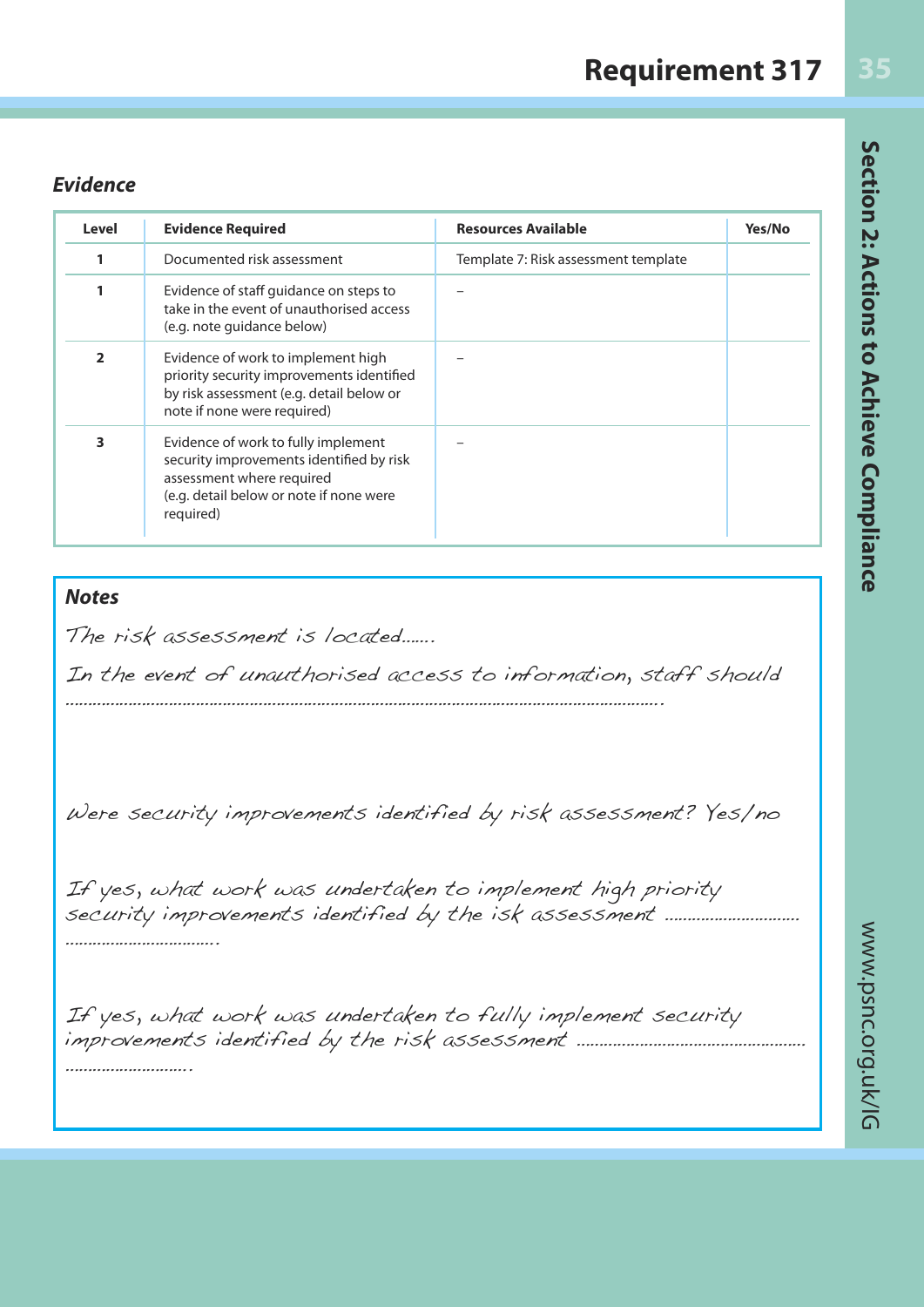#### **Does the pharmacy control, monitor and audit the use of mobile computing systems to ensure their correct operation and to prevent unauthorised access?**

Pharmacies are required to record staff use of mobile devices, provide staff with good practice guidance on the secure use of devices and ensure that the guidelines are being followed in practice.

## **Not Applicable (N/A)**

This requirement only applies to pharmacies using mobile computing systems (e.g. laptops and PDAs). If declaring that this requirement is not applicable, make a note in the comments box on the online Information Governance Toolkit that the pharmacy does not use any mobile computing systems.

### **Level 0**

The pharmacy does not have documented evidence that they control, monitor and audit the use of mobile computing systems to ensure their correct operation and to prevent unauthorised access.

## **Level 1**

The pharmacy keeps a record of staff use of mobile computing equipment and staff have been issued with basic guidelines on the confidentiality and security risks of using mobile computing equipment.

## **Level 2**

The pharmacy has implemented procedures on security and confidentiality including more comprehensive guidance for staff, so that the use of mobile computing systems for pharmacy work is controlled.

Maintenance of patient confidentiality could be better achieved through encryption of all mobile computing systems to NHS standards, although staff must still be provided with advice to ensure equipment is not stolen or lost.

## **Level 3**

The pharmacy ensures that the use of mobile computing systems is controlled, monitored and audited to ensure:

- Correct operation and prevent unauthorised access to those systems;
- All users comply with procedures and guidance;
- l All mobile device and removable media assets can be accounted for;
- **•** Secure remote access to the pharmacy system is possible and is used (where relevant); and
- Sensitive or confidential information is encrypted, securely transported or stored in secure locations.

### *Hints and Tips*

The actions taken to protect mobile computing systems should be proportionate to the risks in the environment.

**Guidance to staff:** Areas that could be covered in guidance to staff are:

- $\blacksquare$  Locking the machine up overnight, or removal of the hard-drive or memory card (where possible) if the machine cannot be locked away;
- Not leaving the device unattended, e.g. on the seat of a car;
- Use of secure passwords to prevent unauthorised access to information stored on the computer;
- Ensuring password security; and
- Reporting the loss or theft of equipment promptly.

**Encryption:** Personal data stored on a PC hard-drive or other removable device in a non-secure area or on a mobile computing device such as a laptop, PDA or mobile phone should be encrypted. It is recognised however that this may take some time to achieve. As an interim measure, if following a risk assessment it is felt that continued reliance upon unencrypted data is necessary for the benefit of patients, the outcome of the risk assessment must be reported to the most senior person in the pharmacy, so that he/she is appropriately accountable for the decision to accept data vulnerability or to curtail working practices in the interests of data security. Guidance on the NHS recommended encryption algorithms can be found in Appendix 6.

For pharmacies that have obtained hardware from their pharmacy system supplier, expert advice on encryption should be sought from the supplier.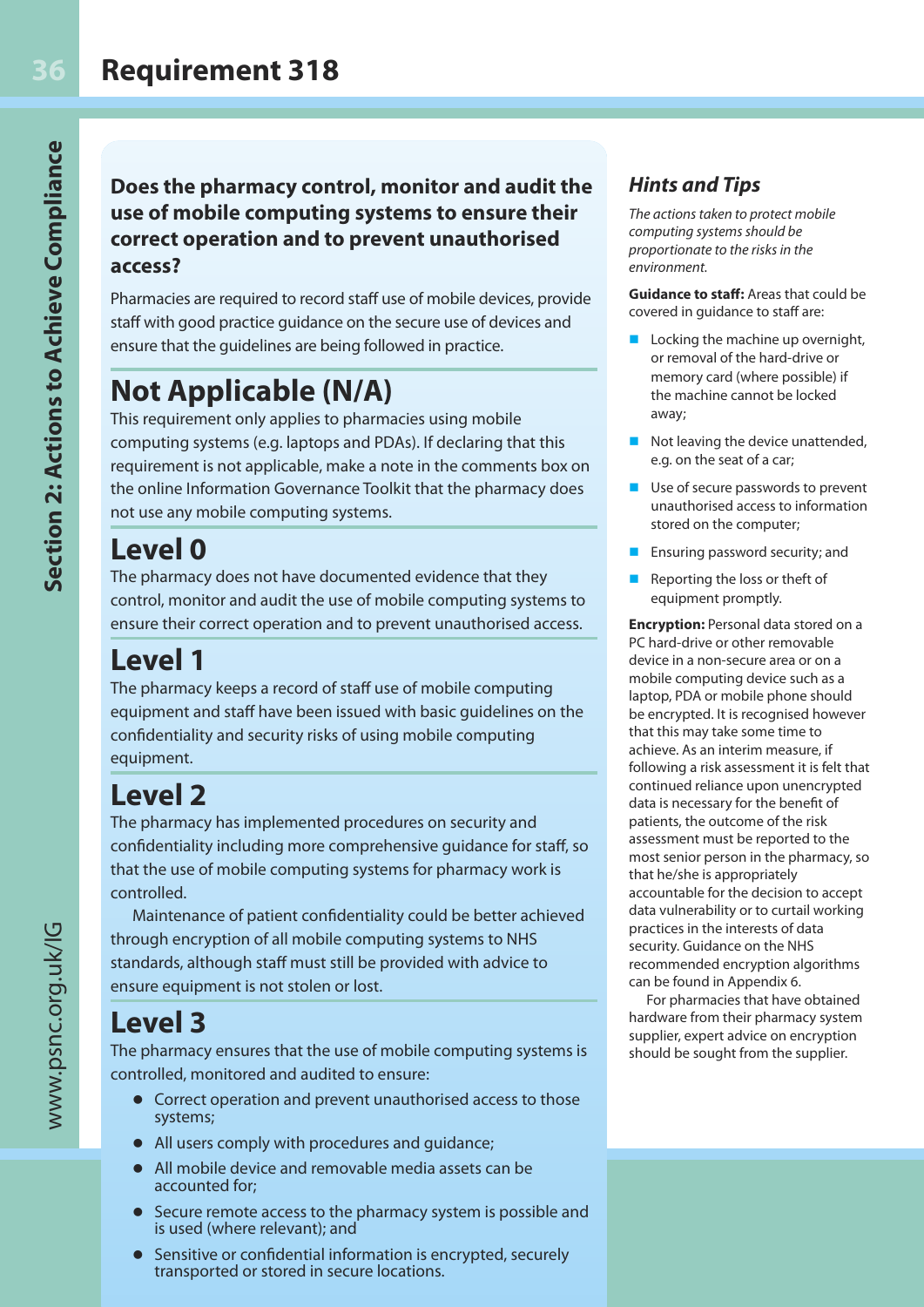**Backing-up and Maintaining Anti-virus Protection**

Mobile devices such as laptops are best configured so that data processed on them is synchronised to the network at the end of a session. If data is only saved to a local drive and the device is lost or damaged, so is the data. Only the minimum amount of data required should be carried on mobile devices to reduce the potential impacts of an unforeseen event.

Care must also be taken to ensure that all mobile devices have their antivirus / anti-spyware components regularly updated to protect against these types of attacks.

#### **Other Safeguards**

Consideration should also be given to strong access controls, user identification and authentication, secured wireless networks where used and encrypted transfer of information over the internet. These issues are covered in more detail in the sections on transfer of information (308) and access controls (305).

If the staff member is also able to remotely access the pharmacy system, e.g. by dialling in from home, a patient's home or another pharmacy location, this must only be allowed if there is a process of strong authentication through token or biometric mechanisms, e.g. NHS Smartcard. If using a remote access solution, pharmacy contractors should satisfy themselves that applications comply with the NHS Code of Practice on Confidentiality, and seek expert advice where necessary.

### *Evidence*

| Level          | <b>Evidence Required</b>                                                                                                                       | <b>Resources Available</b>                                          | Yes/No |
|----------------|------------------------------------------------------------------------------------------------------------------------------------------------|---------------------------------------------------------------------|--------|
| <b>NA</b>      | If the pharmacy does not use any mobile<br>computing devices, this requirement is<br>not applicable                                            |                                                                     |        |
| 1              | Record of staff use of mobile computing<br>devices                                                                                             | Templates 9 & 10: Record sheets                                     |        |
| 1              | Evidence of guidance provided to staff<br>who use mobile computing devices                                                                     | Template 8: Mobile computing quidelines                             |        |
| $\overline{2}$ | Evidence that staff are aware of the<br>guidelines around the use of mobile<br>computing devices                                               | Template 14: Staff signature list                                   |        |
| 3              | Evidence of internal audits to assess<br>compliance with the guidelines around<br>the use of mobile computing devices<br>(e.g. every 6 months) | Template 13: Audit sheet<br>(e.g. provide dated last audit outcome) |        |

*Notes*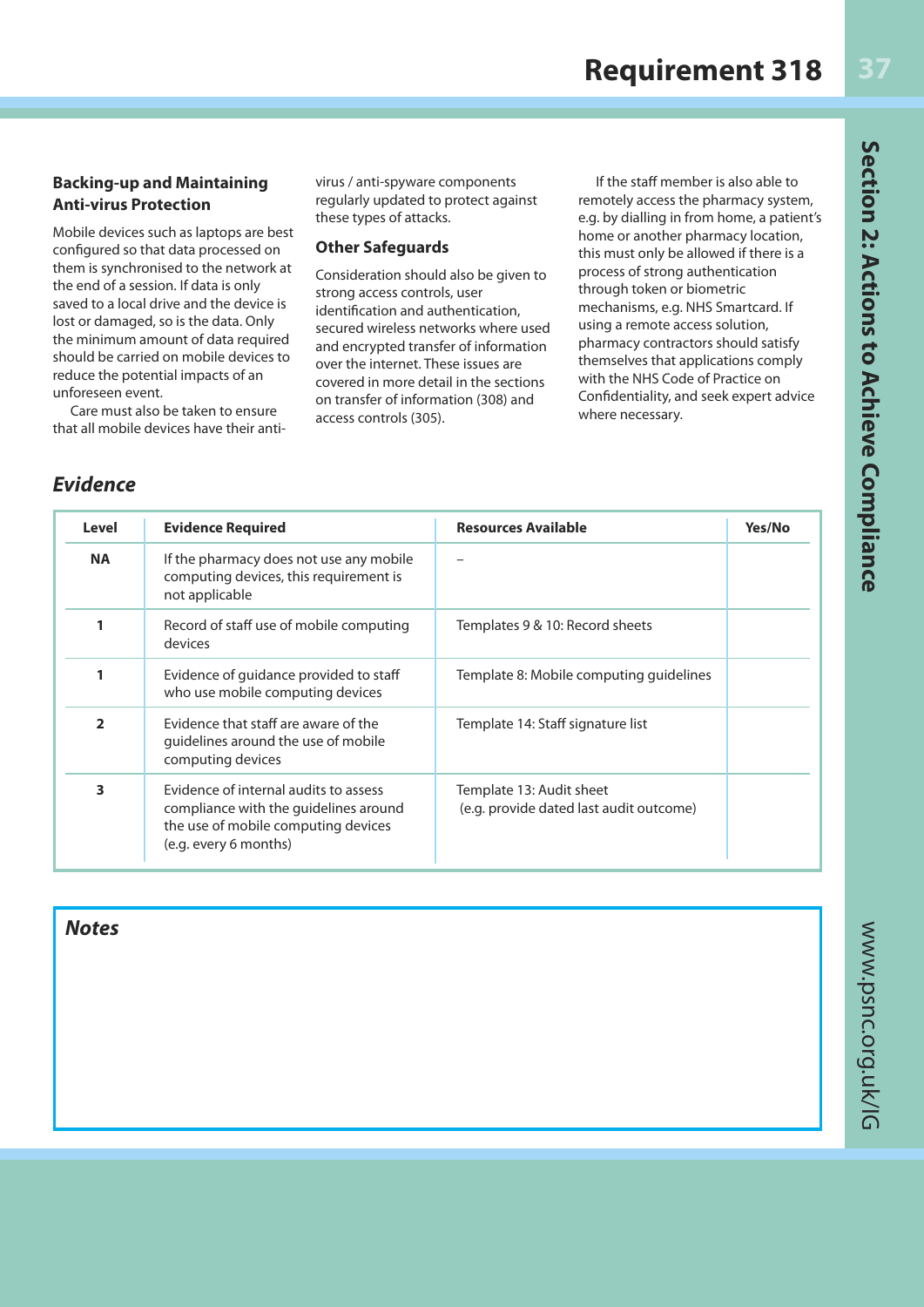**Does the pharmacy have documented plans and procedures to support business continuity in the event of power failures, system failures, natural disasters and other disruptions?**

This requirement relates to ensuring confidentiality and continuity of access to critical patient information, for example the Pharmacy PMR system, in the event of disruptions such as power and system failures. The detail of this requirement is still being finalised but is expected to involve:

### **Level 1**

Putting in place a business continuity plan for critical information systems based on an assessment of risk.

## **Level 2**

Testing plans through table-top exercises and walk-throughs.

## **Level 3**

It is likely that pharmacies will also have to put in place measures to mitigate the risks of interruptions to critical patient information systems and fully test continuity plans by arranging full simulations which may involve joint working with other health professionals, for example GPs.

### *Hints and Tips*

The details of this requirement and supporting guidance will be finalised in early-mid 2010. This will be communicated to pharmacies via PSNC Community Pharmacy News and will be published on the online Information Governance Toolkit. Pharmacies will need to achieve Level 2 compliance by 31st March 2011.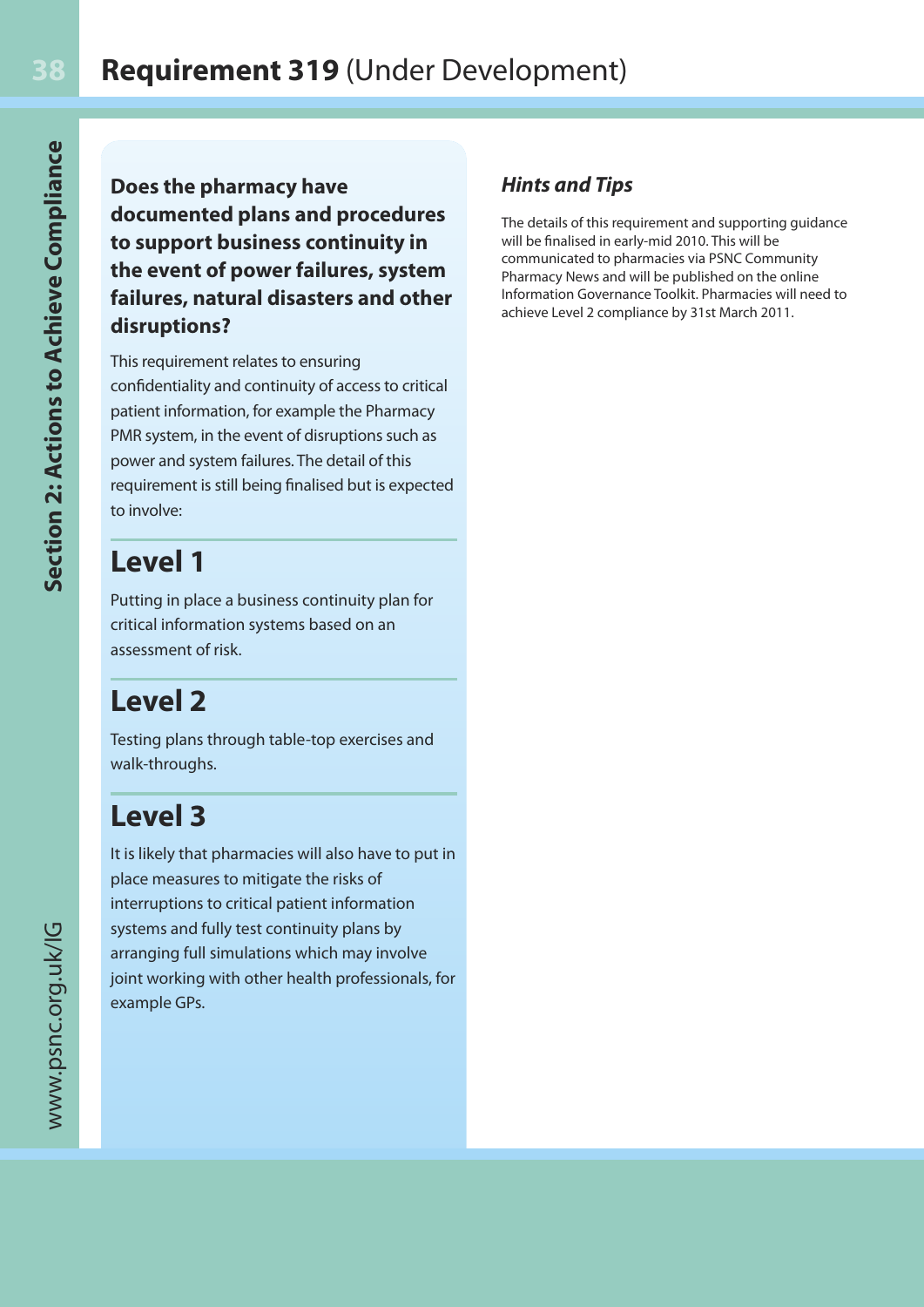### **Requirement 319** (Under Development)

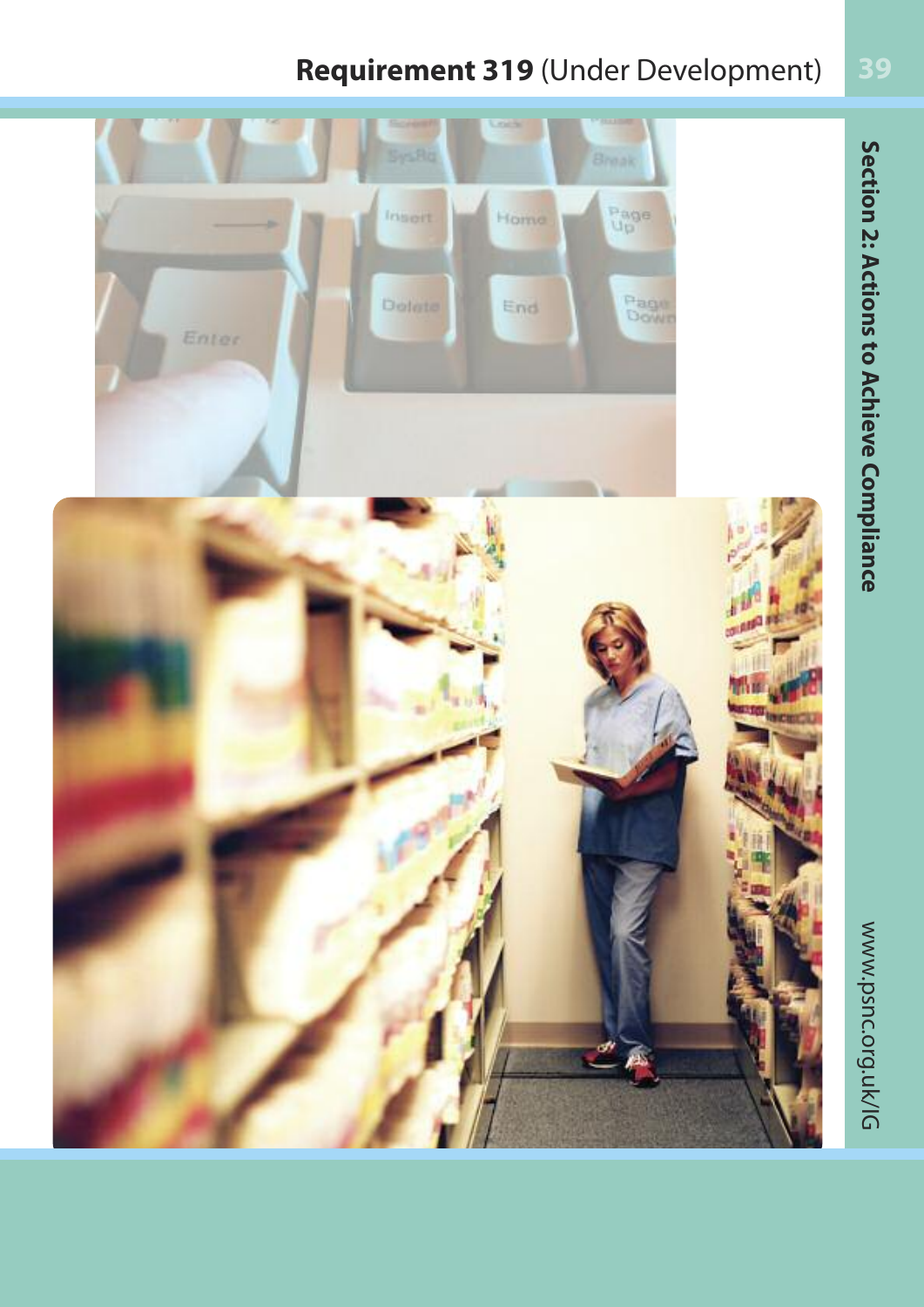### **Does the pharmacy have documented incident management and reporting procedures?**

Pharmacies are required to allocate responsibility for information security to a staff member who can lead on information management and reporting. The pharmacy also needs to have processes in place for managing and documenting information security incidents and staff should be aware of the actions they need to take in the event of an incident.

### **Level 0**

The pharmacy does not have documented incident management and reporting procedures.

## **Level 1**

The pharmacy has allocated responsibility for information security to a member of staff who will take the lead on incident management and reporting.

## **Level 2**

The pharmacy organisation has documented incident management and reporting procedures. All pharmacy staff are effectively informed about the incident management and reporting procedures so that they are aware of action to take in the event of an incident.

### **Level 3**

The incident management and reporting procedures are reviewed following an incident.

### *Hints and Tips*

**Incident Management Procedures:** These procedures should detail:

- $\blacksquare$  The need for and scope of the procedure;
- Procedures to be followed when incidents occur (managing incident, recording and reporting incident);
- Responsibilities of staff; and
- Any linked procedures referenced (e.g. the pharmacy data handling SOP).

**Information Security Incident Log:** All information security incidents should be documented, for example in an incident reporting log. The information that should be recorded should include:

- Date of incident (if identifiable);
- Location of incident (if identifiable);
- Details of staff involved (if identifiable and applicable);
- Description of incident;
- Degree of risk associated with the incident (correlates with risk assessment for data transfer);
- Any contributing factors;
- Remedial action taken following this incident;
- Suggested action to be taken to prevent a reoccurrence of this incident; and
- $\blacksquare$  Whether the insurer has been informed.

Incidents should be classified in the log according to severity of risk. Risk assessment methods commonly categorise incidents according to the likely consequences (for example, on a scale of insignificant to critical). Risk assessment guidance can be found in Appendix 7.

**Analysing and learning from incidents:** Pharmacies have for some time been required to record and analyse safety incidents in relation to medicines. The underlying principles are equally applicable to the management of information security incidents. These include:

- Establishing that an incident has, in fact, occurred;
- Establishing that the responsibility for the incident lies with the pharmacy;
- **n** Evaluating the extent of the damage or risk to the pharmacy as a result of the incident;
- $\blacksquare$  Taking timely and appropriate remedial action; and
- $\blacksquare$  Reviewing procedures to reduce the risk of the incident occurring again.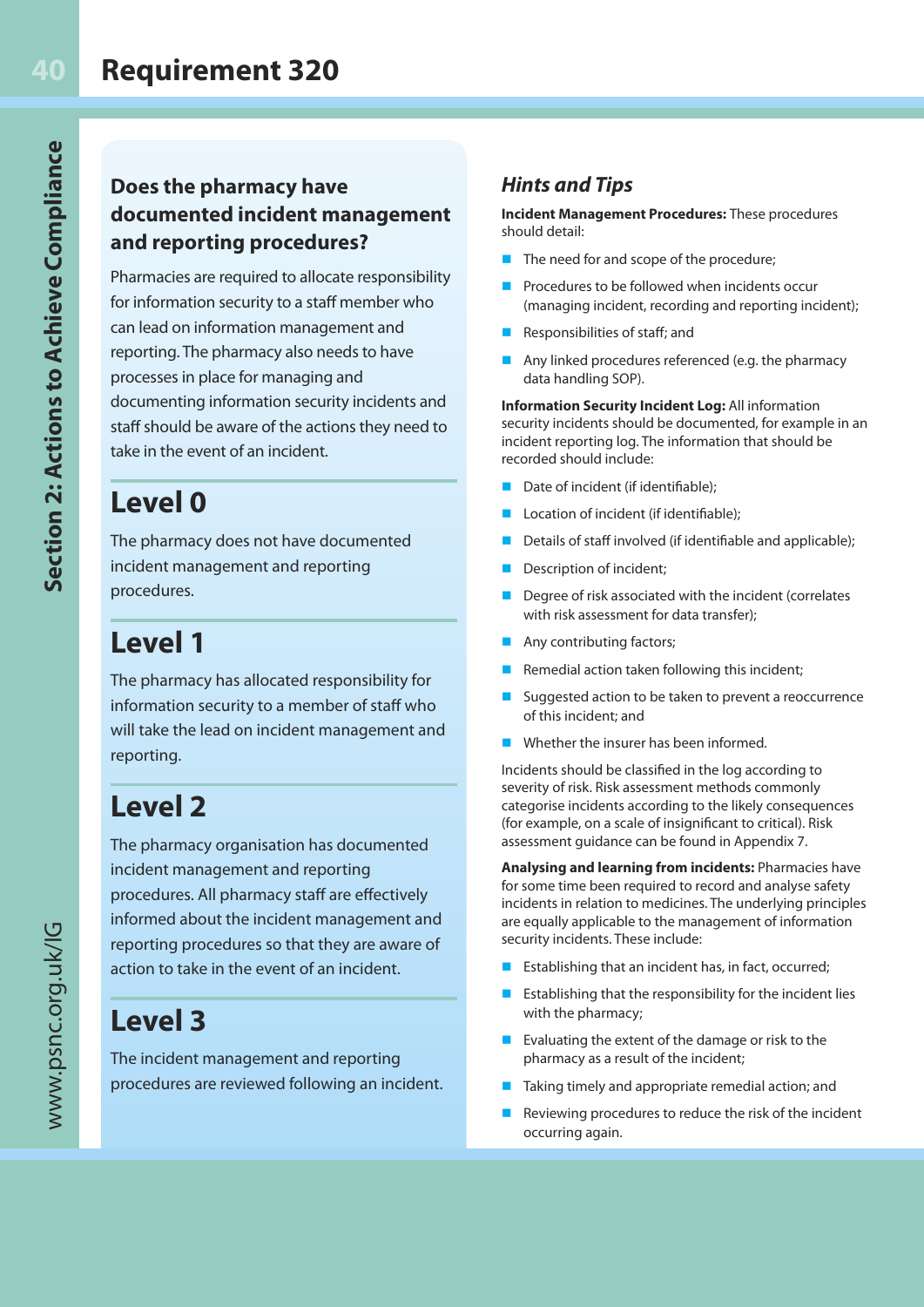#### **Reporting information security incidents:** The

procedures for reporting information security incidents should be documented in the pharmacy's incident management SOP. The information governance Lead and Information Security Lead (if different) should normally be routinely informed of incidents that occur. It may be appropriate to report the incident to others including the pharmacy insurer and senior management. Although it is not mandatory to inform PCTs of information security

incidents, the pharmacy information governance Lead or information security lead may wish to consider whether it is appropriate to inform the PCT of serious incidents, for example if this is likely to lead to a patient complaint. Consideration should also be given to making a report to the police, for example in the event of data theft. It is also considered best practice to inform the Information Commissioner if the data loss is serious.

#### *Evidence*

| Level          | <b>Evidence Required</b>                                                                       | <b>Resources Available</b>                                   | Yes/No |
|----------------|------------------------------------------------------------------------------------------------|--------------------------------------------------------------|--------|
|                | Written assignment of responsibility for<br>information security to staff member<br>or members |                                                              |        |
| $\overline{2}$ | Documented incident management<br>procedures                                                   | Template 11: Information security<br>incident management SOP |        |
| $\overline{2}$ | Documented incident management reports                                                         | Template 12: Information security<br>incident log            |        |
| $\overline{2}$ | Evidence staff have been informed of<br>information security incident management<br>procedures | Template 14: Staff signature sheet                           |        |
| 3              | Evidence of regular (e.g. annual) review<br>of procedures (e.g. date of last review)           |                                                              |        |

#### *Notes*

The staff responsible for information security are …………………………….

The policy was last reviewed ………………………..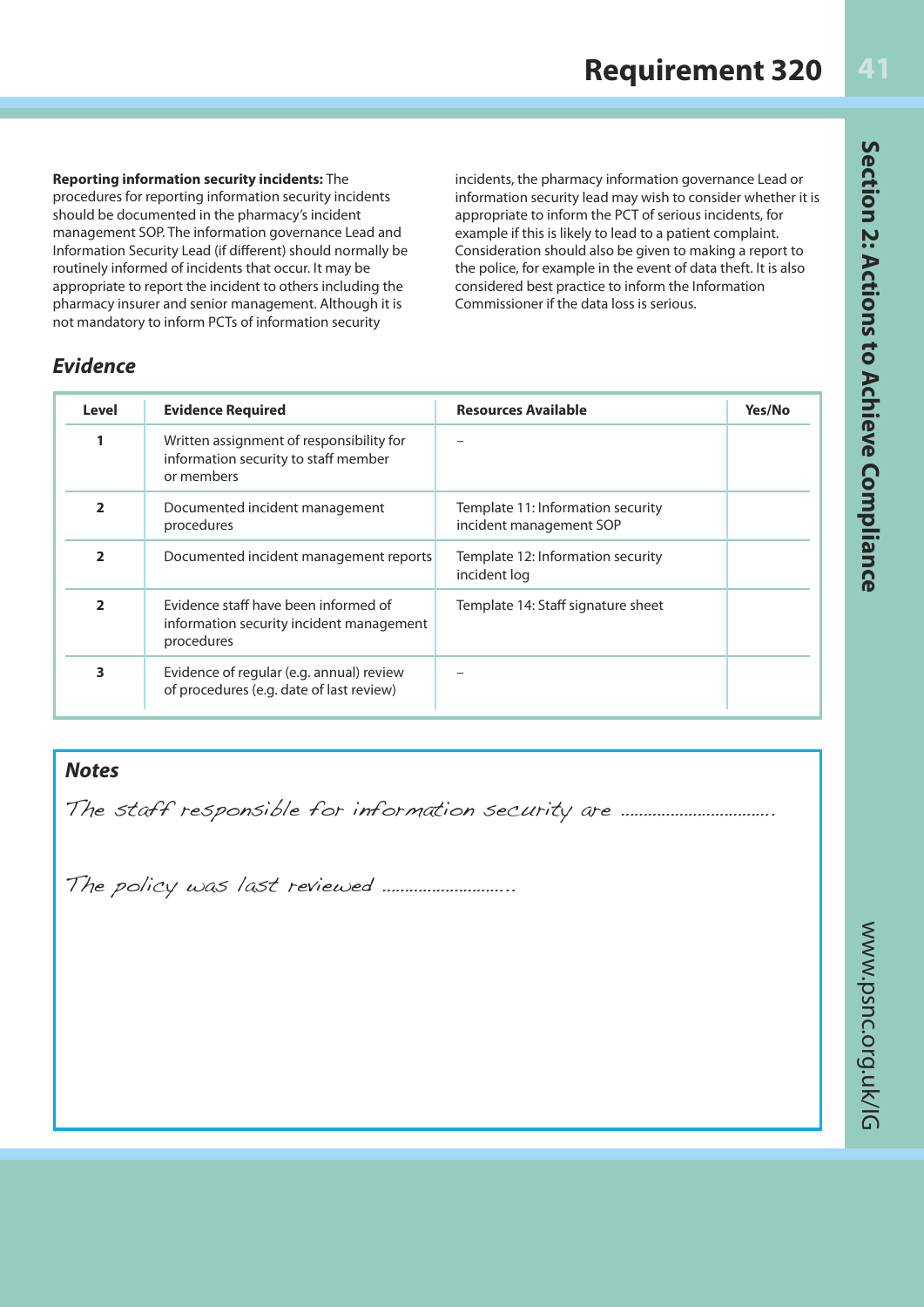**42**

An output of the Information Governance Toolkit is a workplan (improvement plan), however you may find it useful to complete the following template workplan to support your plans to achieve Level 2 compliance by **31st March 2011**.

| <b>Requirement</b>                            | <b>Baseline</b><br>Rating | Work to be<br><b>Undertaken</b><br>to meet Level 2 | <b>Staff Member</b><br>Responsible<br>for Task | <b>Pharmacy</b><br><b>Target Date for</b><br><b>Completion of</b><br><b>Task</b> |
|-----------------------------------------------|---------------------------|----------------------------------------------------|------------------------------------------------|----------------------------------------------------------------------------------|
| 114 (information governance Lead)<br>Page 6   |                           |                                                    |                                                |                                                                                  |
| 115 (information governance Policy)<br>Page 8 |                           |                                                    |                                                |                                                                                  |
| 116 (Contract Clauses)<br>Page 10             |                           |                                                    |                                                |                                                                                  |
| 117 (Staff Training)<br>Page 12               |                           |                                                    |                                                |                                                                                  |
| 118 (IGSoC Completion)<br>Page 14             |                           |                                                    |                                                |                                                                                  |
| 119 (RA01 Terms)<br>Page 16                   |                           |                                                    |                                                |                                                                                  |
| 201 (Code of Conduct)<br>Page 18              |                           |                                                    |                                                |                                                                                  |
| 208 (Mapping Flows)<br>Page 20                |                           |                                                    |                                                |                                                                                  |
| 209 (Offshore transfers)<br>Page 22           |                           |                                                    |                                                |                                                                                  |
| 212 (Patient Consent)<br>Page 24              |                           |                                                    |                                                |                                                                                  |
| 213 (Patient Awareness)<br>Page 26            |                           |                                                    |                                                |                                                                                  |
| 305 (Access Controls)<br>Page 28              |                           |                                                    |                                                |                                                                                  |
| 308 (Digital Information Exchange)<br>Page 30 |                           |                                                    |                                                |                                                                                  |
| 316 (Asset Register)<br>Page 32               |                           |                                                    |                                                |                                                                                  |
| 317 (Physical Security)<br>Page 34            |                           |                                                    |                                                |                                                                                  |
| 318 (Mobile Computing)<br>Page 36             |                           |                                                    |                                                |                                                                                  |
| 319 (Business Continuity)<br>Page 38          |                           |                                                    |                                                |                                                                                  |
| 320 (Incident Reporting)<br>Page 40           |                           |                                                    |                                                |                                                                                  |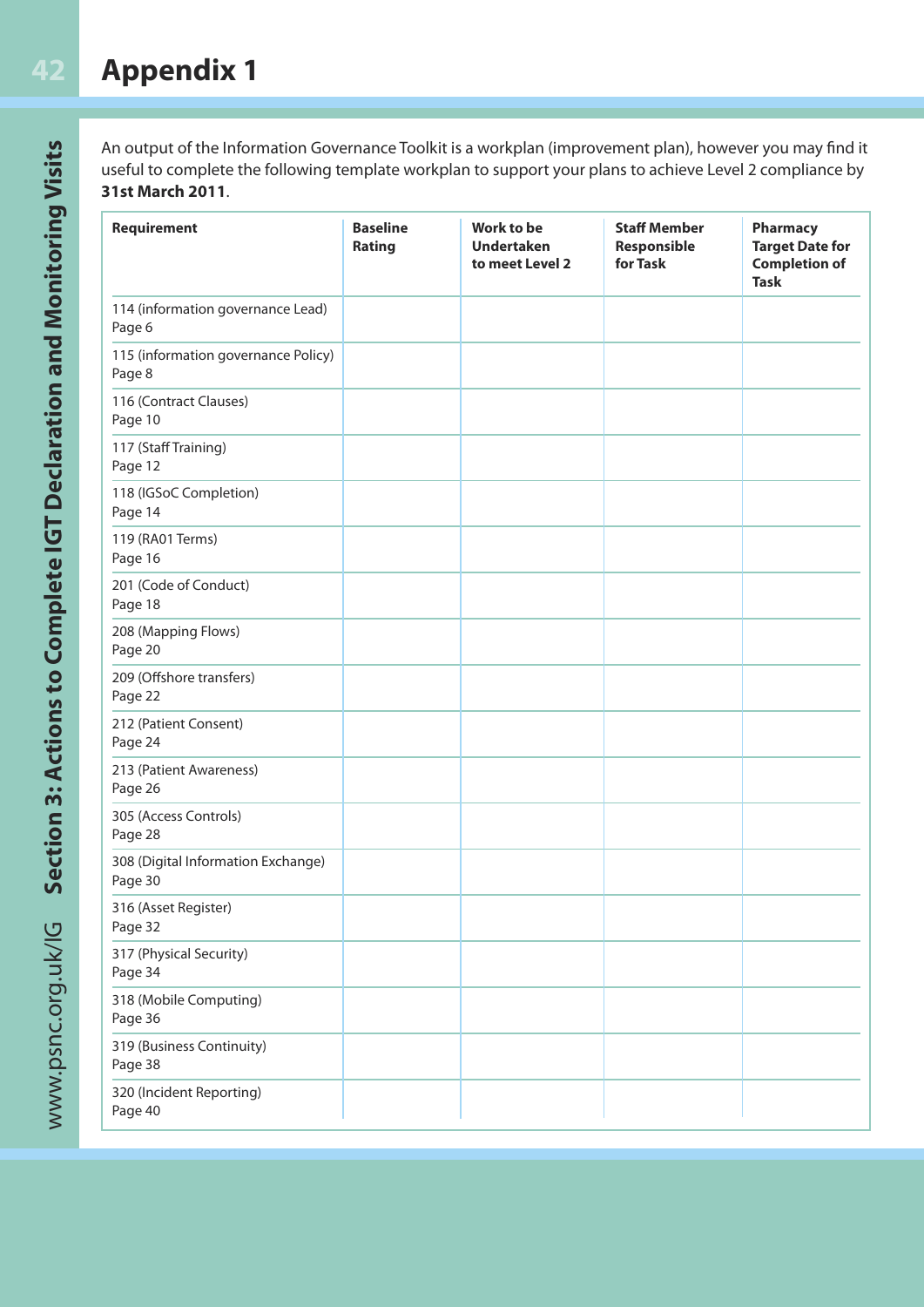## **Guide to Carrying out an IG Toolkit Assessment**

Pharmacies will need to carry out the following three steps to carry out an assessment:

- 1. Registration of the pharmacy
- 2. Completion of the assessment
- 3. Submission of the assessment

#### **Step 1: Registration of the Pharmacy**

A pharmacy must be registered to complete the online information governance assessment. Registration can be carried out by any individual nominated by the pharmacy. Only one registration can be made per pharmacy.

The nominated individual should select the "**Request Registration**" button from the menu of the Information Governance Toolkit (https://www.igt.connecting forhealth.nhs.uk/); this displays the page in **Figure 1**. All boxes need to be completed. The National Code is the pharmacy's ODS Code (also known as the 'F code') which can be found at the top of the 'Schedule of Payments' received from NHS Prescription Services. Once this is done press the "**Next**" button at the bottom of the form to confirm all of the information is correct. If you spot any errors, please notify the helpdesk immediately (0113 394 6540).

Please ensure the email address is correct as this is how NHS CFH will contact the nominated individual with information about the Information Governance Toolkit.

#### **PLEASE NOTE: registration only needs to be carried out once.**

A login name and password will be sent to the email address on the registration form. Once the login and password has been received, the user should log into the Toolkit and use the "**My Password**" facility on the menu to change the password. The screen in **Figure 2** will be displayed. Complete the required fields in compliance with the "Rules for entering passwords" detailed on screen, then click "**Change Password**". A message will be displayed informing the user that the password has been changed. Log out of the Information Governance Toolkit and log back in using the new password.

If there is a change of ownership and the pharmacy ODS code stays the same, the new owner should contact the Exeter helpdesk (01392 251289). The account of the previous owner can be locked and the new owner registered against that ODS code.

#### **Step 2: Completing the Assessment**

Information is added to the assessment by:

- (a) Logging into the Information Governance Toolkit (using the new password) and selecting the "**Requirements**" button from the menu: This brings up the list of information governance requirements.
- (b) Click on a requirement to open it: This reveals a screen similar to **Figure 3** below, and contains the requirement question, the attainment levels and three blue hyperlinks titled "**Screen version**" "**Printable version**" and "**Guidance Document**". Click the Screen Version or Printable Version link for advice on how to assess your pharmacy's level of compliance. Click the Guidance Document link for information on how to achieve each attainment level and links to legislation, government and national guidance, and examples of good practice from other organisations. The guidance online is in line with the guidance in this workbook.
- (c) For each requirement, enter a "**Current Rating**", enter a "**Target**

#### *Figure 1*

|                       | Information Governance Toolkit                                                                                                                                                                                                                                                                                                                                                                                                         |                                                                                                                | <b>WORK'S BOOK</b>                                       |
|-----------------------|----------------------------------------------------------------------------------------------------------------------------------------------------------------------------------------------------------------------------------------------------------------------------------------------------------------------------------------------------------------------------------------------------------------------------------------|----------------------------------------------------------------------------------------------------------------|----------------------------------------------------------|
| Respond Tograh after: | Shep in Originals at less Details.                                                                                                                                                                                                                                                                                                                                                                                                     |                                                                                                                | <b>Respont Registration</b>                              |
|                       |                                                                                                                                                                                                                                                                                                                                                                                                                                        |                                                                                                                | <b>Torgetten Devanced</b>                                |
|                       | National code:                                                                                                                                                                                                                                                                                                                                                                                                                         |                                                                                                                | <b><i><u><i><u><b>Denvis munitis</b></u></i></u></i></b> |
|                       | Attores: (Formulater.and.humanon)                                                                                                                                                                                                                                                                                                                                                                                                      |                                                                                                                | <b>HavedolasHisa</b>                                     |
|                       | Freeth                                                                                                                                                                                                                                                                                                                                                                                                                                 |                                                                                                                | Reports                                                  |
|                       | Telephone:                                                                                                                                                                                                                                                                                                                                                                                                                             |                                                                                                                | (SOURC 27082,2085                                        |
|                       |                                                                                                                                                                                                                                                                                                                                                                                                                                        |                                                                                                                |                                                          |
|                       | Porquest Restabilitates of this between made by including who have been nothingled as the information Governance Teolog Organization                                                                                                                                                                                                                                                                                                   |                                                                                                                | <b>RooseoCanibas Archeve</b>                             |
|                       | Konikers and me there can any de one per Organisation. The Registration system will reject an application it is registration from an any adv<br>been naam an unebognsed digulariation coor that six does in entered or typur enabladores formatia notreceprises type ao not<br>In the your Digital is after Cedar you saw mater are not find only one find M-R-CP with rabi Educations at annough whether after children in the annual | Please encourage antervisor ensel editions excussive as source patrelox conferenties will be excelled to year. | <b>NHS</b> 0845<br>Direct 4647                           |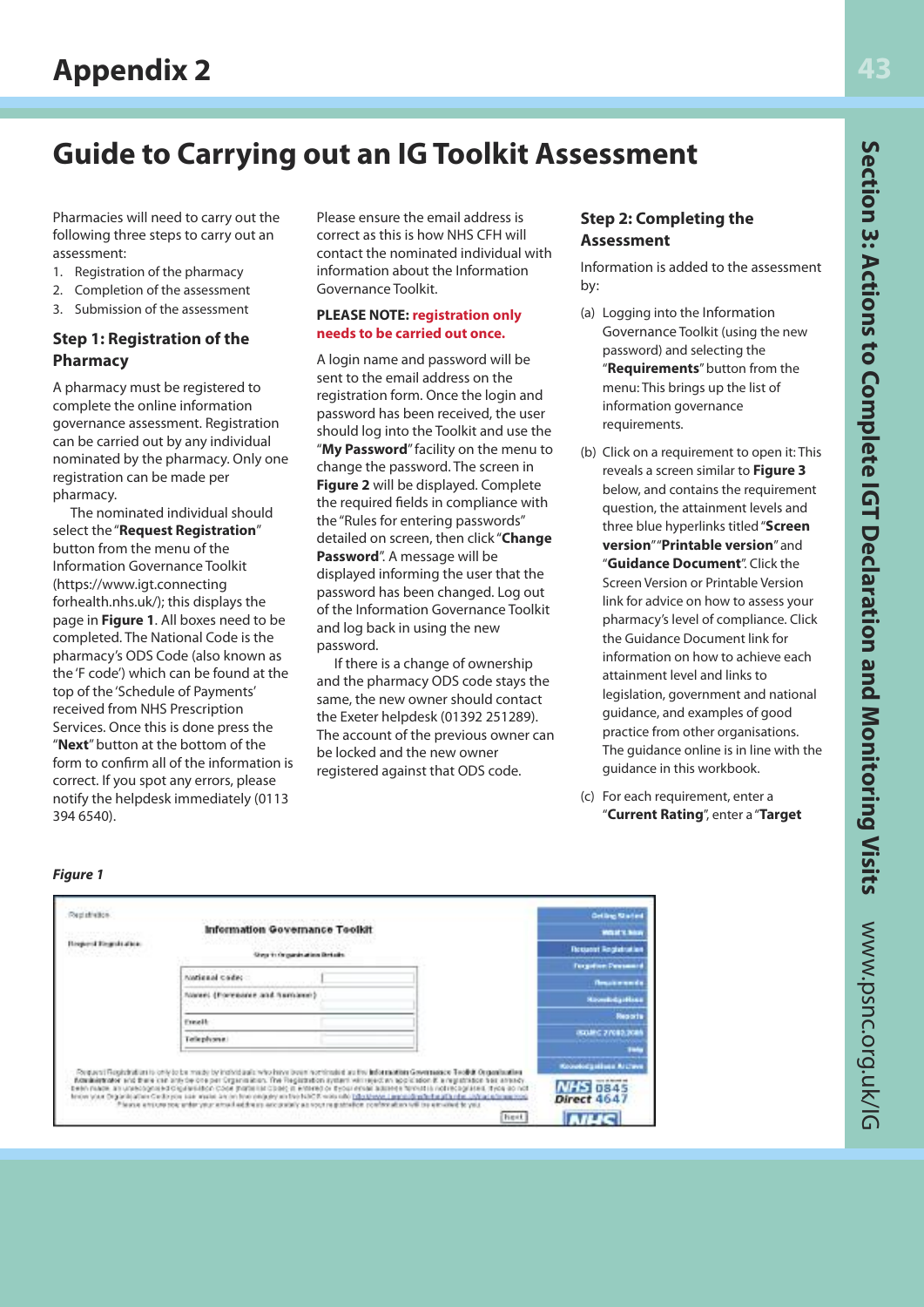## **Appendix 2**

#### *Figure 2*

**44**

|                                                                 | <b>Information Governance Toolkit</b>                                                                                                                                             | .<br><b>Wrat's New</b>       |
|-----------------------------------------------------------------|-----------------------------------------------------------------------------------------------------------------------------------------------------------------------------------|------------------------------|
| <b>My Postaverd</b>                                             |                                                                                                                                                                                   | <b>Nouse counts</b>          |
|                                                                 | Current Password:                                                                                                                                                                 | Necesiologiciam              |
|                                                                 | New Passwerf: train insurers)                                                                                                                                                     | <b><i><u>Departs</u></i></b> |
|                                                                 | Confirm New Passworth                                                                                                                                                             | My Florada                   |
|                                                                 | Change Password                                                                                                                                                                   | Asecuratio                   |
|                                                                 |                                                                                                                                                                                   | <b>My triginisiation</b>     |
|                                                                 | Fallent for restering paint worlds are an followed.                                                                                                                               | <b>My fistake</b>            |
|                                                                 | · Middle at hunt 6 shandards long-                                                                                                                                                | <b>High Permanent of</b>     |
|                                                                 | x. Must contain both numerizared abinabetic characters.                                                                                                                           | <b>Hote</b>                  |
| $\sim$                                                          | Dhould not contain dates.                                                                                                                                                         | <b>Krawing-Base Breken</b>   |
| ۰                                                               | Should hot contain the growwiston hang.                                                                                                                                           | <b>NHS 0845</b>              |
| Must not be the same as the Digamorbin Critic in your Legis 33. | Direct 4647                                                                                                                                                                       |                              |
|                                                                 | 4. Musk rest contain 2 companies identical sharacters. For an imply, the passmend LOOK/RB4 would be impair as it<br>partials the same sharaster "o" cide by subs or consessionly. |                              |
|                                                                 | * Must not be a paigward previously used within the last year.                                                                                                                    | nhs.uk                       |

#### *Figure 3*

| Are pharmacy staff members are provided with assuresses and training across the 3G agenda?                                                                                                                                                                                                               |             |                                     |                     | <b>KnowledgeFax</b>                                         |  |
|----------------------------------------------------------------------------------------------------------------------------------------------------------------------------------------------------------------------------------------------------------------------------------------------------------|-------------|-------------------------------------|---------------------|-------------------------------------------------------------|--|
| Full-details for this requirement. Screen Version Frintable version Guidance Document                                                                                                                                                                                                                    |             |                                     |                     | <b>BROOM</b>                                                |  |
|                                                                                                                                                                                                                                                                                                          |             |                                     |                     | <b>ALMARTHER</b>                                            |  |
| <b>Requirement Attainment Levels</b>                                                                                                                                                                                                                                                                     |             | <b>Corrent Rating Target Rating</b> | <b>Pirst Rating</b> | My Drawwodben                                               |  |
| Attainment Level @<br>ariff are not alware of 50 procedures and no training to address this.<br>has been motimented.                                                                                                                                                                                     | IO.         | o                                   |                     | <b>Me Details</b>                                           |  |
| Attakuneut Level 1<br>The pharmacy has a formal targeted Information Governance<br>training programms for key staff morebors.                                                                                                                                                                            | 固           | 凸                                   |                     | <b>My Punzowan</b><br><b>Hote</b>                           |  |
| Attainment ( evel 3)<br>The pharmacy has in place a clear and communicated process for<br>carcere bre growth siddiary to snow that power to grown<br>notesmotel lettebres of assess such ofte tradress fists list list<br>are given the opportunity and achiefy erequiraged to undertake 10<br>training. | m           | C.                                  |                     | <b>Knowledge/System Art East</b><br>National<br>Endarmacien |  |
| Attainment Level 3<br>The pharmacy has a formal targebal beformation dovernance.<br>yoniuginos e no elettetus taust facti lle dadu aminetorio princip<br>hanin.                                                                                                                                          |             | ö                                   |                     | Governance<br>Board<br><b>NHS 0845</b>                      |  |
| Extimated Date For Achieving Target Rating: (44/ww/yoys)                                                                                                                                                                                                                                                 | Direct 4647 |                                     |                     |                                                             |  |
| Notes/Comments:<br>View Contingrita From Previous Assessments                                                                                                                                                                                                                                            |             |                                     |                     | this cheices                                                |  |
|                                                                                                                                                                                                                                                                                                          |             |                                     | шI<br>m             | <b>DH</b> Drophhent<br>of Health                            |  |
|                                                                                                                                                                                                                                                                                                          |             |                                     | <b>Bave Rating</b>  |                                                             |  |
| Previous                                                                                                                                                                                                                                                                                                 |             |                                     | Nant                |                                                             |  |

#### *Figure 4*

| You are here Azizonimetry-celests                  |                                                                    |                                                                        |                                                                                  | <b>Exting Started</b>             |
|----------------------------------------------------|--------------------------------------------------------------------|------------------------------------------------------------------------|----------------------------------------------------------------------------------|-----------------------------------|
|                                                    |                                                                    | Information Governance Toolkit                                         |                                                                                  | <b>What's New</b>                 |
| Акономическ                                        |                                                                    |                                                                        |                                                                                  | Tondomeda                         |
| Existing Previous Associations                     |                                                                    |                                                                        |                                                                                  |                                   |
|                                                    |                                                                    | <b>RESOLUTION SUCH SECURE</b>                                          |                                                                                  | <b>Vens</b>                       |
|                                                    | Designations                                                       |                                                                        |                                                                                  | <b><i>Virginitarians</i></b>      |
|                                                    | Version 4 Assessment for General Phactics Text Ancount (calls (40) |                                                                        |                                                                                  | Reports                           |
| <b>Forecast resultation</b>                        | Version 4                                                          |                                                                        |                                                                                  |                                   |
| Confinencia                                        | 14 pacents (100%)                                                  |                                                                        |                                                                                  | <b>ABSESSED VA</b>                |
| Completed                                          | 11-4403714-100%(v)                                                 |                                                                        |                                                                                  |                                   |
| <b>Arrivered</b>                                   | 14 EACAT14 (TORPRO)                                                |                                                                        |                                                                                  | <b>Gracement Admin</b>            |
| <b>Hot Autovasco</b> R                             | 0.0010 T4 (E%)                                                     |                                                                        |                                                                                  | <b>My Details</b>                 |
|                                                    | Marked Not Relevant: 6 potof 14                                    |                                                                        |                                                                                  |                                   |
| View Regulator anto<br><b>Internet Malace Flat</b> |                                                                    |                                                                        |                                                                                  | <b>My Parment</b>                 |
| Stoket.                                            | <b>Code</b>                                                        | Hune                                                                   |                                                                                  | 600 B.C. 21082-2005               |
| Started.                                           |                                                                    |                                                                        | 18/83/2008 18:00:22 Bootna Neglia: INNBCF16/Itwo-Associatisti visis una atmitted | m                                 |
| Dubmitted                                          |                                                                    | 02/10/2008 15:52:37 traginwalle (gcles@htursA)                         |                                                                                  |                                   |
| <b>Range</b>                                       |                                                                    | 19/89/0007 EB ST-ST mispineerini (gatestilimume) Crested automatically |                                                                                  | <b>Region Specialized Accrove</b> |
|                                                    |                                                                    |                                                                        |                                                                                  | Information Mapping               |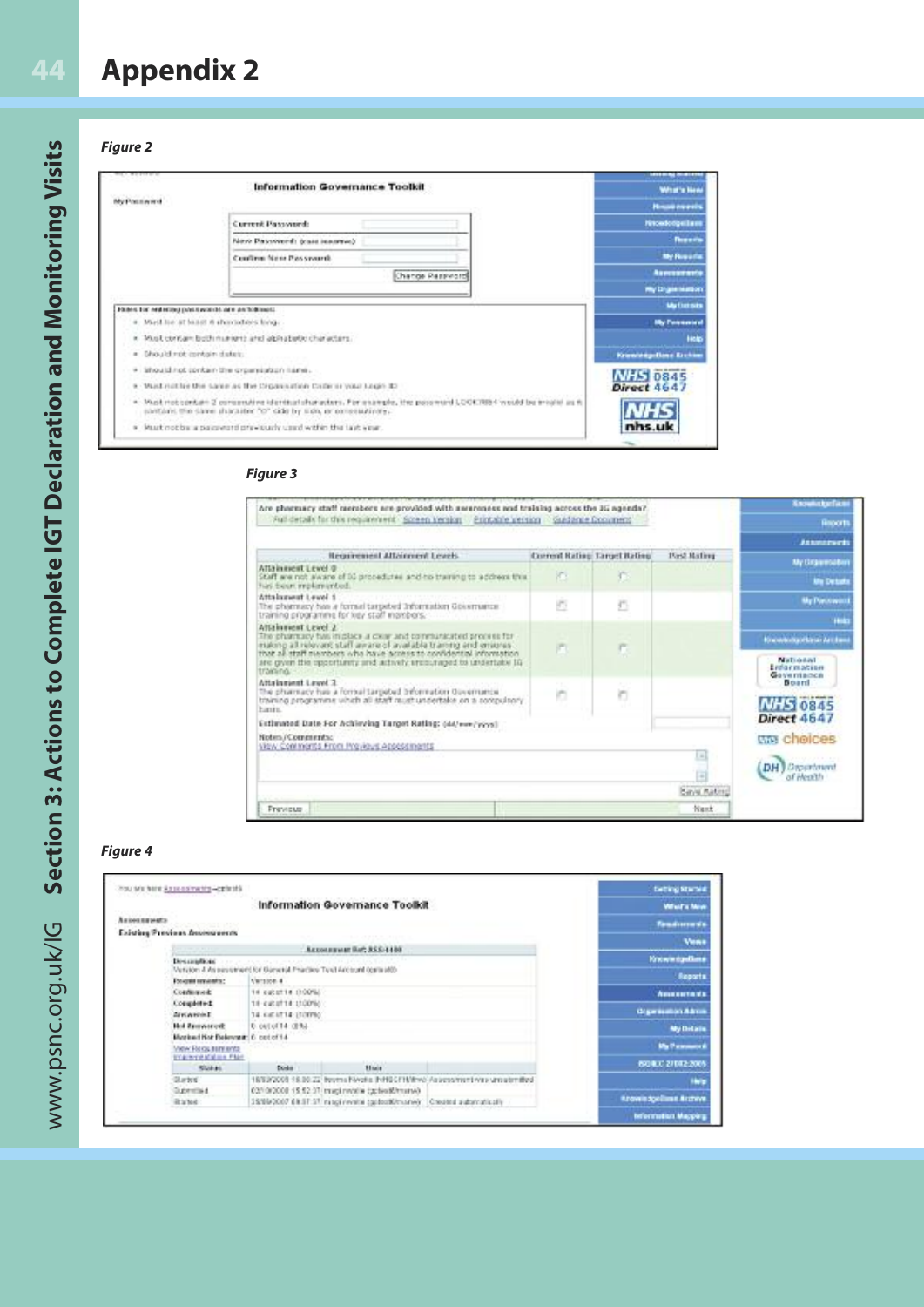**rating**" for improvement (where necessary) and set a date by which the target level will be achieved. Please also enter a comment to support your score, e.g. where evidence is held; justification for scoring a requirement is not relevant. As you update each requirement, click the "**Save Rating**" button. Alternatively the record will also save by clicking 'next'.

It may be helpful to complete 'Appendix 1' with details of the pharmacy's current rating to then transcribe into the Toolkit. In 2009/10 the target rating for pharmacies for all requirements is a minimum of **Level 2 by 31st March 2011**.

#### **Step 3: Submitting the assessment**

Once you are satisfied that the scores recorded accurately reflect the pharmacy's level of compliance with the information governance requirements, you should select the "Assessments" option (on the menu) and then click the "Submit" button – see Figure 4.

#### **Note it is not possible to withdraw a submission so make sure the scores accurately reflect the assessment status of your pharmacy before clicking the submit button.**

Otherwise, any improvements in scores should be entered in the next version of the Information Governance Toolkit.

If a genuine error has been made the user should contact the Helpdesk at pharmacy.assurance@nhs.net or **telephone 0113 394 6540**. The request will be considered by the Digital Information Policy team, but generally a submitted assessment would only be deleted after the deadline if there are extenuating circumstances.

Once they have been submitted, the assessment and requirements can still be viewed from the assessment screen whilst a user is logged into the Toolkit.

In the unlikely event that an assessment needs to be deleted it can be done by clicking the delete button on the "A**ssessments**" page and ticking the confirm deletion box. This can only be done if the assessment has not already been submitted. **Please note:** if the assessment is deleted all requirements answered and scores entered will be lost and a new assessment will have to be created. **Take care not to delete an assessment by accident.** 

#### **Multiples**

Currently each pharmacy premises needs to be registered individually; the online Information Governance Toolkit does not support bulk-registration. Also it is not possible for a Head Office staff member to centrally view the submissions of individual stores through a central log-in, the only way for a pharmacy staff member to view a store's submission would be by logging into the Toolkit using the user name/password registered to that

store. It is hoped that functionality to support multiple Head Offices in monitoring submissions by their stores will be added in a later release of the Toolkit.

#### **Information Governance Toolkit Version 8**

A new release of the online Information Governance Toolkit is expected in mid-2010 with enhanced functionality and improved layout. The DH Informatics Team will be working to ensure the user's guide on the site is kept updated as changes are made.

#### **Help**

Support in registering and using the toolkit is available from NHS Connecting for Health at: **pharmacy.assurance@nhs.net** or **telephone 0113 394 6540.**

If the user of the toolkit is leaving or has left the pharmacy, please ensure that the Helpline is contacted so that another user can be registered to use the toolkit.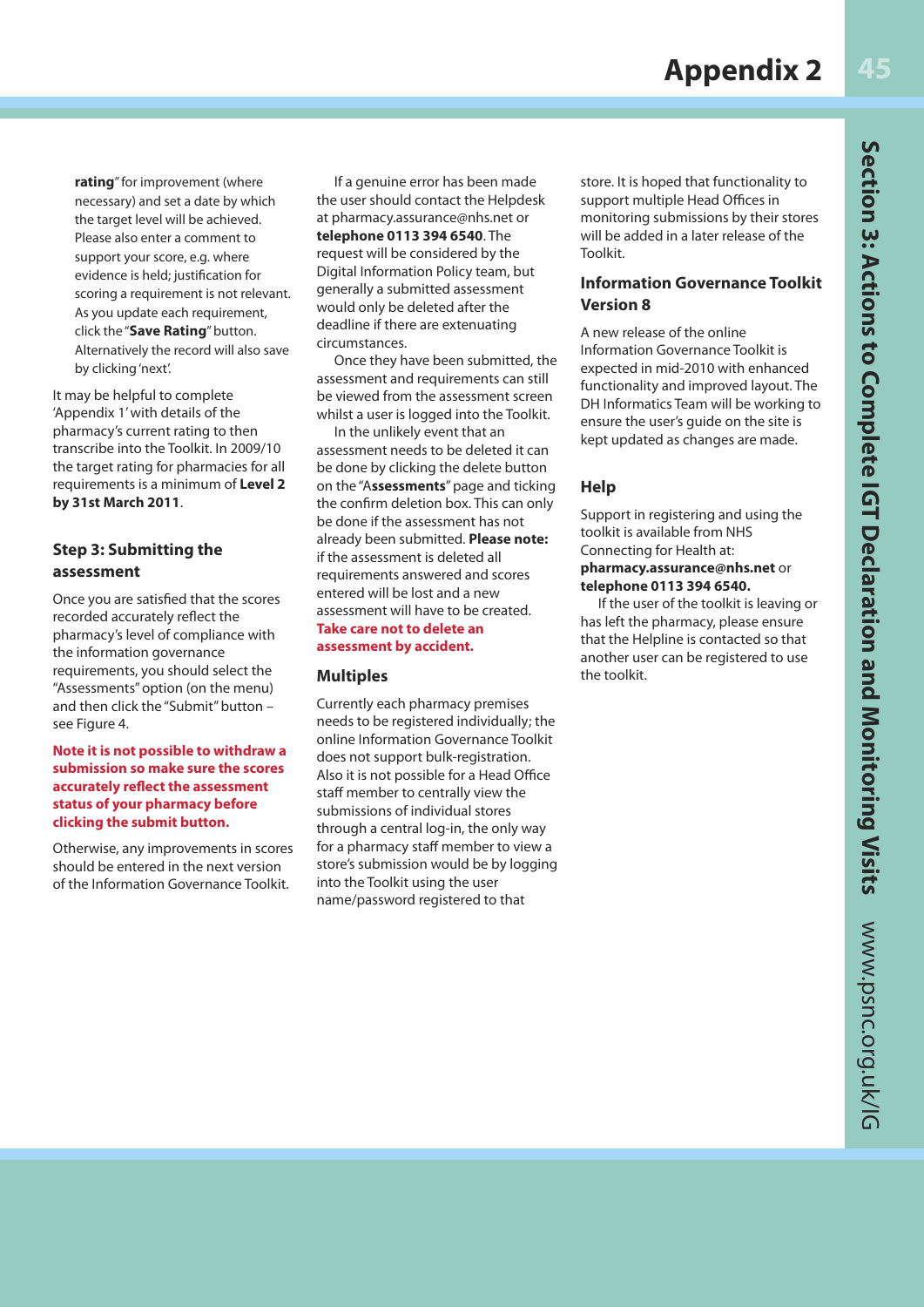### **Role of the PCT in Supporting Pharmacies**

#### **Supporting pharmacies**

PCTs should consider how they can best support local pharmacies to meet the information governance requirements. They may find it helpful to meet with local LPCs to identify the support that could be provided. Such support could include: arranging meetings with pharmacy information governance Leads, providing information for pharmacy information governance Leads on request, describing any specific local issues and responding to queries from pharmacy information governance Leads.

#### **Being a point of contact for information governance Leads**

PCT staff responsible for supporting pharmacies with information governance issues should circulate their contact information to all local pharmacies. Likewise, as PCTs will find it useful to maintain a list of pharmacy information governance Leads for support purposes, pharmacies may wish to provide the PCT with the pharmacy information governance Lead's contact details.

#### **Overseeing pharmacy work plans**

PCTs will want to work with local pharmacies to help them understand the requirement to complete an online baseline assessment against the requirements of the Information Governance Toolkit by 31 March 2010.

As pharmacies develop their work plans and document actions that need to be taken in order for them to meet the Level 2 requirements by 31 March 2011, PCTs will want to ensure that the work plans represent an honest appraisal of the pharmacy's current compliance with the information governance requirements and that they detail the appropriate steps that need to be undertaken in order for the pharmacy to meet the Level 2 requirements by the deadline.

PCTs may wish to assure themselves that pharmacies are progressing the actions identified in their work plans during 2010 as this may help to provide tailored support to pharmacies that require this. In order to do so, they may find it appropriate to visit the pharmacy. In these circumstances the

same rules for contract monitoring visits would apply (for example, the pharmacy may want an LPC representative to be present during the visit and the visit should be planned). In addition, PCTs should note that pharmacies will be unable to share patient personal information with PCT staff without patient consent and that pharmacies are not required to share commercially sensitive information.

Following a pharmacy's completion of Level 2 requirements in the Information Governance Toolkit, its PCT will wish to assess its compliance against the requirements. The evidence suggestions in this workbook will allow pharmacies to demonstrate their compliance and PCTs may wish to visit the pharmacy to undertake this assessment (which could occur as an adjunct to a formal contract monitoring visit).

#### *Notes*

The PCT IG lead is ……………………………………

Contact Details …………………………………..…………………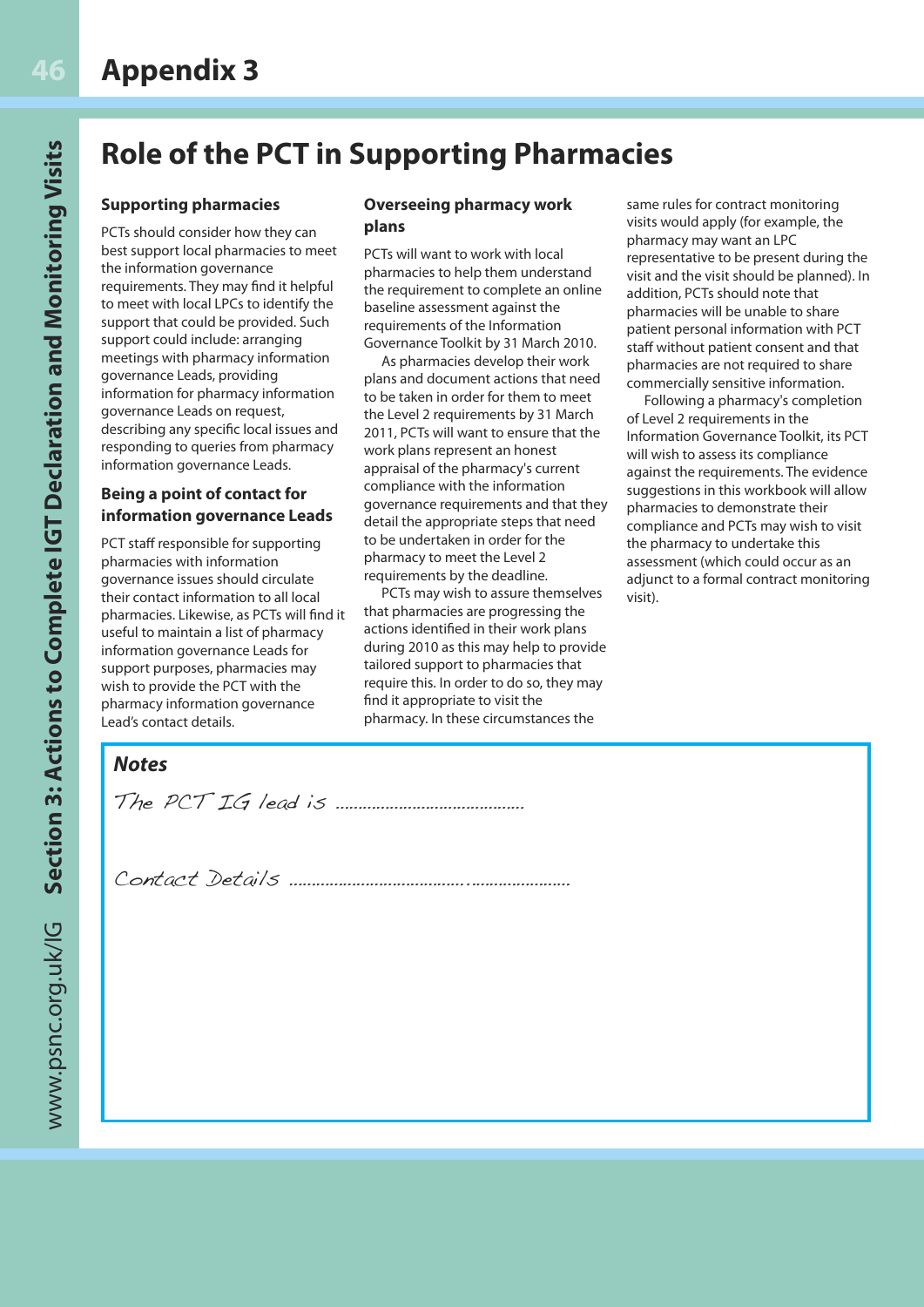### **Briefing: Confidentiality and the Law**

There are a range of legal and ethical provisions that limit or prohibit the use and disclosure of personal information and, similarly, a range of provisions that require information to be used or disclosed in certain exceptional circumstances.

The privacy of personal information and personal health data are governed by the Common Law and Article 8 of the Human Rights Act 1998 (which states that "Everyone has the right to respect for his private and family life, his home and his correspondence"). The Data Protection Act 1998 reinforces the position through requiring all data processing to meet a range of requirements and to be lawful with extra protection for sensitive data such as health records.

All pharmacy contractors are required to comply with the NHS Code of Practice on Confidentiality and there is a professional requirement on pharmacists to comply with the RPSGB's, "Professional Standards and Guidance" which includes references to confidentiality.

### **Data Protection Act 1998**

The Data Protection Act 1998 (the 'DPA') aims to promote high standards in the handling of personal information, and so protect the individual's right to privacy. The Information Commissioner is responsible for enforcing the DPA.

The DPA applies to anyone holding personal information about living individuals therefore applies to all NHS community pharmacy contractors.

The DPA requires organisations to comply with a number of legal responsibilities:

- to notify the Information Commissioner you are processing personal information;
- $\blacksquare$  to process the personal information in accordance with the eight principles of the DPA; and
- $\blacksquare$  to answer subject access requests received from individuals.

#### *Notification*

A notification form can be completed online (www.ico.gov.uk) then printed and sent with the notification fee which is payable to the Information Commissioners Office. The notification must be renewed on an annual basis (a renewal reminder is sent out). Failure to notify is a criminal offence.

Only one notification is required per legal entity. This will cover any number of different branches or addresses where the data is processed.

In recent years, a number of private companies have been contacting businesses throughout the UK demanding fees in excess of the notification fee to register/notify your

business under the DPA. Do not be misled by these 'agencies'. They have no official standing or powers under the DPA and there is no connection between them and the Information Commissioner's Office.

#### *The Eight Data Protection Principles*

The DPA places obligations on those who process information (data controllers) while giving rights to those who are the subject of that data (data subjects). Under the DPA, anyone processing personal information must comply with the eight enforceable principles of good information handling practice set out below:

#### **The Eight Data Protection Principles**

Data must be:

- 1. fairly and lawfully processed;
- 2. processed for a specified purpose or purposes;
- 3. adequate, relevant and not excessive;
- 4. accurate and up to date;
- 5. not kept longer than necessary;
- 6. processed in accordance with the individual's rights;
- 7. protected by appropriate security (practical and organisational);
- 8. not transferred to countries outside of the European Economic Area without adequate protection.

Under Principle 1, at least one of the following conditions must be met for personal information to be considered fairly processed:

#### **The six conditions**

- 1. the individual has consented to the processing;
- 2. processing is necessary for the performance of a contract with the individual;
- 3. processing is required under a legal obligation (other than one imposed by the contract);
- 4. processing is necessary to protect the vital interests of the individual;
- 5. processing is necessary to carry out public functions, e.g. administration of justice;
- 6. processing is necessary in order to pursue the legitimate interests of the data controller or third parties (unless it could unjustifiably prejudice the interests of the individual).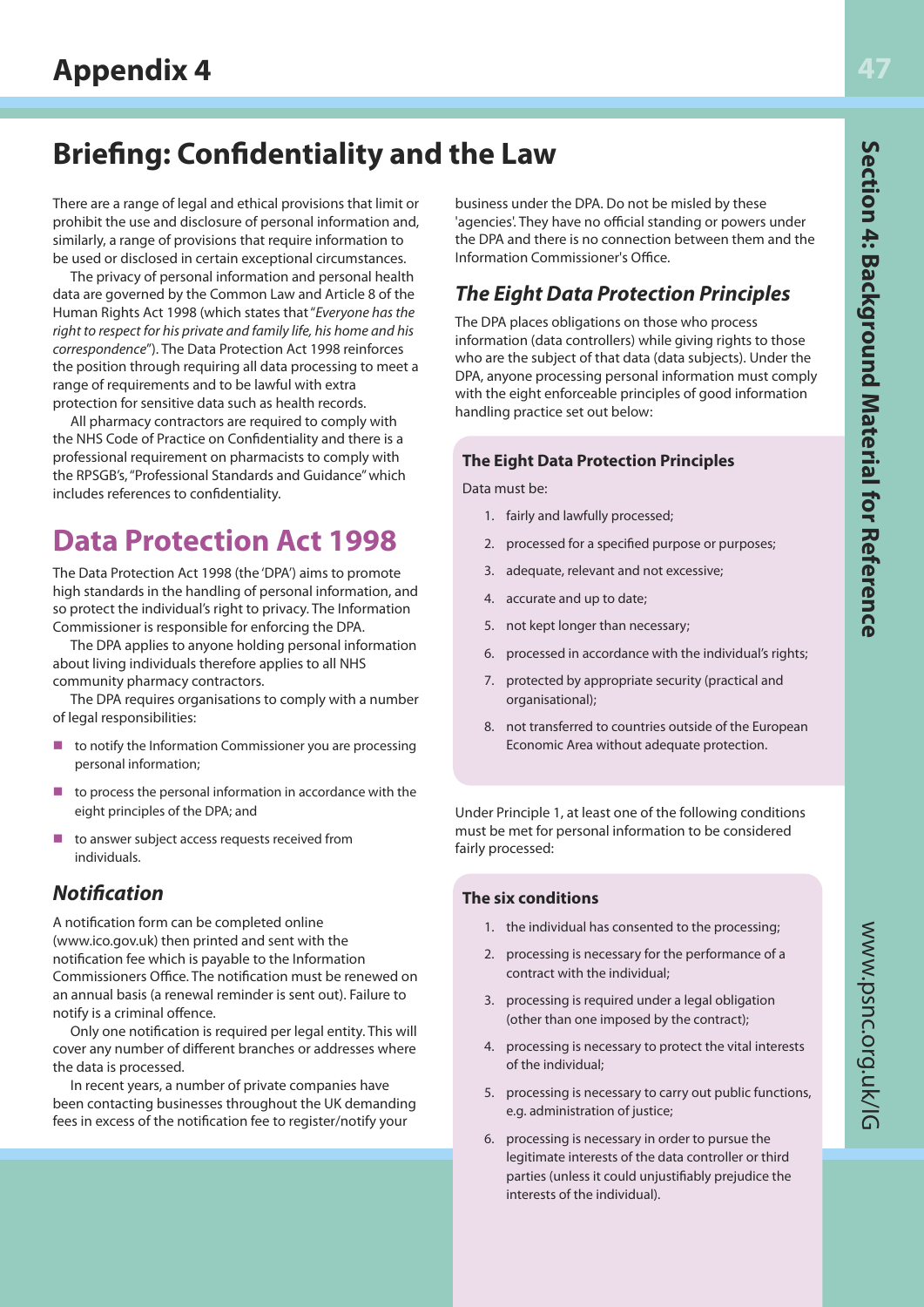For sensitive personal information to be considered fairly processed, at least one of several additional conditions must be met. These include:

- $\blacksquare$  Having the explicit consent of the individual;
- Being required by law to process the information for employment purposes;
- Needing to process the information in order to protect the vital interests of the individual or another person;
- Dealing with the administration of justice or legal proceedings.

Sensitive personal information includes health records, information on racial or ethnic origin, political opinions, religious or other beliefs, trade union membership, sex life information, criminal proceedings or convictions.

#### *Overseas Data Transfers*

Principle 8 of the DPA governs transfers of personal information and requires that it is not transferred to countries outside of the European Economic Area (EEA) unless that country has an adequate level of protection for the information and for the rights of individuals. The EEA is made up of the 27 EU Member States plus Iceland, Liechtenstein and Norway.



Countries outside of the EEA, known as third countries, currently deemed to have an adequate level of protection for personal data are: Argentina, Canada, Guernsey, Switzerland and the Isle of Man. Personal information can also be transferred to companies in the USA that have signed up to the 'safe harbor' agreement. These companies have agreed to abide by a set of rules similar to those found in the DPA.

More information can be found in the Information Commissioner's guidance 'Information Commissioner: The Eighth Data Protection Principle and International Transfers'.

Information about overseas transfers of information must be included within the pharmacy's data protection notification to the Information Commissioner.

Note, Department of Health guidelines on overseas information transfers are more restrictive than the DPA and these require that personal information is **NOT** transferred outside of the UK unless appropriate assessment of risk has been undertaken and mitigating controls put in place.

#### *The Rights of Individuals under the DPA*

The DPA also enforces seven rights of individuals:

**1. The right to subject access**

This allows people to find out what personal information is held about them.

**2. The right to prevent processing**

Anyone can ask a data controller not to process information relating to him or her that causes substantial unwarranted damage or distress to them or anyone else. [Note: Although a patient could demand that there is no record made on the PMR system the Terms of Service provide a statutory requirement for the entry so the patient would have to accept that they cannot receive the NHS service (in this case the processing of personal information is warranted irrespective of any evidence the patient is able to provide of distress of harm that is being caused to them or someone else).]

- **3. The right to prevent processing for direct marketing** Anyone can ask a data controller not to process information relating to him or her for direct marketing purposes.
- **4. Rights in relation to automated decision-taking** Individuals have a right to object to decisions made only by automatic means e.g. there is no human involvement.

www.psnc.org.uk/IG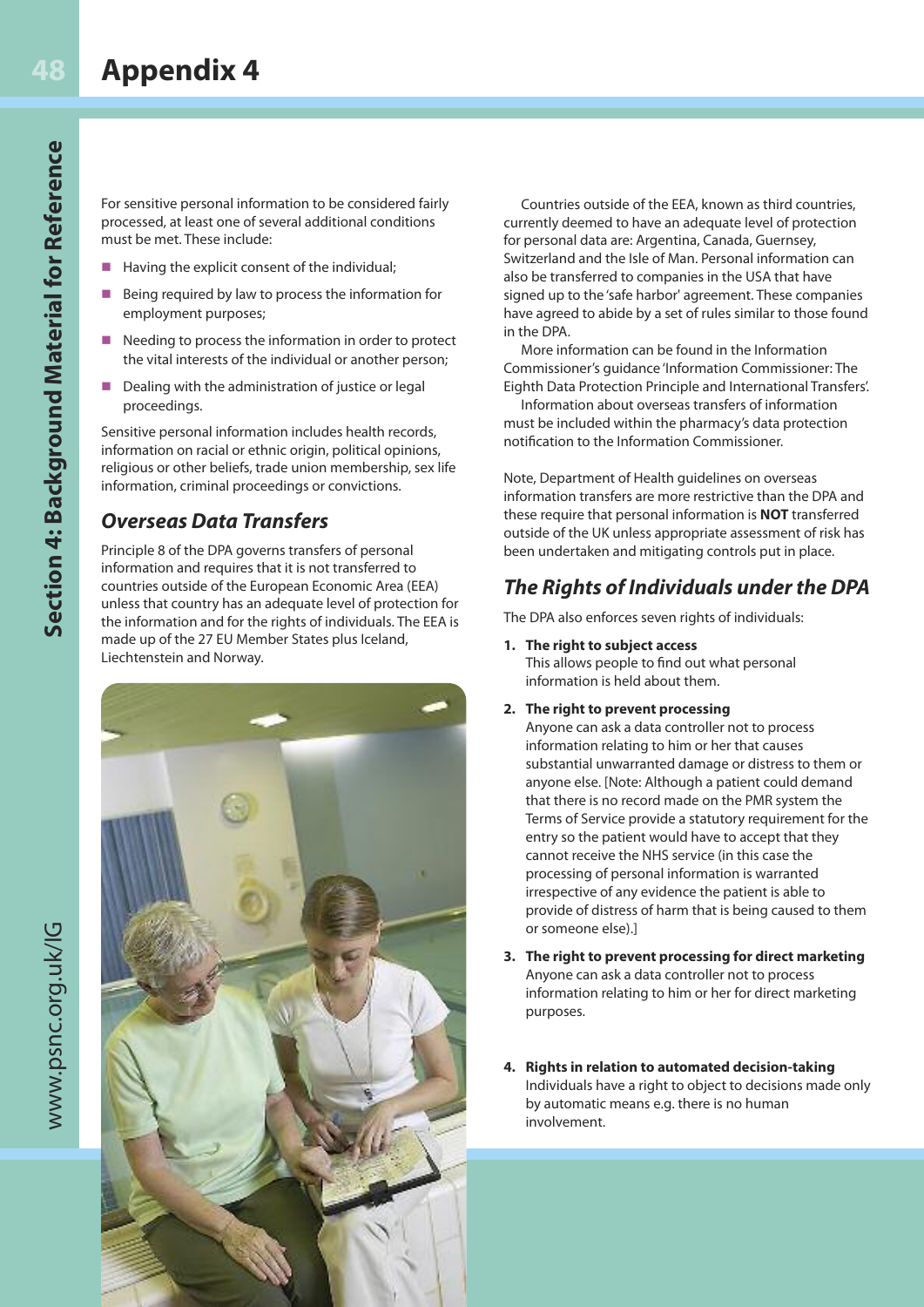#### **5. The right to compensation**

An individual can seek compensation from a data controller for damage and distress caused by any breach of the DPA. Compensation for distress alone can only be sought in limited circumstances.

**6. The right to rectification, blocking, erasure and destruction**

Individuals can apply to the court to order a data controller to rectify, block or destroy personal details if they are inaccurate or contain expressions of opinion based on inaccurate information.

**7. The right to ask the Commissioner to assess whether the DPA has been contravened**

If someone believes their personal information has not been processed in accordance with the DPA, they can ask the Commissioner to make an assessment. If the DPA is found to have been breached and the matter cannot be settled informally, then an enforcement notice may be served on the data controller in question.

#### *Subject Access Requests*

Individuals have a right under the DPA to make a request in writing for a copy of the personal information that is held about them. This is called a subject access request. They are also entitled to be given a description of the information, its purpose, who it might be passed on to and any further information about the source of information.

Data controllers can ask for any information which they reasonably require in order to verify the identity of the person making the requests and to locate the data.

Once a request has been received, Data controllers have to provide a copy of the requested information within 40 days.

Data controllers may charge a fee of up to £10 for responding to a subject access request where information is stored on a computer. If the record consists of both a computerised and a manual record, up to £50 can be charged. If the request is not received in writing or the individual is not willing to pay the fee, it is not obligatory to provide the information.

## **Human Rights Act 1998**

Article 8 of the Human Rights Act 1998 establishes a right to 'respect for private and family life'. This underscores the duty to protect the privacy of individuals and preserve the confidentiality of their health records. Current understanding is that compliance with the Data Protection Act 1998 and the common law of confidentiality should satisfy Human Rights requirements.

Any decision to override a duty of confidence in the public interest must be consistent with the rights described in Article 8. This requires that any disclosure of personal information must be necessary and proportionate:

- $\blacksquare$  Disclosures must be necessary to achieve the purpose (e.g. the risks of non-disclosure should be identifiable, real and arising in the foreseeable future) and limited to the relevant details. Each disclosure must be considered on its own merits.
- $\blacksquare$  The public interest served by the disclosure must outweigh the competing public interest in protecting the confidentiality of the individual's health information and more generally in the provision of a confidential health service.

### **Common Law Duty of Confidence**

Decisions taken by the UK courts, together with ethical duties of confidentiality placed on pharmacists and other clinical professionals, have resulted in personal health information being treated with a much higher degree of sensitivity that most other types of personal information. This has resulted in acceptance that personal health information can only be disclosed to a third party when:

- the patient provides explicit consent; or
- there is a legal requirement to do so; or
- there is an overriding public interest (for example, to prevent a serious crime from taking place).

### **Confidentiality NHS Code of Practice**

The Confidentiality NHS Code of Practice is a guide to required practice for those who work within or under contract to NHS organisations and is concerned with issues surrounding confidentiality and patients' consent to the use of their health records.

The aim of the Code is to ensure that all patient information is processed fairly, lawfully and as transparently as possible by NHS staff and contractors so that the public:

- $\blacksquare$  understand the reasons for processing personal information;
- are asked for their consent for the disclosure and use of their personal information;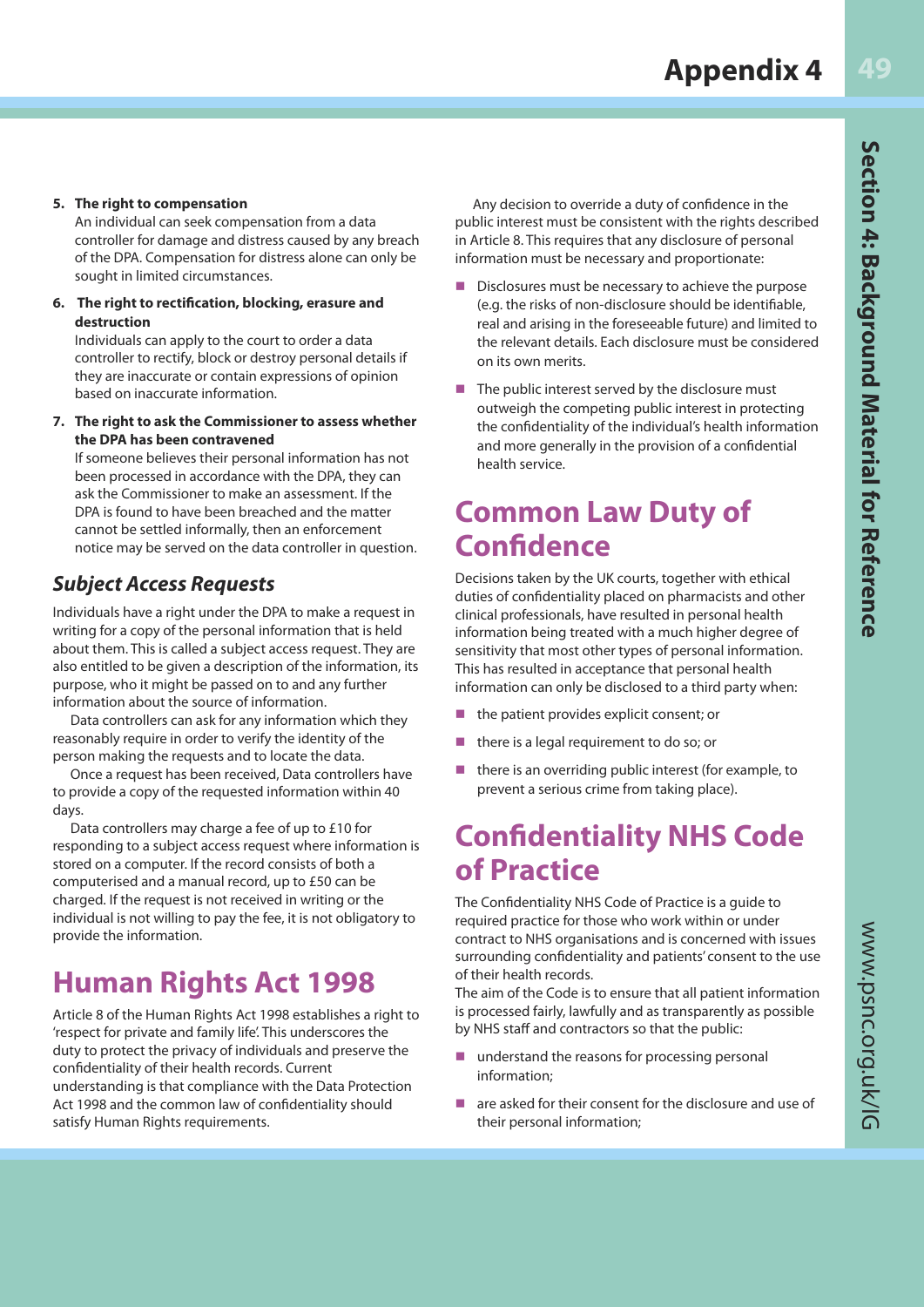- gain trust in the way the NHS handles information and;
- n understand their rights to access information held about them.

### **NHS Pharmaceutical Regulations**

The National Health Service (Pharmaceutical Services) Regulations 2005 include a number of provisions relevant to information governance including requirements on pharmacies to have;

- $\blacksquare$  appropriate arrangements (having regard to issues both of rights of access to information and of confidentiality) to support both health care delivery and clinical governance,
- $\blacksquare$  appropriate arrangements in respect of compliance with "Confidentiality: the National Health Service Code of Practice",
- monitoring arrangements in respect of compliance with the Data Protection Act 1998 and with regard to patient confidentiality, and
- $\blacksquare$  appropriate training for staff with regard to compliance with the Data Protection Act 1998 and patient confidentiality.

More information about the NHS (Pharmaceutical Services) Regulations can be found on the PSNC website (www.psnc.org.uk/regulations). Failure to comply with these requirements may result in a PCT taking action for breach of the Terms of Service.

### **RPSGB Code of Ethics and Professional Standards**

The RPSGB Code of Ethics requires that pharmacists take all reasonable steps to prevent accidental disclosure or unauthorised access to confidential information and ensure that confidential information is not disclosed without consent, apart from where permitted to do so by the law or in exceptional circumstances. The RPSGB standards for patient confidentiality can be accessed online at: http://www.rpsgb.org/pdfs/coepsgpatconf.pdf. Failure to adhere to these standards could form the basis of a complaint of professional misconduct.

## **The Caldicott Principles**

The December 1997 Caldicott Report identified weaknesses in the way parts of the NHS handle confidential patient data.

The report defined six Caldicott principles which provide a framework for the management of access to personal information with the NHS.

#### **Caldicott Principles**

| Principle 1 | Justify the purpose for using confidential<br>information    |
|-------------|--------------------------------------------------------------|
| Principle 2 | Only use identifiable information if<br>absolutely necessary |
| Principle 3 | Use the minimum that is required                             |
| Principle 4 | Access should be on a strict need to<br>know basis           |
| Principle 5 | Everyone must understand their<br>responsibilities           |
| Principle 6 | Understand and comply with the law                           |

### **Deceased patients**

The records of deceased patients must be treated with the same level of confidentiality as those who are living. The Access to Health Records Act 1990 governs access to the health records of deceased patients. Further information about the requirements of this Act can be found at www.dh.gov.uk.

### **Support**

Support is available through the Information Commissioner Helpline (01625 545745) and from the RPSGB Information and Advisory Service (020 7735 9141).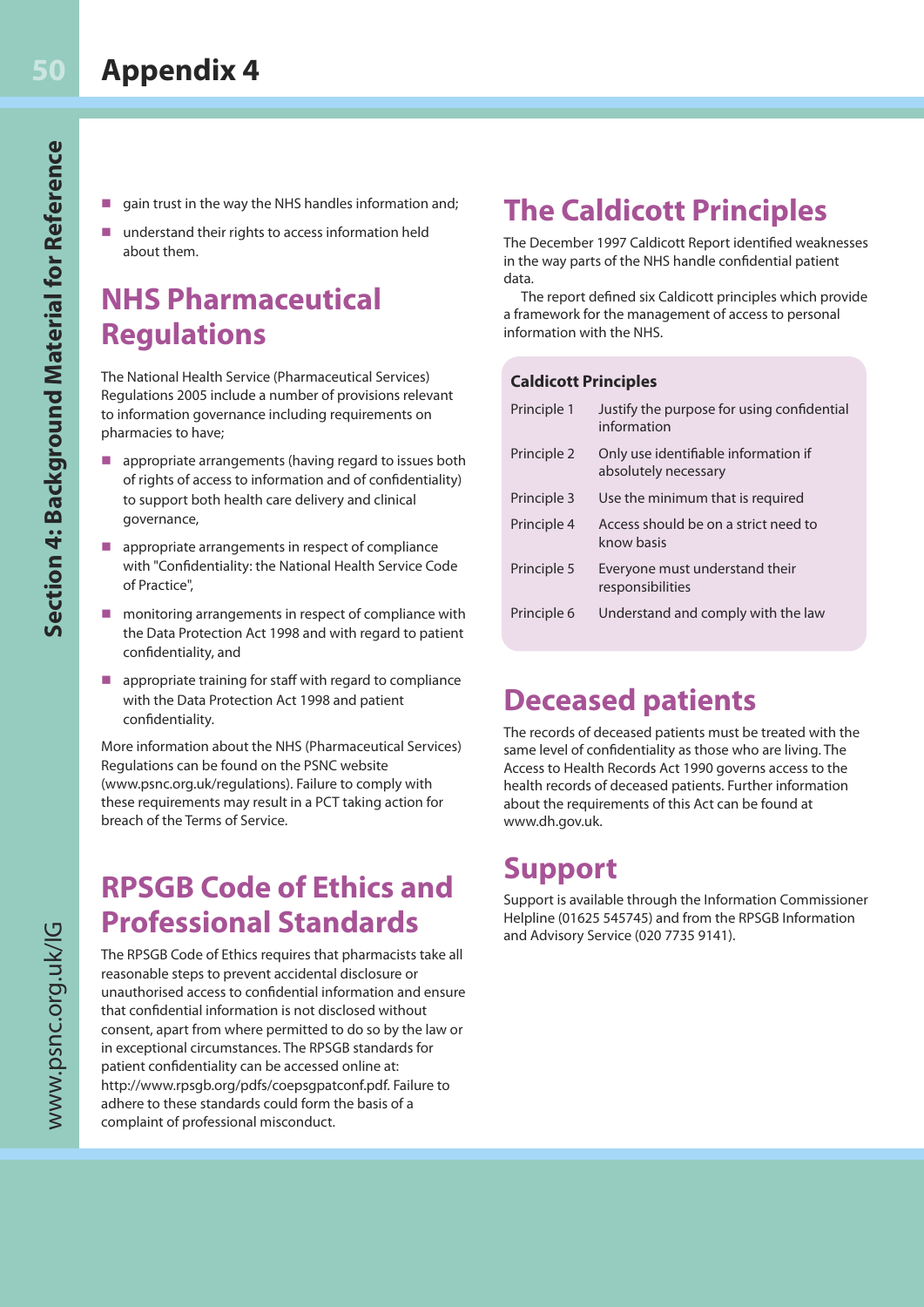### **Briefing: Consent and the Law**

### *What is Consent?*

The Oxford English Dictionary defines consent as "permission or agreement". In the healthcare context, consent is a person's agreement to receive a treatment or professional service that is appropriate to their needs.

"The securing of consent for any health intervention, whether or not it involves physical contact, is essentially the embodiment of respect for the patient's autonomy"

Wingfield J. "Consent: The heart of patient respect." Pharm. J. (2007) 279: 411

### *Why is consent important?*

Administration of a treatment to a patient without their consent, involving any kind of physical contact may leave a practitioner open to a charge of battery (non-consensual physical contact) or negligence (failure to inform the patient and seek consent) under English law.

Consent extends to all decision-making about a patient's healthcare, including the storage, use and disclosure of patient information collected to support the clinical care of the patient. The NHS Confidentiality Code of Practice stipulates that patients should give their consent for the disclosure and use of their personal information by health professionals. Consent can be implied where the disclosure is to other healthcare professionals involved in the patient's care; other disclosure will require the patient's explicit consent.

Under the Data Protection Act 1998, the pharmacy contractor is the data owner, and eight general data protection principles apply (discussed in detail in previous section on Confidentiality and the Law). For the first of these, that data are fairly and lawfully processed, consent is one of the conditions that can evidence the processing being done is fair and lawful.

### *What is valid consent?*

Consent may be implied or explicit. **Implied** consent is where the patient indicates their consent by their action. For example, when a patient hands a prescription form in at the pharmacy, they are giving implied consent for the pharmacy staff to dispense the prescription. **Explicit** consent is where the patient actively indicates their consent, either verbally, or in writing (by completing and signing a form).

For consent given to be valid, the following criteria must apply:

1. The patient must have the capacity to make the decision in question, and to understand the information provided during the decision making process.

- 2. The patient must be given sufficient information to be able to make an informed decision about the service they are being offered.
- 3. The patient must make the decision voluntarily, i.e. they must not be coerced or put under pressure to make a certain decision.

#### **Capacity**

Adults over the age of 18 are presumed to have capacity to make decisions about their healthcare. Young children and patients who have mental disorders (for example, dementia) may not have the capacity to make some decisions about their healthcare.

Pharmacists are reminded of the principle set out in the Fraser Guidelines (sometimes referred to in terms of 'Gillick competence') whereby a person under the age of 16 can give consent if he or she has "sufficient understanding and intelligence to enable him or her to understand fully what is proposed."

However, in England and Wales, where young people under the age of 18 refuse to give consent, their decision may, in exceptional circumstances, be overridden by the courts, where this is considered to be in the young person's best interests.

Traditionally, assessment of a patient's capacity to give consent for a treatment has been left to the discretion of

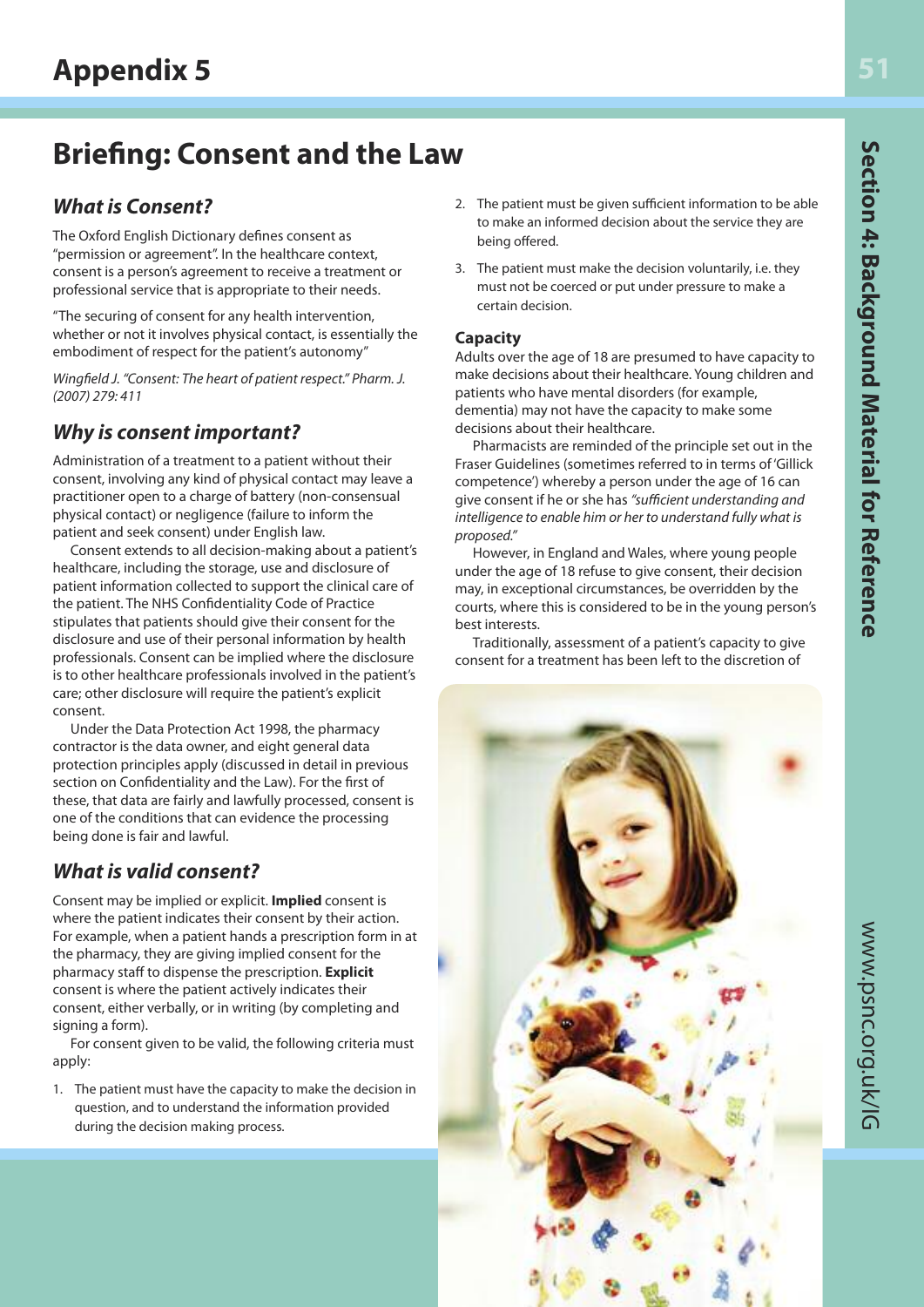### **Appendix 5**



the practitioner, based on his or her experience and judgement. Recently, the concept of capacity has become more well-defined legally due to case law, and the Mental Capacity Act 2005 has established principles and safeguards for vulnerable adults.

The principles of the Mental Capacity Act, 2005, are as follows:

- $\blacksquare$  Every adult is presumed to have capacity;
- Individuals have the right to be supported to make their own decisions;
- $\blacksquare$  Individuals retain the right to make what might be seen as eccentric or unwise decisions;
- $\blacksquare$  Interventions for people without capacity must be the least restrictive possible;
- $\blacksquare$  Any action taken on behalf of a person without capacity must be in their best interest (not that of the health professional or their organisation).

#### **Informed Consent**

The pharmacist should ensure that the patient has sufficient information (clear, accurate and presented at a level that the person can understand) to make the decision in question. Care should be taken to address any particular communication needs (poor sight/hearing, or a language barrier), and the person's understanding of what has been asked should be confirmed.

Pharmacists should bear in mind that research indicates that the explanation given (appropriate level of detail,

quality of communication etc.) has a bearing on the likelihood of consent being given.

#### **Voluntary Consent**

The patient's consent should be given voluntarily and without any coercion. Pharmacists should bear in mind that some people may adopt inappropriately passive roles if they are distressed or in pain.

Pharmacy staff should never put pressure on patients to provide information or to give consent for information to be shared, in order to meet commercial objectives and targets in service development.

Another important aspect of voluntary consent is that the patient should be able to change their mind at any time about the treatment or service being offered, and rescind the consent they have given.

#### *Obtaining Consent to Store Information about Patients*

In accordance with the Data Protection Act 1998, pharmacies are required to obtain a patient's consent to store information about them to support services provided, stating the purpose for which the information is being collected.

However, the NHS (Pharmaceutical Services) Regulations 2005 require pharmacists to keep and maintain records of drugs and appliances provided and also of advice given and any intervention or referrals made. In these cases, because the legislation requires the record, patient consent is not required to store and maintain the record, but patients should be made aware that records are being kept for them and the purpose for which the records are used (see Information Governance Requirement 213). If patients refuse consent they should be advised of the consequences of being unable to access the NHS pharmaceutical service.

A pharmacy should seek explicit, informed consent from a patient to process information, including storing personal data to support those pharmacy services where the keeping of records is not mandated in statute. For example, patient's consent is required to share personal information linked to the delivery of a local enhanced service with the patient's prescriber.

The Royal Pharmaceutical Society's Professional Standards and Guidance indicates that obtaining consent is an ongoing process not a single event. Consequently, as well as obtaining consent when the service is offered to patients, pharmacies should, where practical, review the patient's consent when there are significant changes to the service being offered.

In the context of collecting information from a patient to support a service, this might include: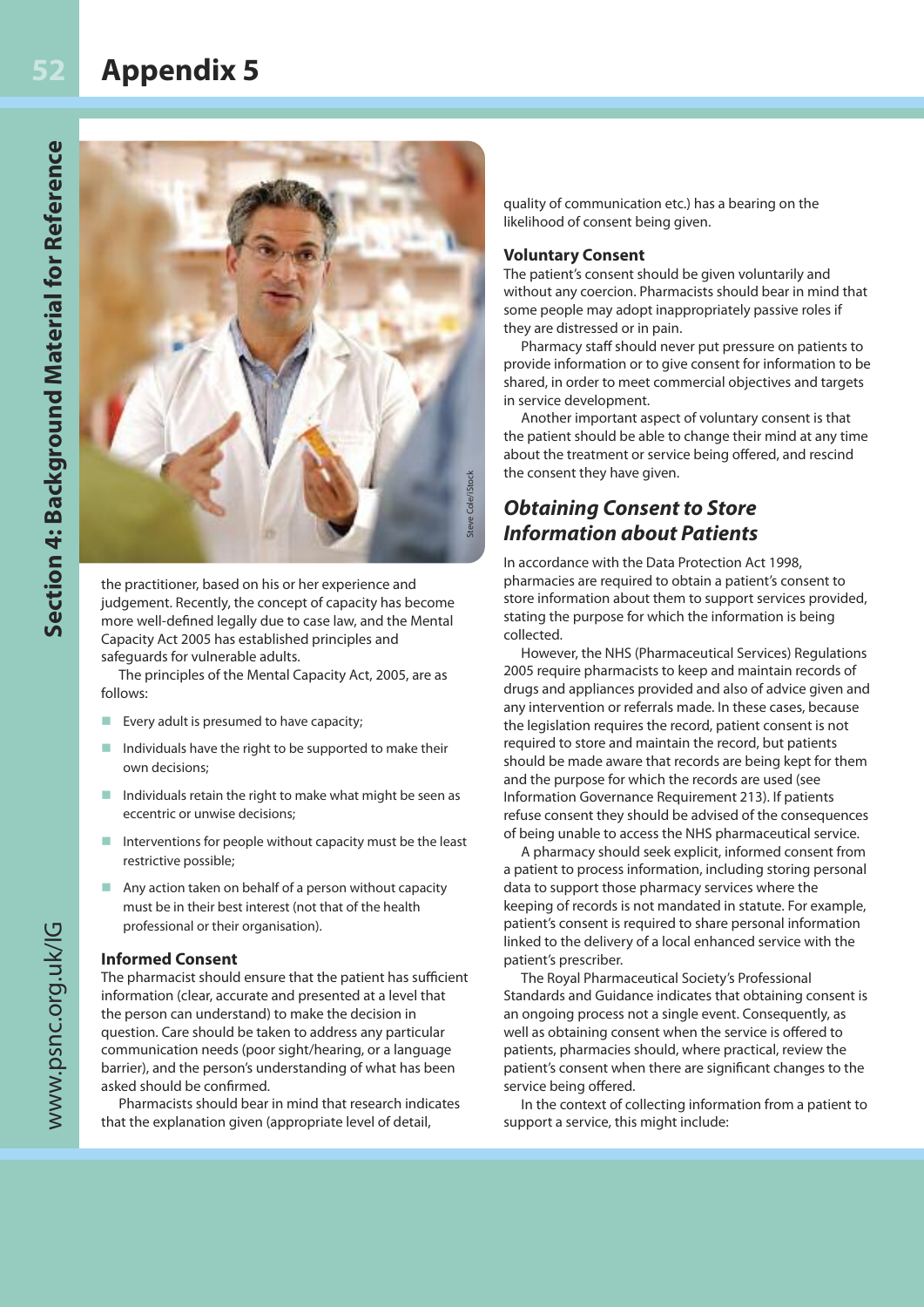- If the patient's circumstances change;
- If new information is required from the patient to provide the same service;
- If the procedure for service provision changes;
- If the patient data needs to be stored in a different location;
- $\blacksquare$  If a change in procedure requires routine disclosure of information to a third party in order to provide the service;
- $\blacksquare$  If a third party requests disclosure of information for a particular patient.

Pharmacists should ensure that they have a standard operating procedure (SOP) for obtaining consent from patients to collect and store information to provide pharmacy services.

#### *Information Sharing*

Disclosure of patient information without the subject's explicit consent other than where consent is implied or there is a specific exception (see below) generally constitutes a breach of the Data Protection Act, 1998, as well as of the common-law duty of confidence.

The Royal Pharmaceutical Society's Professional Standards and Guidance on Patient Confidentiality indicate that:

"Patients will generally expect that information you obtain in the course of your professional practice may be shared with other healthcare professionals or others who have a duty of confidentiality, where necessary for their care".

This will be most evident where there is a shared care arrangement, for example where the pharmacy is providing services to patients in the course of a clinic organised with the local surgery. When dispensing a prescription the pharmacist would be expected by the patient to discuss the treatment with the GP if this is going to ensure patient safety.

In some cases, sharing will require explicit consent such as Medicines Use Reviews (MURs) where the Secretary of State Directions require the patient's consent to share MUR information with the patient's prescriber.

#### *Disclosure of Information without Patient Consent*

Pharmacists have a duty to safeguard personal data and not to disclose patient data to a third party without the subject's consent. Unauthorised disclosure of patient identifiable data collected under the Data Protection Act

1998 (disclosure without the patient's consent) constitutes a breach of the Act.

There are a few exceptions to this, where disclosure may be made without the patient's consent:

- $\blacksquare$  Where the patient's parent, guardian or carer has consented to the disclosure and the patient is deemed by law to be, or appear to be, incapable of consenting;
- $\blacksquare$  Where disclosure is to a person or body empowered by statute to require disclosure of that information;
- Where disclosure is directed by HM Coroner, a judge or presiding officer of a court, Crown Prosecution Office in England or Wales, or Procurator Fiscal in Scotland;
- Disclosure to a police officer or NHS fraud investigation officer who provides, in writing, confirmation that disclosure is necessary to assist the prevention, detection and prosecution of serious crime;
- Where necessary to prevent serious injury or damage to the health of a patient, a third party or to public health;
- $\blacksquare$  Where disclosure is necessary for the protection of children or vulnerable adults.

Before releasing information about a patient without the patient's consent, pharmacists should, where possible, endeavour to persuade the patient to release the information themselves for the purpose for which it is required, or to give their consent for the information to be released, unless consulting the patient would itself hinder or defeat the purpose of the disclosure. The reasons for disclosing personal information without consent should be fully documented in all cases.

Where records are deliberately accessed without authority, the individual may face criminal charges. Pharmacists and pharmacy technicians may also face disciplinary action by the Royal Pharmaceutical Society for a breach of professional standards.

#### **References**

- 1) Wingfield J. Consent: the heart of patient respect. Pharm J (2007) 279: 411-414
- 2) Professional Standards and Guidance on Patient Consent. Royal Pharmaceutical Society of Great Britain.
- 3) NHS Confidentiality Code of Practice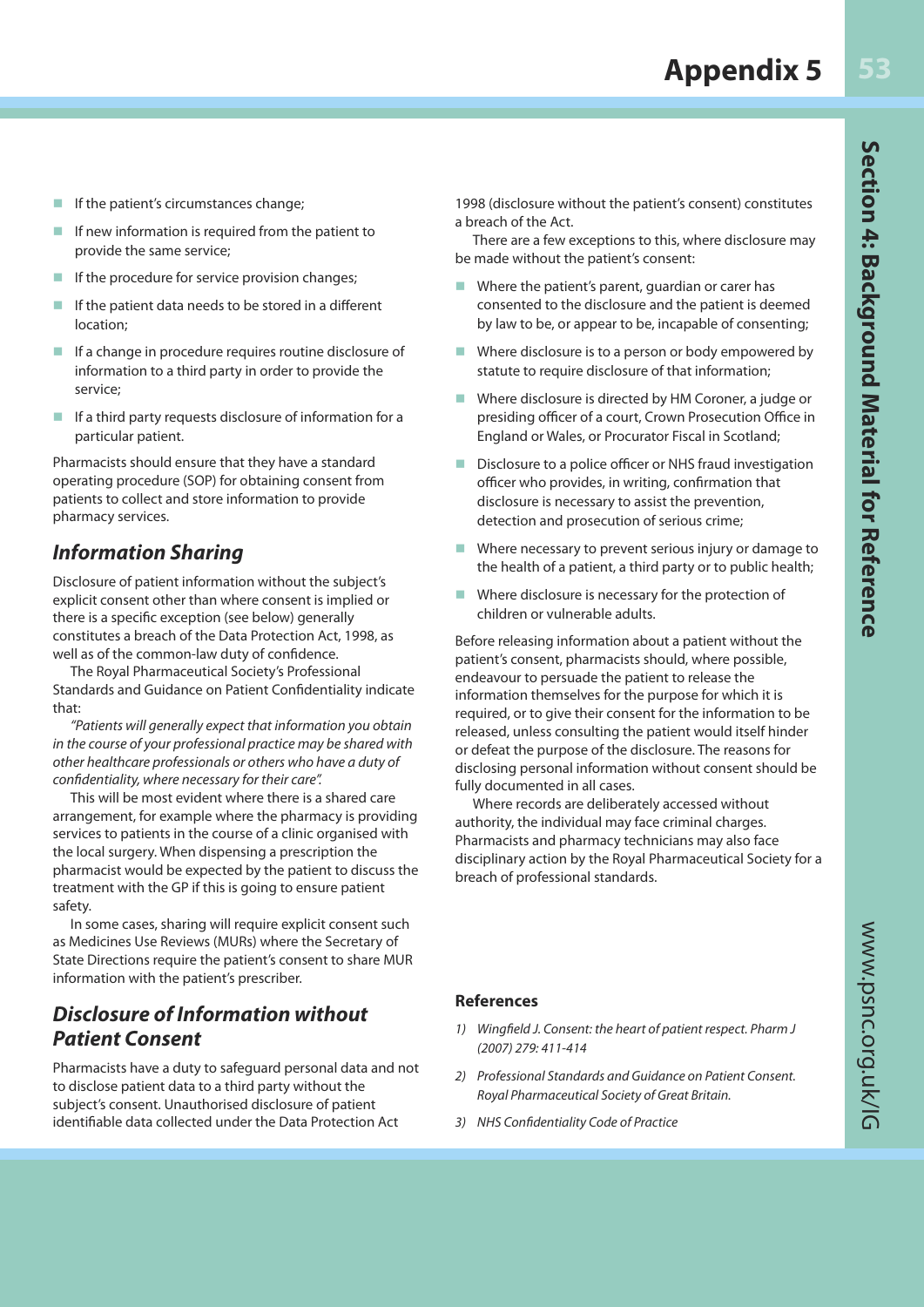### **Guidance on Specific Data Transfer Routes**

#### *Physical Transfer*

#### **Using postal/courier services**

Hardcopy documents are still routinely used in pharmacies, for example prescription forms, MUR forms and forms linked to local enhanced service provision.

The Drug Tariff (Part II Clause 5) requires that prescriptions being sent to NHS Prescription Services for reimbursement are sent in a secure manner that enables tracking and tracing of the delivery.

For other information, it would be for the pharmacy contractor to decide, based on a risk assessment, whether information should be sent by post or courier, for example based on the volume and sensitivity of information being sent.

#### *Verbal Communications*

The security and confidentiality of telephone and personal conversations should be considered within the pharmacy's code of practice on confidentiality as well as SOPs and staff training.

#### **Recorded messages**

Recorded telephone messages may contain personal or sensitive information such as names and addresses of patients phoning about prescriptions, details of health professionals phoning with queries about patients or applicants for jobs advertised.

Consideration should be given to which staff members have access to answering machines. Password protected voicemail boxes can be used to control access where this functionality is available on the phone.

Some pharmacies use a messages book to record messages; care should also be taken to ensure this is stored appropriately.

#### **IP Phones**

IP phone systems use voice over IP technologies to allow telephone calls to be made across an internet connection rather than via standard telephony.

IP phones are subject to similar security risks to unsecured email, for example 'eavesdropping', 'traffic sniffing' and 'unauthorised re-routing'.

The level of risk will depend on the size and architecture of the IP phone deployment and pharmacies wishing to implement this technology to transfer personal or sensitive data should seek expert advice from an appropriate information security professional.

#### *Fax Communications*

Fax communications are routinely used in pharmacies – for example, to receive copies of urgently-required FP10 prescription forms, discharge communications from secondary care and to support communication with care homes.

Best practice in sending and receiving faxes is:

- 1) The sender to phone the recipient to advise them that a fax is about to be sent.
- 2) The sender should double-check the fax number and, where possible, use fax numbers that are pre-programmed into the fax machine. Note some NHS organisations have a fax machine designated to be used for confidential information.
- 3) The fax should be sent with a cover sheet stating who it is intended for, and marked "Private & Confidential" to a named recipient.
- 4) The sender should ensure the original document is removed from the fax machine.
- 5) The recipient should remove the fax from the machine on receipt.
- 6) The recipient should contact the sender to confirm receipt and that the fax will be appropriately dealt with and safely stored.

In pharmacies, if the fax machine is receiving personal information, it should be sited in a 'safe haven', for example the dispensary, where access to the machine is controlled.

#### **eFax**

eFax software allows users to send or receive a fax via a computer rather than a fax machine. The information governance risks for eFax are therefore a combination of the risks linked to email and standard fax communications.

There is currently no eFax service recognised as being sufficiently secure to support the routine transfer of patient personal data.

#### *E-mail Communications*

NHSmail is currently the only NHS approved method for exchanging patient data by email, but only if both sender and recipient use an NHSmail account or if sending to another government secure domain such as:

- n GSi (\*.gsi.gov.uk)
- CJX (\*.police.uk or .pnn.police.uk)
- GSE (\*.gse.gov.uk)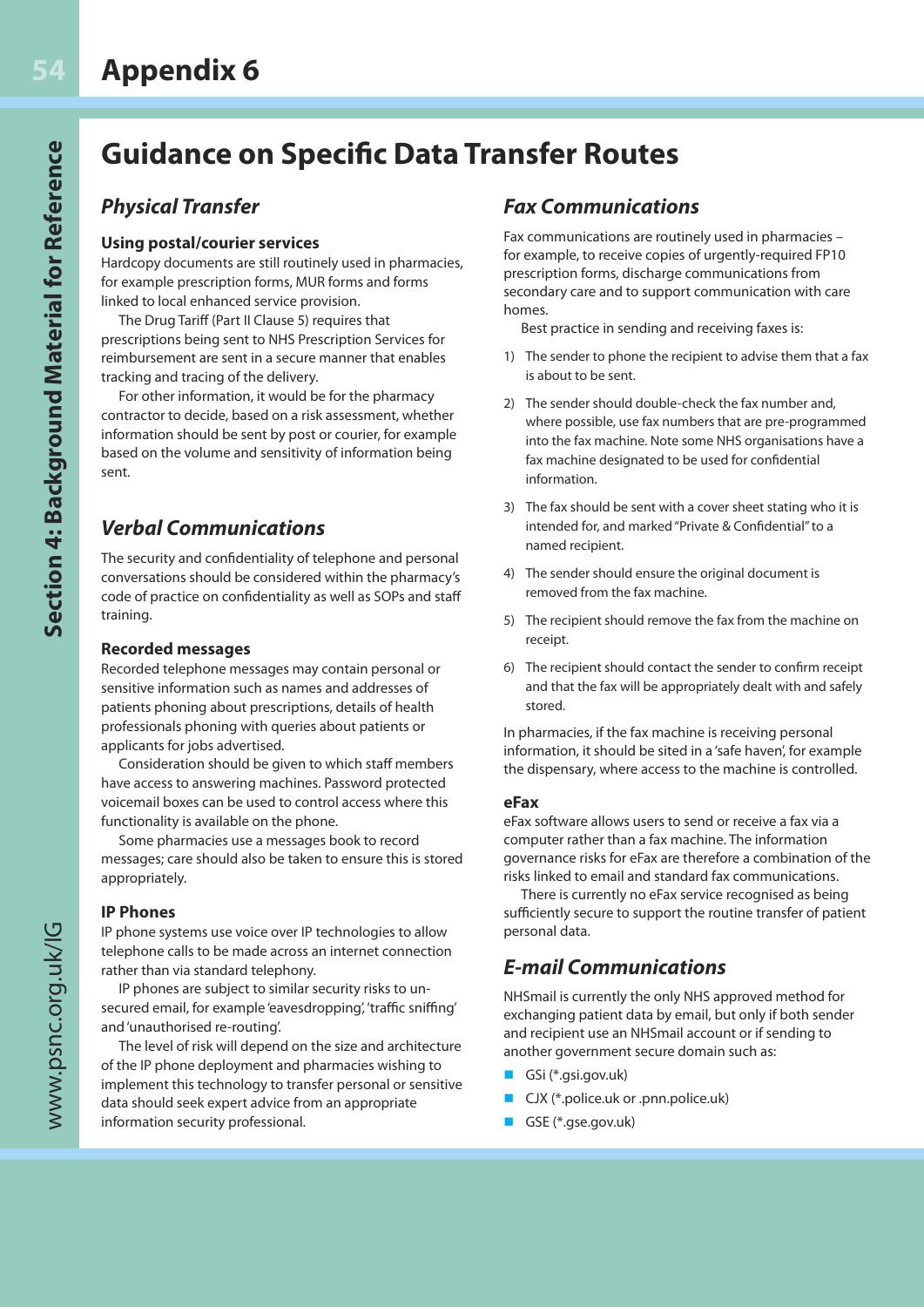- n GSX (\*.gsx.gov.uk)
- n GCSX (\*.gcsx.gov.uk)
- SCN (\*scn.gov.uk)
- CJSM (\*cjsm.net)
- MoD (\*.mod.uk)

Other email services should not normally be used for sending personal or sensitive information.

Work is ongoing to facilitate an NHSmail address for all pharmacies and community pharmacy staff that require one. More information about NHSmail for pharmacy staff is available on the PSNC website (www.psnc.org.uk/nhsmail).

Where NHSmail is used to send sensitive information, this should be clearly indicated in the subject header, for example marked 'Confidential'.

One interim option for pharmacies that do not yet use NHSmail is to transmit personal information as an encrypted attachment. The NHS recommendation is for AES256 encryption to be employed. This standard is available when using applications such as PGP or WINZIP version 9 or above. With these products the data can be put into a Self Decrypting Archive (SDA). The sender should check beforehand that, the recipient also has WinZip and therefore will be able to de-crypt the attachment. The pass phrase for the archive must be of an appropriate length and complexity and to ensure the safety of data in transit the pass phrase should be communicated to the recipient separately from the encrypted data so that the intended recipient is the only one able to decrypt the data. As well as software requirements, consideration would also need to



be given to staff training and the workload involved in creating, opening and decrypting an archive. Care would need to be taken to ensure no sensitive information is included in the email itself.

When emails including attachments are received containing personal or sensitive information, either via NHSmail or encrypted attachments from other email solutions, they should be stored appropriately on receipt, for example incorporated into the health record and deleted from the email system when no longer needed.

Some companies monitor emails for malicious codes or misuse. Where this is undertaken, organisation email and internet policies should include guidance for staff on what monitoring is being routinely conducted. Comprehensive guidance is available in the Employment Practices Code which has been produced by the Information Commissioner's office.

#### *SMS Text Messages*

There are various potential applications for text messages in the provision of pharmacy services, for example patient reminders to collect prescriptions or attend an appointment for an MUR.

Key considerations when using text messages are:

- 1) Is the mobile phone number correct?
- 2) Is the mobile phone receiving the text message being used by the intended recipient of the message?
- 3) Has the message been received, and what provision is there to audit message receipt?
- 4) Text messages are normally stored on SIM cards and are typically only cleared when overwritten (not necessarily when erased) - as mobile phones are easy to misplace or may get stolen, there a danger of a breach of confidentiality occurring that the patient may find embarrassing or damaging.

Text messages should not normally be used to convey sensitive information, for example test results, and the use of text messages for the transfer of personal data should be kept to a minimum. For example, a reminder to collect a prescription does not need to include the name of the medication.

Pharmacists should carefully weigh the benefits of using text messages to convey patient information against the risks of doing so.

When consent is sought for patient reminder services, patients should be informed of what information will be included in standard SMS messages sent to them via the service.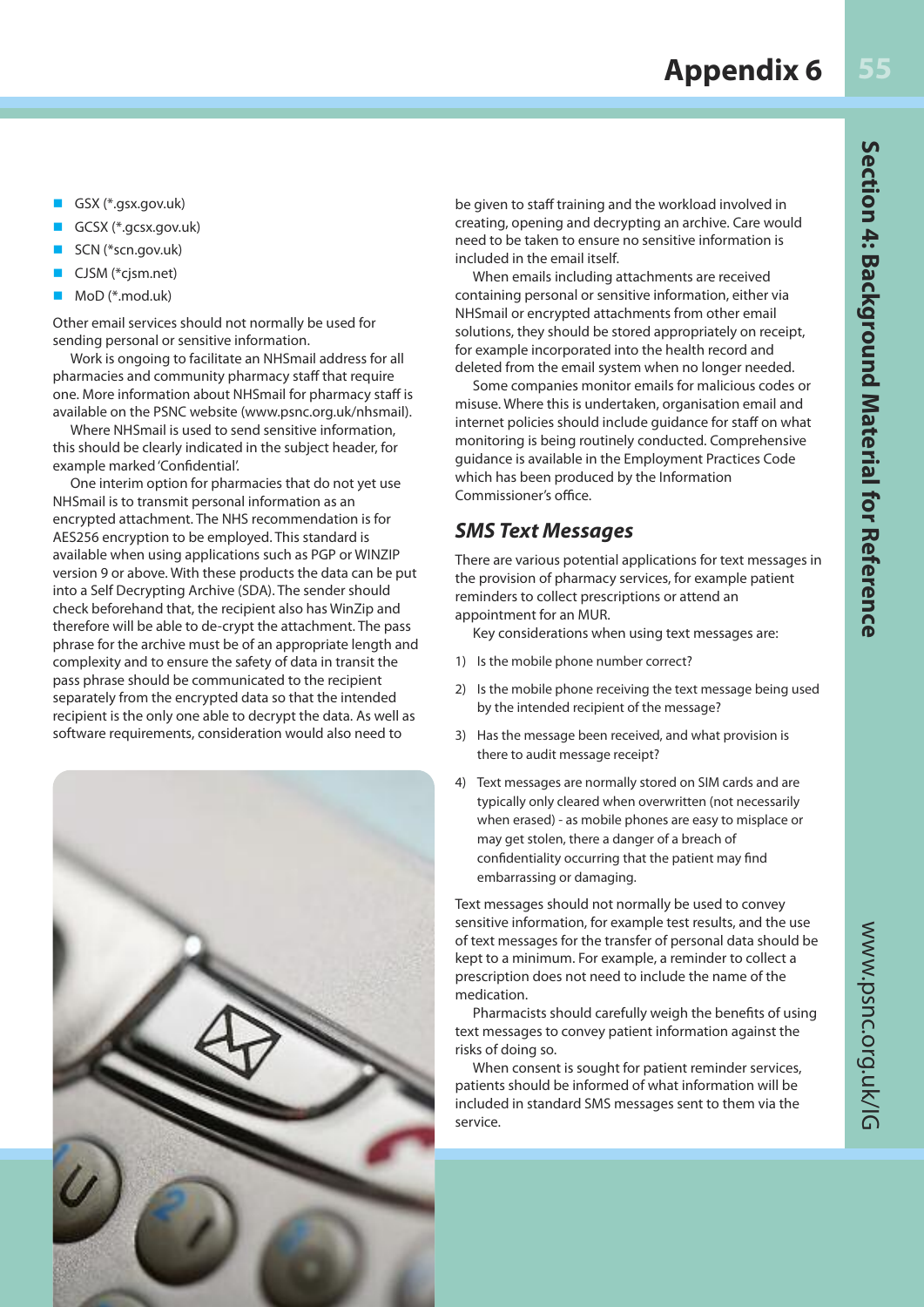#### *Electronic Messaging Software*

Electronic instant messaging (IM) software, such as MSN Messenger and Yahoo! Messenger presents a number of information governance risks to users:

- 1) IM software is particularly vulnerable to malware, such as virus, Trojans and worms.
- 2) In many IM services, data is unencrypted. Such services therefore do not provide sufficient security for transmission of patient data, as they are at risk of unauthorised access and electronic surveillance.
- 3) In many IM services, there are no audit trails of access and transmission. The NHS Care Records Guarantee has a requirement for systems to maintain audit trails for the access and transmission of patient data.
- 4) IM services can be used to bypass restrictions on what can be sent as e-mail attachments.

IM software is therefore not suitable for use for the transmission of personal data.

Whilst it is possible that solutions will be developed in future which offer the necessary security and audit controls, there are no IM solutions currently recognised by the NHS as being suitable for transmission of personal information. Pharmacies wishing to implement this technology to transfer personal or sensitive data should seek expert advice from an appropriate information security professional.

#### *Web Applications*

There are a number of web applications that collect and transfer sensitive or personal information, for example online platforms to support the recording of local enhanced services and internet pharmacy portals used to collect patient information and requests via the internet.

Pharmacy contractors should satisfy themselves that applications used to support the delivery of NHS services comply with the NHS Code of Practice on Confidentiality and have appropriate information security measures in place to prevent unauthorised or unlawful processing or accidental loss, destruction, or damage of personal information.

#### *Remote Desktop Access Software by Pharmacy Staff*

There are a number of commercially available remote access solutions that provide an instant secure connection from one PC to another across the internet. For example, this could be used to provide access to a computer in a GP practice from within the pharmacy or it could be used by a pharmacist with a wireless internet solution undertaking a service outside the pharmacy to remotely access records within the pharmacy.

NHS CFH has opted not to approve any remote connection providers but some solutions have been given support by certain PCTs. If using a remote access solution, pharmacy contractors should satisfy themselves that applications comply with the NHS Code of Practice on Confidentiality, seeking expert advice where necessary.

#### *Virtual Private Networks*

Some pharmacies may wish to create Virtual Private Networks (VPNs) within their business, for example to allow the Head Office secure access to a computer in a particular branch. Expert advice on VPNs should be sought from pharmacy system suppliers.

#### *Portable Data Storage Devices and Mobile Computing Devices*

Portable data storage devices, such as data sticks (also known as USB sticks or pen drives) and also mobile computing devices such as laptops and PDAs, are often used in pharmacies.

Best practice requires that personal or sensitive data should only be held on portable data storage devices when it is essential to patient care, and if so, should be encrypted, according to NHS data standards. In addition, the device should be protected by a strong and secure password.

www.psnc.org.uk/IG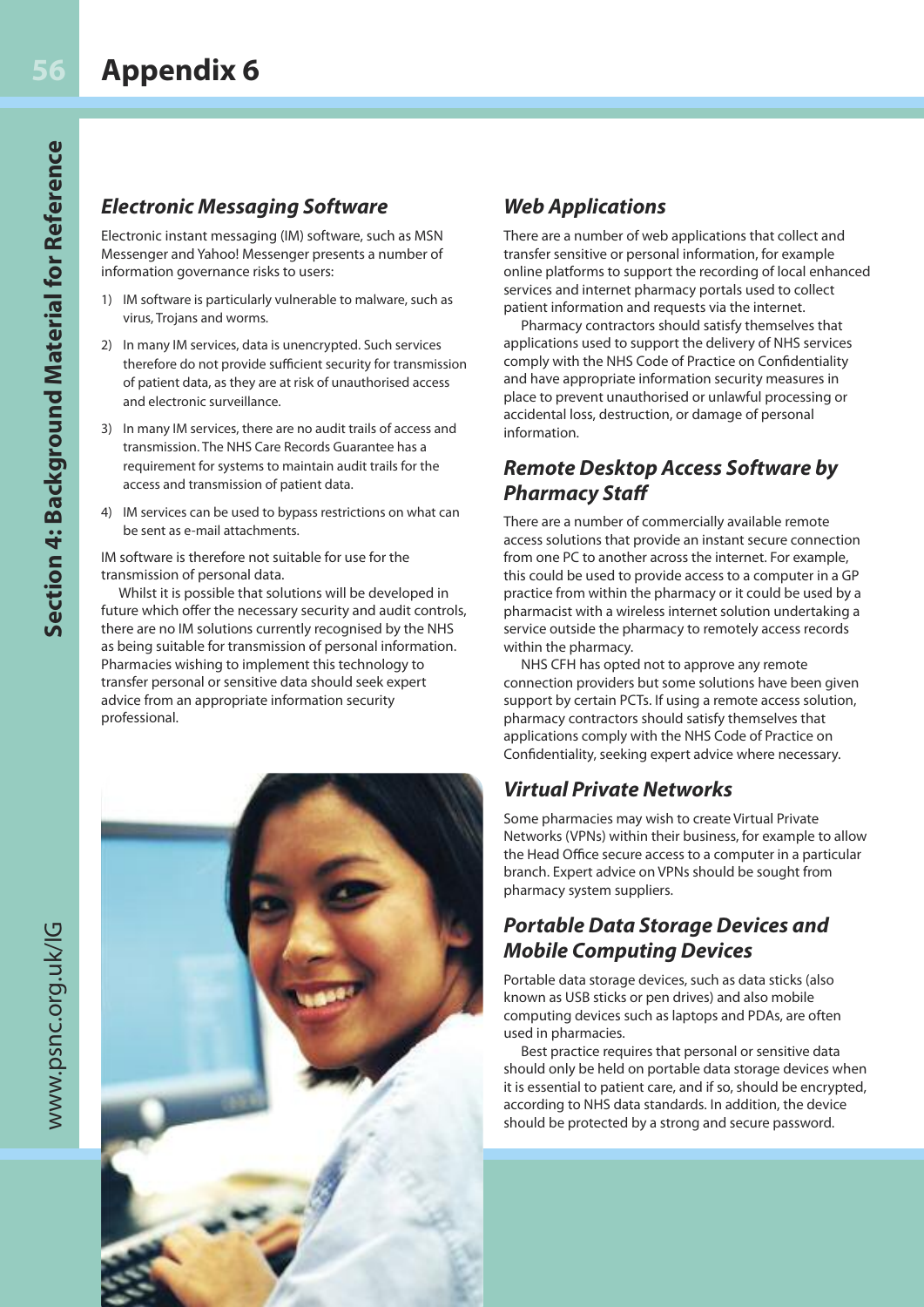### **Appendix 6**

Cm<sub></sub>

 $E_{\rm m}$ 

 $\overline{c}$ 

It is recognised that for some devices such as laptops, encryption may take some time to achieve. Therefore, if following a risk assessment it is felt that continued reliance upon unencrypted data is necessary for the benefit of patients, the outcome of the risk assessment must be reported to the most senior person in the pharmacy, so that he/she is appropriately accountable for the decision to accept data vulnerability or to curtail working practices in the interests of data security. Expert guidance on encryption of computers should be sought from system suppliers.

#### **NHS Encryption Standards**

The NHS information governance data encryption algorithms currently applicable are 3DES, AES 256 or Blowfish. These algorithms should be used with a recommended minimum key length of 256 bits where available.

Secure memory sticks that comply with NHS standards (e.g. 256-bit AES256 hardware encryption) are now freely available to buy off-the shelf from IT retailers. Some devices automatically enforce formation of a strong and therefore more secure password. An alternative option to using an encrypted memory stick is to encrypt the file itself held on the memory stick. The NHS recommendation is for AES256 encryption to be employed. This standard is available when using applications such as PGP or WINZIP version 9.

If portable data storage devices are being transferred between sites or organisations, for example data sticks with MUR or other patient records; they should be properly packaged and clearly labelled to ensure they are handled correctly. The password should be transferred separately to the device, e.g. if the device is posted, the password should be sent in a separate envelope or communicated through a different route such as by phone.

No more than the minimum amount of data needed to support the work being done should be stored on a portable storage device.

The greatest security risk with portable devices is the loss or theft of the device itself. Users should therefore:

- 1) Keep devices in a safe and secure place, wherever they are being used.
- 2) Ensure appropriate encryption is applied to the device or the data.
- 3) Report loss, theft or suspected unauthorised disclosure of data immediately.
- 4) Consider remote data wiping functions for PDAs and mobile phones.
- 5) Not store devices and access tokens in the same location.

#### *Wireless Networks*

There is an emerging use of wireless networks within community pharmacies, for example to support connecting laptops in a consultation area to the pharmacy network without the need for cabling. Expert advice (e.g. from pharmacy system syppliers) should be sought to set up a wireless network in a community pharmacy. Some suppliers have chosen not to support or endorse wireless networks.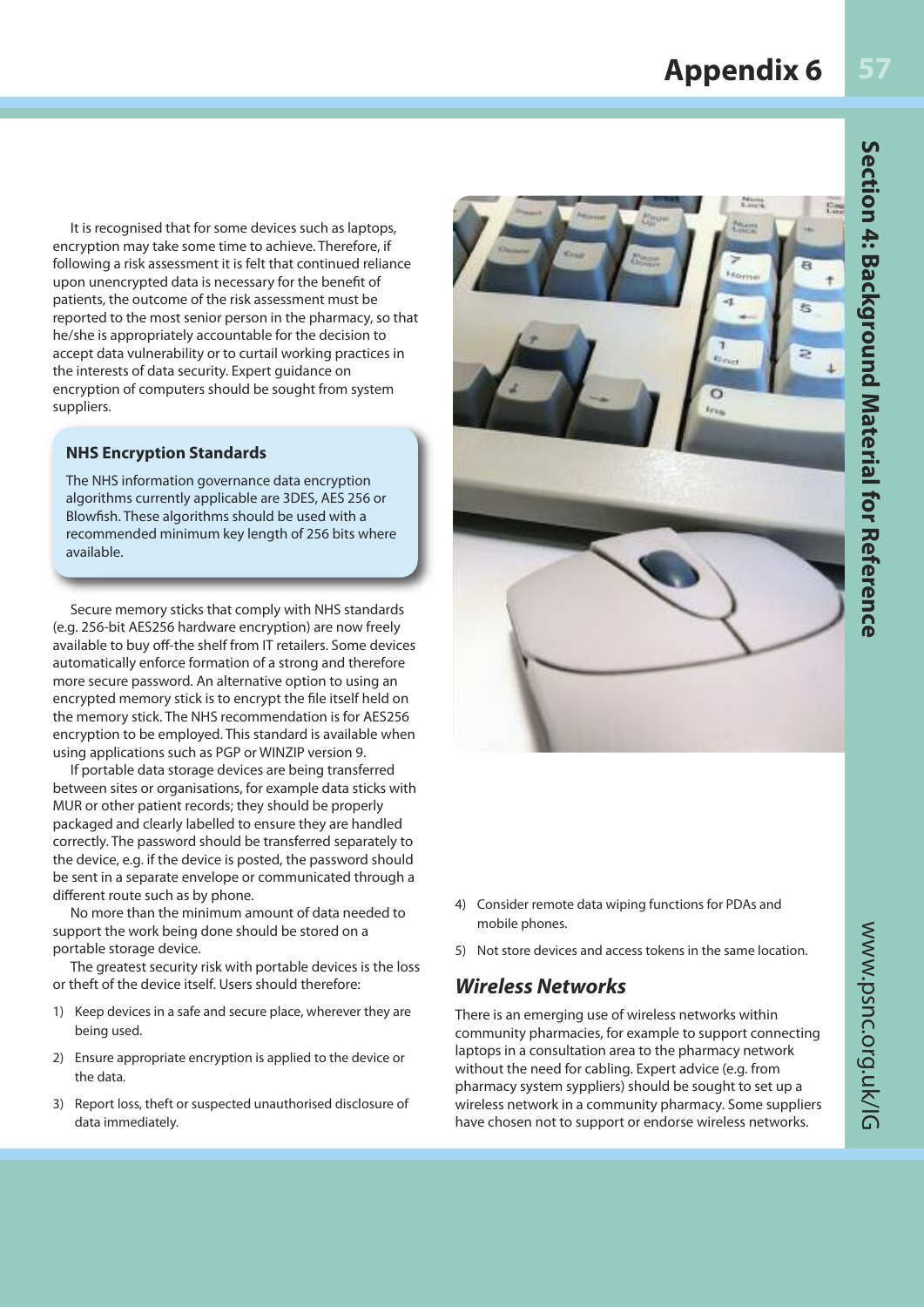## **Guidance on Data Mapping and Risk Assessment**

A key requirement of information governance assurance is to map and record all routine flows of personal information (Requirement 208). This is then used to identify risks associated with data transfer so that appropriate measures can be taken to remove or mitigate the risks.

#### **Step 1: Mapping Flows**

Only routine (including annual) flows of sensitive or personal information should be considered in the mapping exercise (i.e. flows that occur on a regular basis). Bulk data flows, in particular, should be mapped.

There are four elements to consider for every transfer:

- **1. Data Items:** the information being transferred, for example, an MUR form, prescription information, enhanced services information;
- **2. Format:** for example, hardcopy MUR form, hardcopy prescriptions, email or information uploaded to online systems that collect information such as websites to support the delivery of enhanced services;
- **3. Transfer Methods:** for example post, fax or email. National NHS Applications such as EPS can be excluded.
- **4. Location of the recipient,** for example NHS Prescription Services, the GP surgery or PCT office. It is not necessary to give a name to every single location if the same data format and transfer method are used, for example if the pharmacy sends MUR forms to local GP surgeries, there is no need to list the address of every GP surgery.

A template information flow map for a pharmacy can be found on page 60. This should be locally tailored.

#### **Step 2: Identifying and Categorising Risks**

It is important that any risks in transferring personal or sensitive information are identified as a result of the mapping process. The table below provides a method of allocating a basic grading system of 'High', 'Medium' or 'Low' to the security risk afforded by a particular transfer method. It compares the impact of data loss, for example the impact on patients and the pharmacy business and cross references this with the likelihood of data being lost.

#### *Categories of Risk*

|                      |               |                 | <b>LIKELIHOOD</b> |                 |                   |
|----------------------|---------------|-----------------|-------------------|-----------------|-------------------|
| <b>IMPACT</b>        | Probable      | <b>Possible</b> | <b>Unlikely</b>   | Rare            | <b>Negligible</b> |
| <b>Critical</b>      | <b>HIGH</b>   | <b>HIGH</b>     | <b>HIGH</b>       | <b>MEDIUM</b>   | <b>LOW</b>        |
| <b>Major</b>         | <b>HIGH</b>   | <b>HIGH</b>     | <b>MEDIUM</b>     | <b>MEDIUM</b>   | <b>LOW</b>        |
| <b>Moderate</b>      | <b>HIGH</b>   | <b>MEDIUM</b>   | <b>MEDIUM</b>     | <b>LOW</b>      | <b>VERY LOW</b>   |
| <b>Minor</b>         | <b>MEDIUM</b> | <b>MEDIUM</b>   | <b>LOW</b>        | <b>LOW</b>      | <b>VERY LOW</b>   |
| <b>Insignificant</b> | <b>LOW</b>    | <b>LOW</b>      | <b>VERY LOW</b>   | <b>VERY LOW</b> | <b>VERY LOW</b>   |

#### *Impact definitions / Incident Classification*

This impact classification system can also be used to classify information security incidents (requirement 320).

| Insignificant:                                                | Minor:                                                                                                 | <b>Moderate:</b>                                                                                        | <b>Major:</b>                                                                                                             | <b>Critical:</b>                                                                                                                            |
|---------------------------------------------------------------|--------------------------------------------------------------------------------------------------------|---------------------------------------------------------------------------------------------------------|---------------------------------------------------------------------------------------------------------------------------|---------------------------------------------------------------------------------------------------------------------------------------------|
| Minimal discernible<br>effect on patients or<br>the pharmacy. | Minor breach.<br>for example data lost<br>but files encrypted,<br>less than five patients<br>affected. | Moderate breach,<br>for example<br>unencrypted clinical<br>records lost, up to<br>20 patients affected. | Serious breach.<br>for example<br>unencrypted clinical<br>records lost.<br>up to 1,000 patients<br>affected or particular | Serious breach in<br>terms of volume of<br>records, for example<br>over 1,000 patients<br>affected or particular<br>sensitivity of records. |
|                                                               | Inconvenient to the                                                                                    | <b>Potential for damage</b>                                                                             | sensitivity e.g. sexual                                                                                                   |                                                                                                                                             |
|                                                               | pharmacy but                                                                                           | to the pharmacy's                                                                                       | health information                                                                                                        | Damage to the                                                                                                                               |
|                                                               | manageable.                                                                                            | reputation.                                                                                             | disclosed.<br><b>Potential for damage</b><br>to the pharmacy's<br>reputation and/or<br>local media coverage.              | reputation of the NHS<br>and the pharmacy<br>profession.<br><b>Potential for national</b><br>media coverage.                                |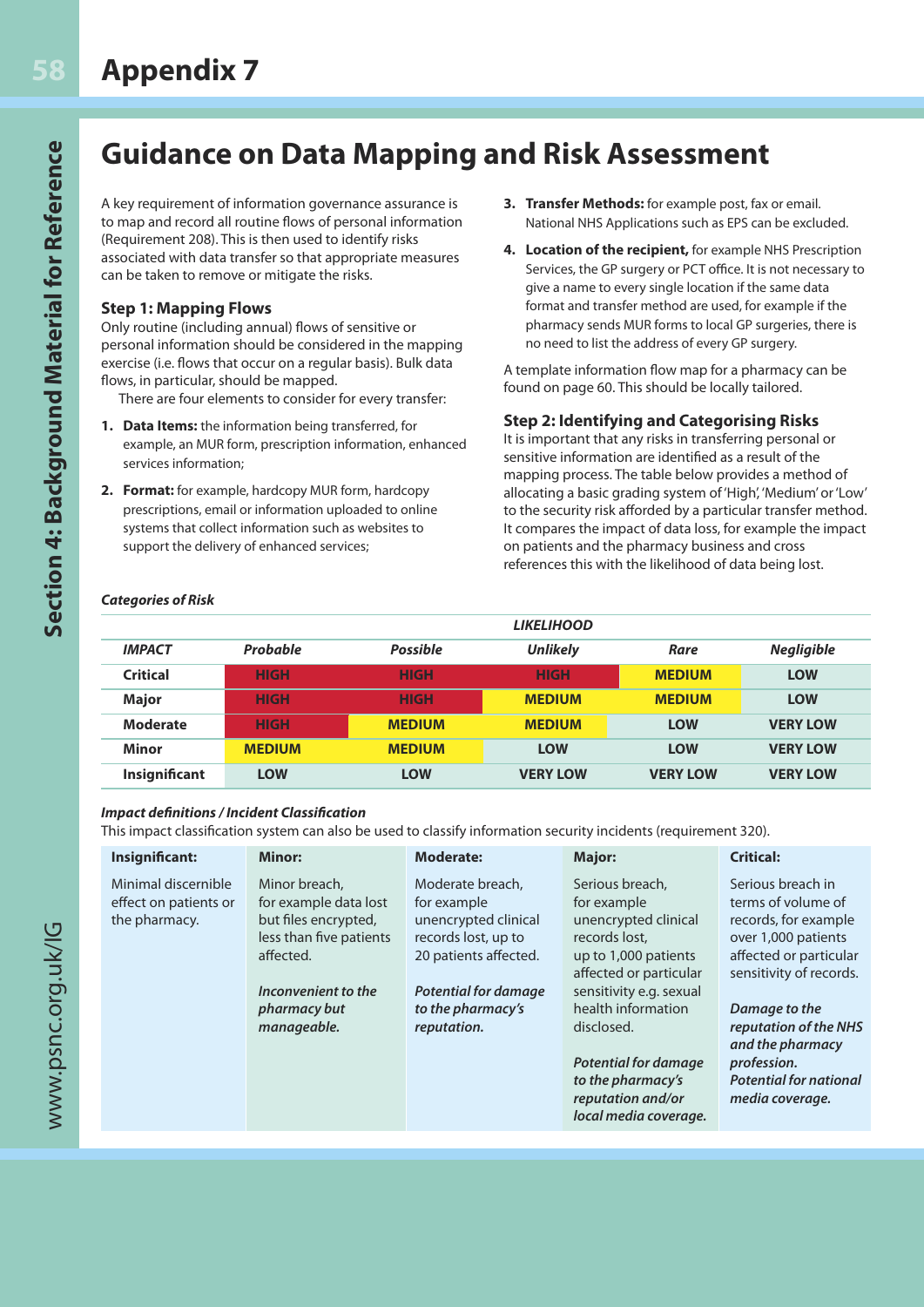| <b>Data Flow Attributes</b>                                                                | <b>Guidance</b>                                                                                                                                                                                                                                                                                                                                                                                                                                                                                                                                                                                                                                                                                                                                                                      |  |  |
|--------------------------------------------------------------------------------------------|--------------------------------------------------------------------------------------------------------------------------------------------------------------------------------------------------------------------------------------------------------------------------------------------------------------------------------------------------------------------------------------------------------------------------------------------------------------------------------------------------------------------------------------------------------------------------------------------------------------------------------------------------------------------------------------------------------------------------------------------------------------------------------------|--|--|
| Is the data bulk data?<br>(concerning 51 or more subjects)?                                | Bulk data transfer carries a higher risk than individual data transfer                                                                                                                                                                                                                                                                                                                                                                                                                                                                                                                                                                                                                                                                                                               |  |  |
| Is the data sensitive data?                                                                | Sensitive data transfer carries a higher risk than transfer of other<br>types of data                                                                                                                                                                                                                                                                                                                                                                                                                                                                                                                                                                                                                                                                                                |  |  |
| Is the data going outside of the<br>pharmacy premises and/or the<br>pharmacy organisation? | Data going outside the pharmacy premises and organisation carries a<br>higher risk than data remaining in the pharmacy premises                                                                                                                                                                                                                                                                                                                                                                                                                                                                                                                                                                                                                                                      |  |  |
| Is the data being transferred overseas?                                                    | Transfer out of the UK and the European Economic Area carries a higher risk<br>than transfer to another location in the UK                                                                                                                                                                                                                                                                                                                                                                                                                                                                                                                                                                                                                                                           |  |  |
| What is the method of data transfer?                                                       | Automatic system transfer is high risk if via an insecure network<br>Courier transfer is high risk if pharmacy does not have a contract<br>with courier company<br>E-mail is high risk, but can be reduced if sender and recipient use<br>NHSmail, OR use alternative encryption that meets the NHS IG<br>standard, AND confirmation of recipient's address<br>Fax is high risk if safe haven is not implemented<br>Hand deliveries are high risk due to risk of loss (if a removable<br>storage device is used it must be encrypted to reduce the risk)<br>Post - risk reduced by use of a) sealed envelopes, b) track & trace<br>postal services. (If a removable storage device is used it must be<br>encrypted)<br>Text messages are high risk (use only for non-sensitive data) |  |  |
|                                                                                            |                                                                                                                                                                                                                                                                                                                                                                                                                                                                                                                                                                                                                                                                                                                                                                                      |  |  |

#### **Step 3: Recording Risks**

A record of risks is commonly referred to as a 'risk register'. All information governance risks identified in step 2 should be recorded in an information governance risk register.

The table on page 61 could be used as the pharmacy's risk register. This should be localised as appropriate.

#### **Step 4: Reporting and Mitigating Risks**

In some circumstances, the necessities of patient care may justify a degree of risk for a period, but where possible, plans should be developed for securing the data flow as soon as possible.

Where significant risks are highlighted by the mapping exercise, immediate action should be taken to either suspend the transfer of information until remedial action can be taken, or to transfer the information by another, more secure method.

Any significant risks should be reported by pharmacy staff to the pharmacy's information governance Lead.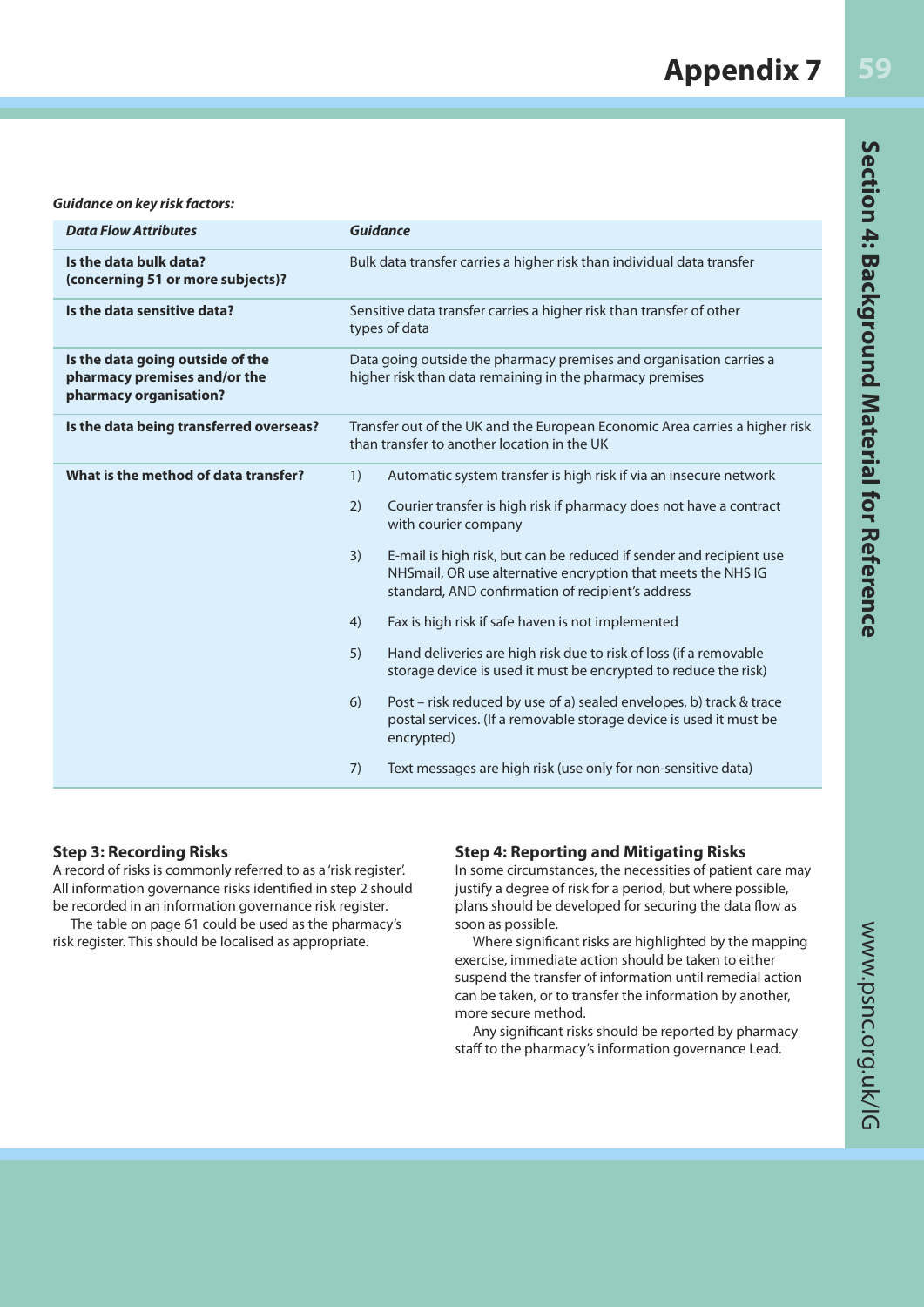### *Pharmacy Map of Information Flow*

Draw arrows on the diagram below to indicate the direction of information flow between the pharmacy and external organisations. Use the blank headings to add details of any organisations you exchange data with it that are unique to your pharmacy. Worked examples can be found online



**Telephone & Personal Conversations:** Mapping can only be carried out on tangible information flows and where physical evidence of the information exists. If telephone calls are recorded or discussions transcribed to tapes etc. which are then routinely sent to different locations, these will count as data flows. The security and confidentiality of telephone and personal conversations is clearly very important but must be addressed through policies, procedures and staff training. Information which flows through the NHS Care Records Service does not need to be considered as it is protected by the robust access control and confidentiality framework developed by NHS CFH.

**Transfers within a Pharmacy Company:** Transfers within a pharmacy company do not need to be documented in this mapping exercise; however pharmacy companies should ensure they meet their legal obligations including compliance with the Data Protection Act.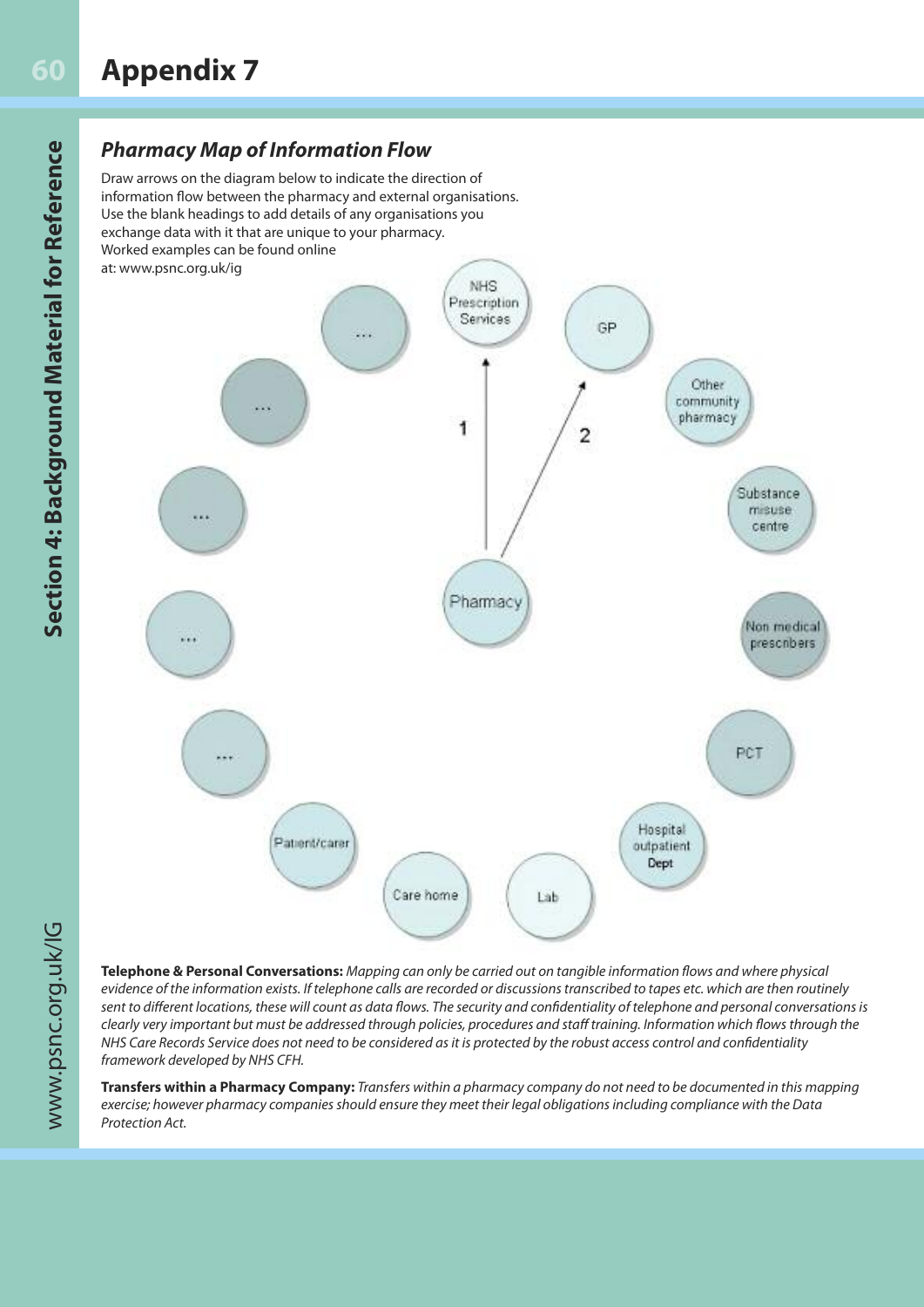#### **61Appendix 7**

### *Data Flow Risk Register*

| Describe the nature of the<br>information flow between the<br>pharmacy and the external<br>organisation, e.g. data item,<br>format, transfer method | Identify the type<br>and risk level of<br>breaches of<br>confidentiality | Describe the measures taken to mitigate the risk<br>of breaches in confidentiality of information<br>that is passed between the pharmacy and the<br>external organisation |
|-----------------------------------------------------------------------------------------------------------------------------------------------------|--------------------------------------------------------------------------|---------------------------------------------------------------------------------------------------------------------------------------------------------------------------|
| <b>NHS BSA Prescription Services</b>                                                                                                                |                                                                          |                                                                                                                                                                           |
| 1. Paper prescriptions<br>transferred by recorded<br>delivery                                                                                       | Medium                                                                   | Track and trace service used as required<br>by the Drug Tariff                                                                                                            |
| <b>GP</b>                                                                                                                                           |                                                                          |                                                                                                                                                                           |
| 2. Paper Repeat prescription<br>requests and MUR forms<br>carried by staff to the<br>GP surgery                                                     | Low                                                                      | Staff follow data transfer process                                                                                                                                        |
| <b>Other community pharmacy</b>                                                                                                                     |                                                                          |                                                                                                                                                                           |
|                                                                                                                                                     |                                                                          |                                                                                                                                                                           |
| <b>Substance Misuse centre</b>                                                                                                                      |                                                                          |                                                                                                                                                                           |
|                                                                                                                                                     |                                                                          |                                                                                                                                                                           |
| <b>Non medical prescribers</b>                                                                                                                      |                                                                          |                                                                                                                                                                           |
|                                                                                                                                                     |                                                                          |                                                                                                                                                                           |
| <b>PCT</b>                                                                                                                                          |                                                                          |                                                                                                                                                                           |
|                                                                                                                                                     |                                                                          |                                                                                                                                                                           |
| <b>Hospital Outpatient Dept.</b>                                                                                                                    |                                                                          |                                                                                                                                                                           |
|                                                                                                                                                     |                                                                          |                                                                                                                                                                           |
| Lab                                                                                                                                                 |                                                                          |                                                                                                                                                                           |
|                                                                                                                                                     |                                                                          |                                                                                                                                                                           |

Section 4: Background Material for Reference www.psnc.org.uk/IG **Section 4: Background Material for Reference**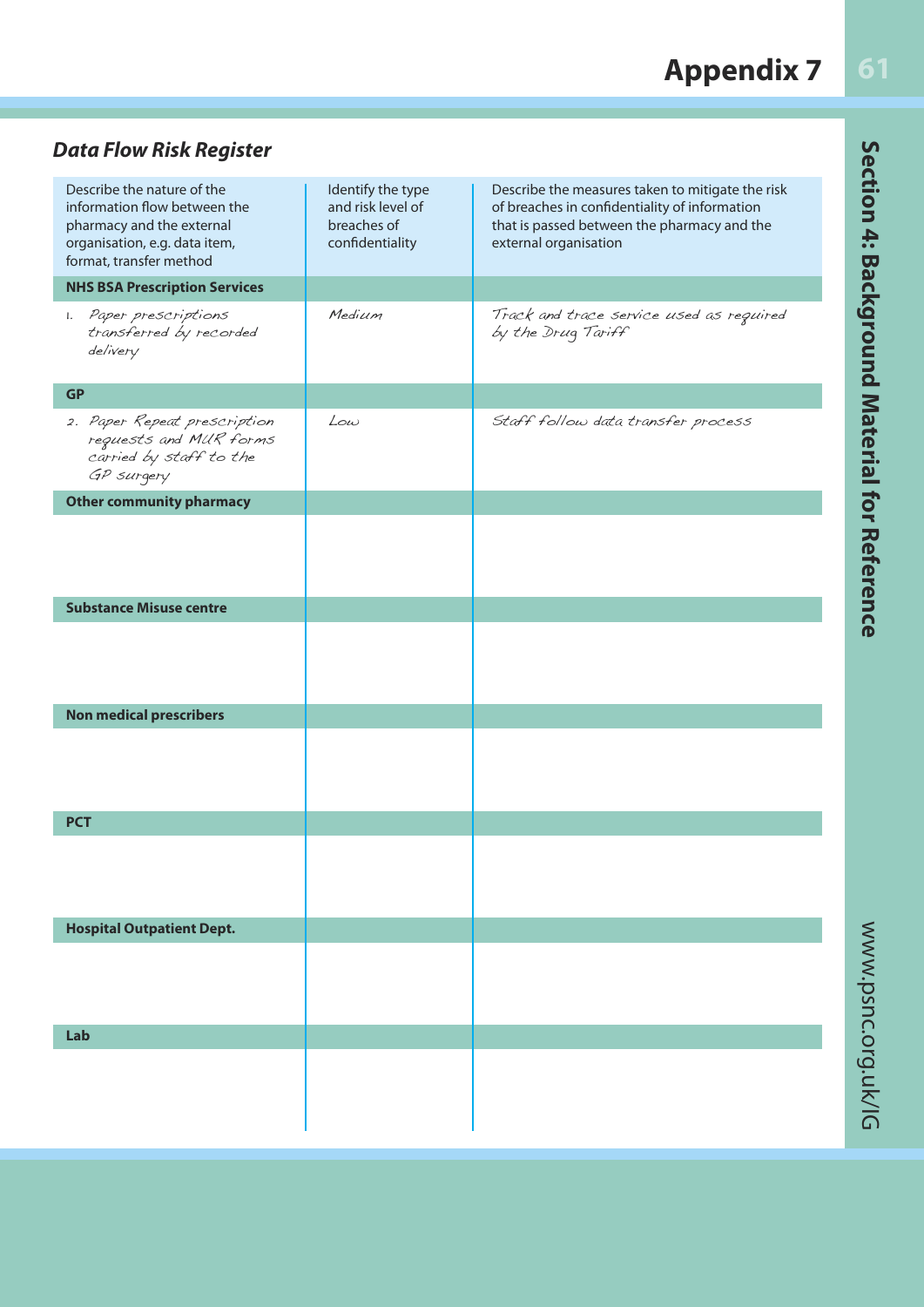#### **62Appendix 7**

Section 4: Background Material for Reference www.psnc.org.uk/IG **Section 4: Background Material for Reference**

| <b>Care home</b>     |  |
|----------------------|--|
|                      |  |
|                      |  |
|                      |  |
| <b>Patient/Carer</b> |  |
|                      |  |
|                      |  |
|                      |  |
| <b>Other</b>         |  |
|                      |  |
|                      |  |
|                      |  |
|                      |  |
| <b>Other</b>         |  |
|                      |  |
|                      |  |
|                      |  |
| <b>Other</b>         |  |
|                      |  |
|                      |  |
|                      |  |
| <b>Other</b>         |  |
|                      |  |
|                      |  |
|                      |  |
|                      |  |
| <b>Other</b>         |  |
|                      |  |
|                      |  |
|                      |  |
| Other                |  |
|                      |  |
|                      |  |
|                      |  |
| Other                |  |
|                      |  |
|                      |  |
|                      |  |
|                      |  |
|                      |  |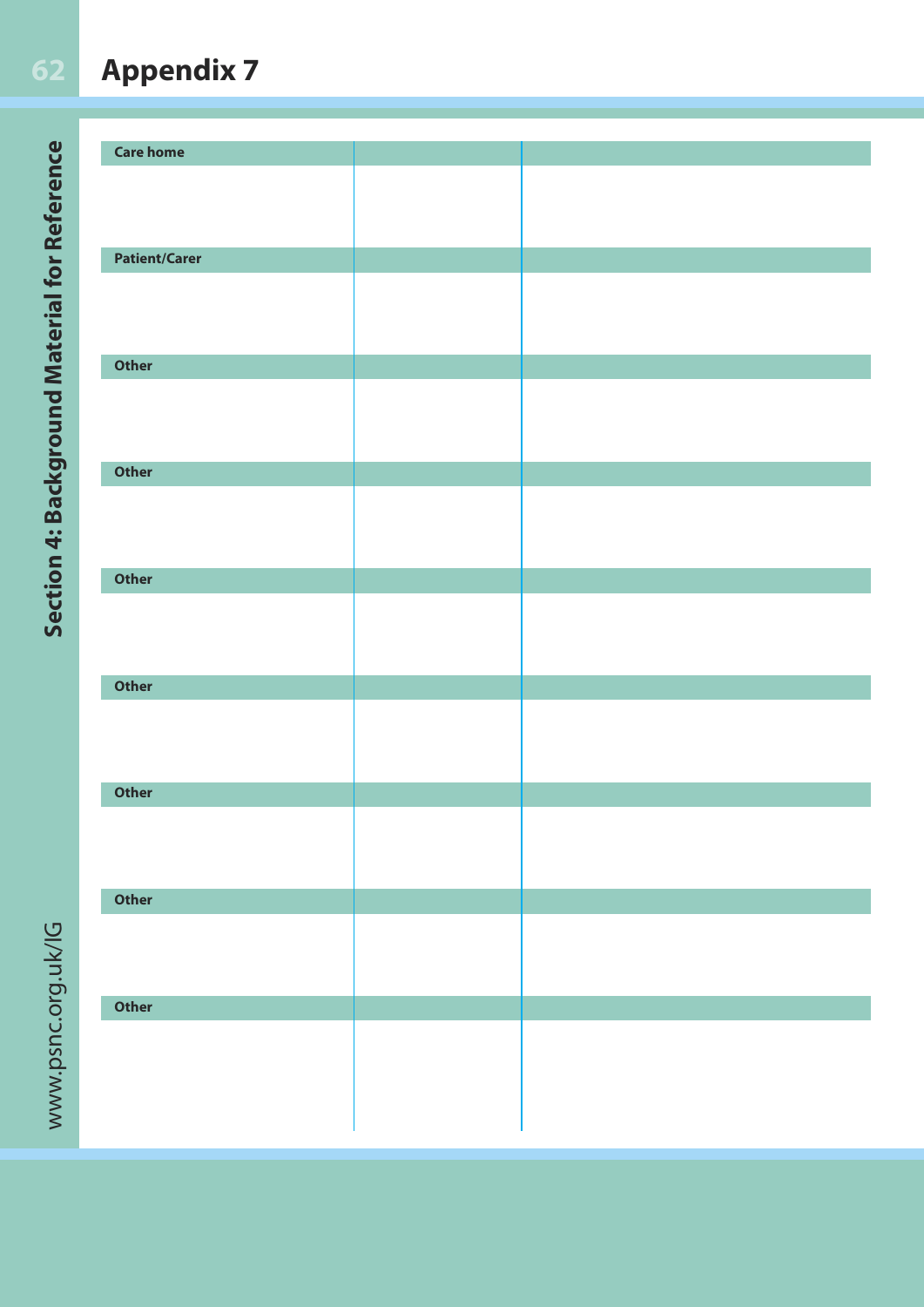**Access controls:** a range of measures and processes that ensure entry to a computer system, network or premises is restricted to particular and authorised users.

**Aggregators:** There are two ways that pharmacies can connect to N3, either through a third party commercial network provider (also know as an 'aggregator') or a direct connection to N3. The third party providers include InTechnology, IMS Securenet and Vialtus. For business reasons, almost all pharmacies have chosen to connect via a third party provider. A number of multiple pharmacies have arranged for their corporate networks to connect to N3.

**Anonymised information:** information which does not identify an individual directly, and cannot reasonably be used to determine identity. Anonymisation requires the removal of name, address, full post code and any other detail or combination of details that might support identification.

**Caldicott Guardian:** a senior person responsible for protecting the confidentiality of patient and service-user information and enabling appropriate information-sharing. Pharmacies are not required to appoint an internal Caldicott Guardian.

**Encryption:** putting data into a secret code so it is unreadable except by authorised users.

**Malicious code:** software capable of performing an unauthorised process on an information system.

**Memory sticks:** an extremely compact and portable form of digital storage (approx 1" x 2") that come in various capacities.

**NHS CRS:** The NHS Care Records Service (NHS CRS) is a secure service that links patient information from different parts of the NHS electronically so authorised NHS staff and patients have the information they need to make care decisions. There are two elements to the NHS CRS; detailed records (held locally) and the Summary Care Record (held nationally). There a number of supporting components including the Personal Demographics service which holds non-clinical demographics information.

**Personal information:** also referred to as, "personal identifiable information/data" and relates to information about a person which would enable that person's identity to be established by one means or another. This might be fairly explicit such as an unusual surname or isolated postcode or bits of different information which if taken together could allow the person to be identified. All information that relates to an attribute of an individual should be considered as potentially capable of identifying them to a greater or lesser extent.

**PDA:** A Portable Digital Assistant (PDA) is a mobile computing device which can be used to capture data and/or allow convenient access to reference material. PDAs vary in additional functionality for example some can be used as mobile phones and provide access to the internet.

**Pseudonymised information:** data that have been given unique identifier or random code in order to break the link to the data subject.

**RA01 form:** the document containing the conditions a successful applicant has to agree to before becoming an authorised NHS Care Records Service user and being issued with a Smartcard.

**Safe haven:** a term used to explain either a secure physical location or the agreed set of administrative arrangements that are in place within the organisation to ensure confidential personal information is communicated safely and securely. It is a safeguard for confidential information which enters or leaves the organisation whether this is by fax, post or other means. Any members of staff handling confidential information, whether paper based or electronic, must adhere to the safe haven principles.

**Sensitive data/information:** a category of personal information that is usually held in confidence and whose loss, misdirection or loss of integrity could impact adversely on individuals, the organisation or on the wider community, e.g. health records, sexual orientation information.